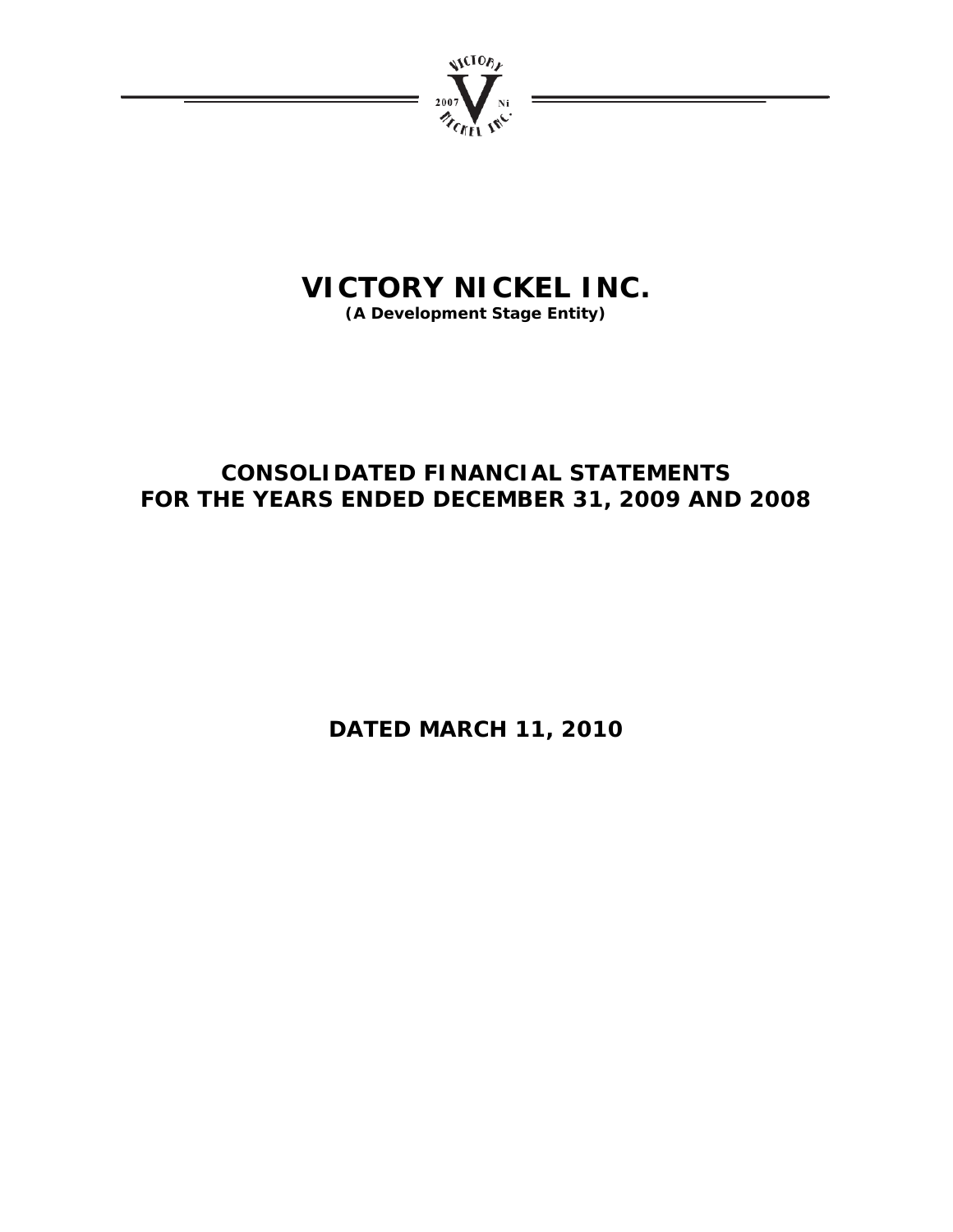# MANAGEMENT'S RESPONSIBILITY FOR CONSOLIDATED FINANCIAL STATEMENTS

All of the information in the annual report and accompanying consolidated financial statements of Victory Nickel Inc. is the responsibility of management. The consolidated financial statements have been prepared by management in accordance with Canadian generally accepted accounting principles. Where necessary, management has made judgments and estimates in preparing the consolidated financial statements and such statements have been prepared within acceptable limits of materiality. The financial information contained elsewhere in the annual report has been reviewed to ensure that it is consistent with the consolidated financial statements.

Management maintains appropriate systems of internal control to give reasonable assurance that its assets are safeguarded, and the financial records are properly maintained.

The Board of Directors is responsible for ensuring that management fulfils its responsibilities for financial reporting and internal control and exercises this responsibility principally through the Audit Committee. The Audit Committee, which is comprised of Directors, none of whom are employees or officers of the Company, meets with management and the external auditors to review the auditors' report and the consolidated financial statements to satisfy itself that management is properly discharging its responsibilities to the Directors, who approve the consolidated financial statements.

A firm of independent Chartered Accountants, appointed by the shareholders, audits the consolidated financial statements in accordance with Canadian generally accepted auditing standards and provides an independent professional opinion thereon. The external auditors have free and full access to the Audit Committee with respect to their findings regarding the fairness of financial reporting and the adequacy of internal controls.

René R. Galipeau **Alison J. Sutcliffe** March 11, 2010 March 11, 2010

Vice-Chairman and CEO Vice-President, Finance & CFO

# AUDITORS' REPORT

## TO THE SHAREHOLDERS OF VICTORY NICKEL INC.

We have audited the consolidated balance sheets of Victory Nickel Inc. as at December 31, 2009 and 2008 and the consolidated statements of operations, comprehensive income (loss), cash flows and shareholders' equity for the years then ended. These financial statements are the responsibility of the Company's management. Our responsibility is to express an opinion on these financial statements based on our audits.

We conducted our audits in accordance with Canadian generally accepted auditing standards. Those standards require that we plan and perform an audit to obtain reasonable assurance whether the financial statements are free of material misstatement. An audit includes examining, on a test basis, evidence supporting the amounts and disclosures in the financial statements. An audit also includes assessing the accounting principles used and significant estimates made by management, as well as evaluating the overall financial statement presentation.

In our opinion, these consolidated financial statements present fairly, in all material respects, the financial position of the Company as at December 31, 2009 and 2008 and the results of its operations and its cash flows for the years then ended in accordance with Canadian generally accepted accounting principles.

Toronto, Canada (signed) "BDO Canada LLP" March 11, 2010 Chartered Accountants Licensed Public Accountants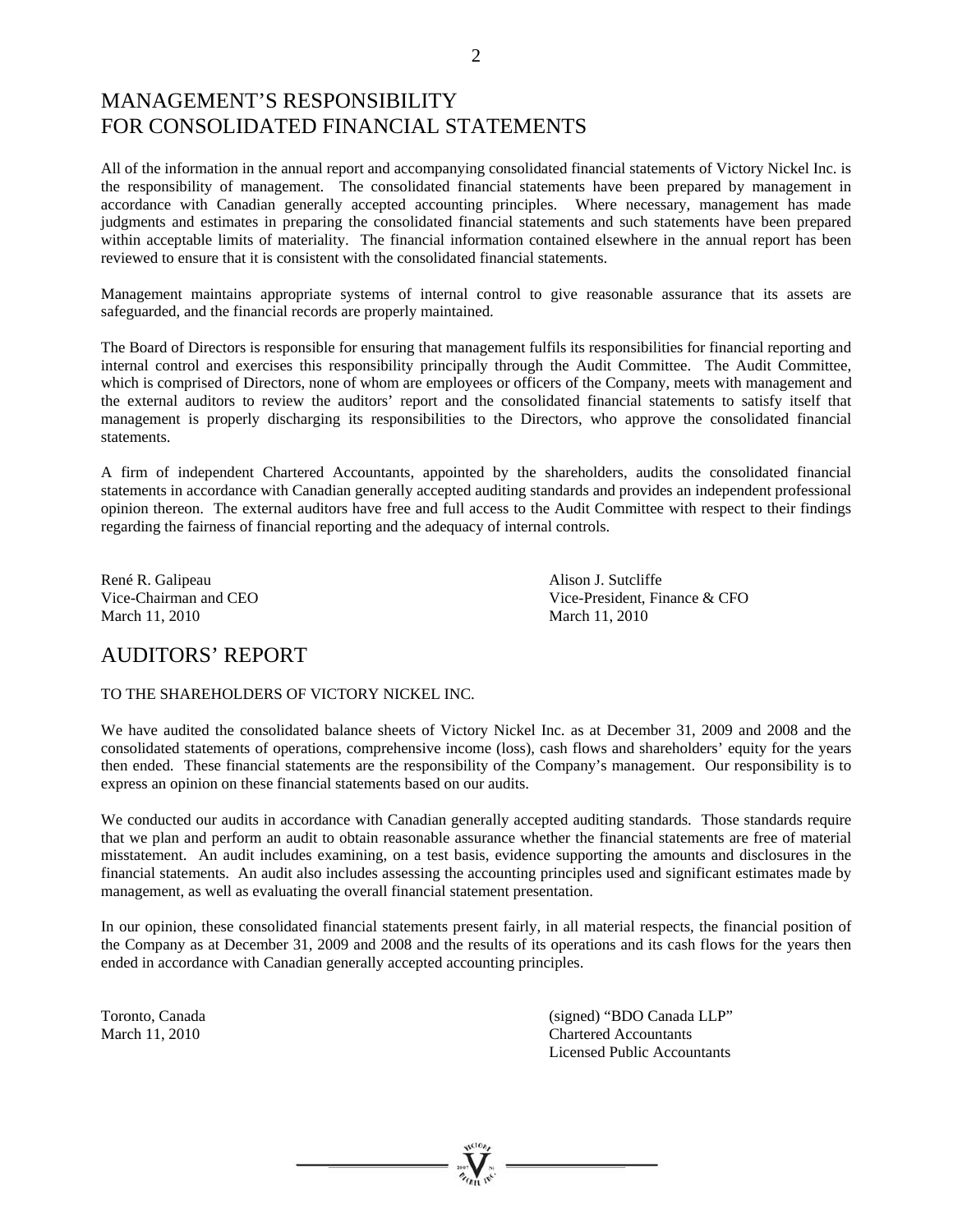# **VICTORY NICKEL INC.**  (A Development Stage Entity) **CONSOLIDATED BALANCE SHEETS**

| As at December 31, (in thousands of Canadian dollars)                                                                                                   | 2009              |              | 2008        |
|---------------------------------------------------------------------------------------------------------------------------------------------------------|-------------------|--------------|-------------|
| <b>ASSETS</b>                                                                                                                                           |                   |              |             |
| <b>Current</b>                                                                                                                                          |                   |              |             |
| Cash and cash equivalents                                                                                                                               | \$<br>4,078       | \$           | 4,418       |
| Marketable securities (Note 6)                                                                                                                          | 1,254             |              | 450         |
| Accounts receivable                                                                                                                                     | 294               |              | 653         |
| Prepaid expenses and deposits                                                                                                                           | 35                |              | 200         |
| <b>Total Current Assets</b>                                                                                                                             | 5,661             |              | 5,721       |
| <b>Exploration and Development Projects (Note 7)</b>                                                                                                    | 33,597            |              | 31,430      |
| <b>Property and Equipment (Note 8)</b>                                                                                                                  | 88                |              | 116         |
|                                                                                                                                                         | \$<br>39,346      | $\mathbb{S}$ | 37,267      |
| <b>LIABILITIES AND SHAREHOLDERS' EQUITY</b><br><b>Current</b><br>Accounts payable and accrued liabilities<br>Due to Nuinsco Resources Limited (Note 13) | \$<br>1,367<br>33 | \$           | 1,899<br>18 |
| <b>Total Current Liabilities</b>                                                                                                                        | 1,400             |              | 1,917       |
| <b>Future Income Taxes (Note 10)</b>                                                                                                                    | 387               |              |             |
|                                                                                                                                                         | 1,787             |              | 1,917       |
| <b>Shareholders' Equity (Note 9)</b>                                                                                                                    |                   |              |             |
| Share capital                                                                                                                                           | 38,937            |              | 38,264      |
| Contributed surplus                                                                                                                                     | 2,980             |              | 1,857       |
| Deficit                                                                                                                                                 | (5,356)           |              | (4,771)     |
| Accumulated other comprehensive income (Note 11)                                                                                                        | 998               |              |             |
|                                                                                                                                                         | 37,559            |              | 35,350      |
|                                                                                                                                                         | \$<br>39,346      | \$           | 37,267      |

# **NATURE OF OPERATIONS (Note 1)**

Approved by the Board of Directors

(signed) (signed) **Cynthia P. Thomas** Howard Stockford Director Director

The accompanying notes are an integral part of these consolidated financial statements

**William**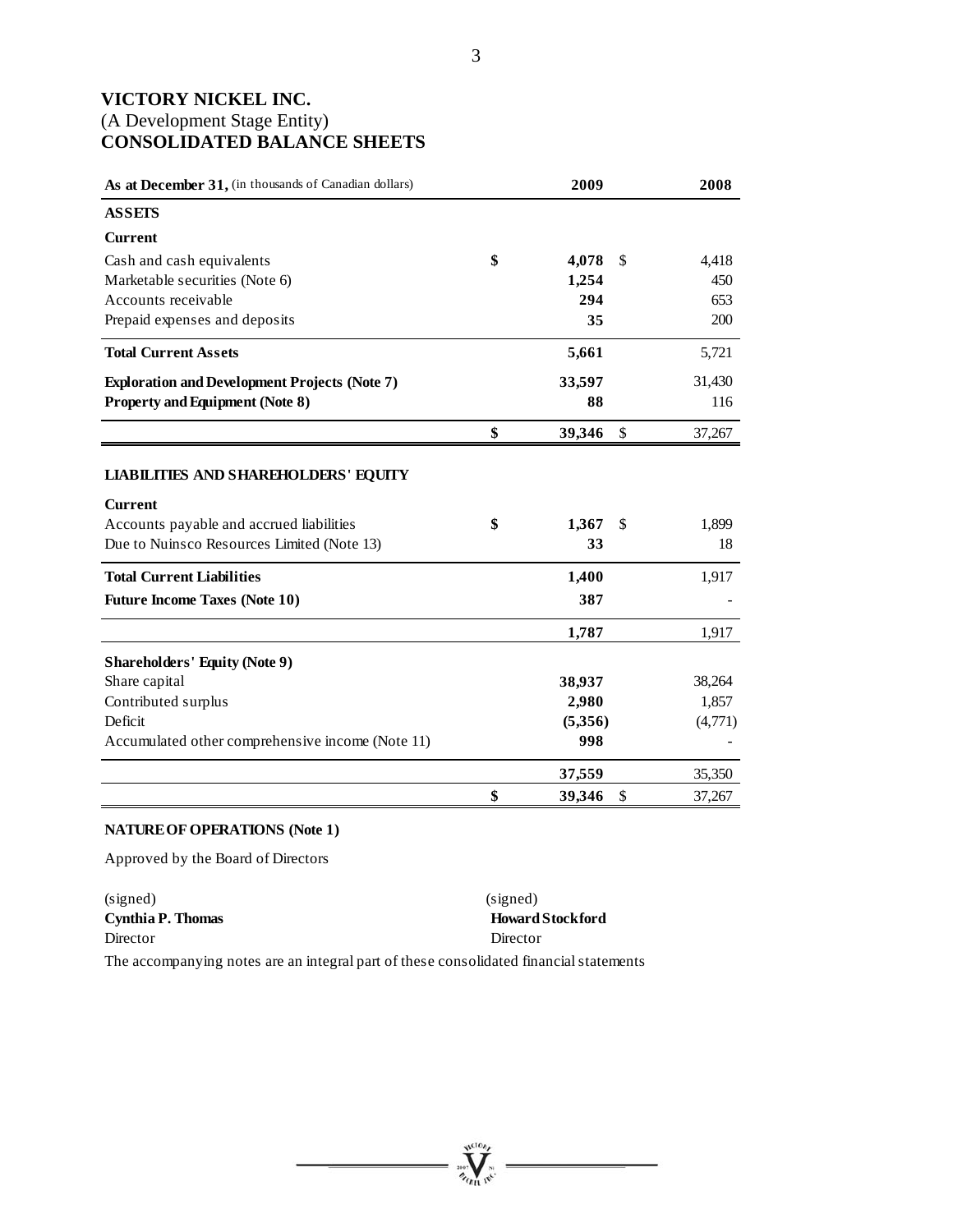# **VICTORY NICKEL INC.**

# (A Development Stage Entity) **CONSOLIDATED STATEMENTS OF OPERATIONS**

| Years Ended December 31, (in thousands of Canadian dollars,<br>except per share amounts) | 2009              |               | 2008        |
|------------------------------------------------------------------------------------------|-------------------|---------------|-------------|
| <b>Revenue</b>                                                                           |                   |               |             |
| Interest income                                                                          | \$<br>62          | <sup>\$</sup> | 241         |
| Gain on sale of marketable securities                                                    | 232               |               |             |
|                                                                                          | 294               |               | 241         |
| <b>Costs and Expenses</b>                                                                |                   |               |             |
| General and administrative (Note 13)                                                     | 1,326             |               | 1,997       |
| Stock option compensation (Note 9)                                                       | 250               |               | 311         |
| Amortization of property and equipment                                                   | 28                |               | 7           |
| Writedown of exploration and development projects (Note 7)                               | 1                 |               |             |
| Writedown of available-for-sale investment (Note 6)                                      |                   |               | 2,040       |
|                                                                                          | 1,605             |               | 4,355       |
| Loss before the Undernoted                                                               | (1,311)           |               | (4,114)     |
| <b>Future Income Tax Recovery (Note 10)</b>                                              | (726)             |               | (1,544)     |
| Non-controlling Interests (Note 5)                                                       |                   |               | 27          |
| <b>Net Loss for the Year</b>                                                             | \$<br>$(585)$ \$  |               | (2, 543)    |
| Loss per Share - Basic and Diluted                                                       | \$<br>$(0.00)$ \$ |               | (0.01)      |
| Weighted Average Common Shares Outstanding                                               | 286,498,000       |               | 197,794,000 |

The accompanying notes are an integral part of these consolidated financial statements

# **VICTORY NICKEL INC.**  (A Development Stage Entity) **CONSOLIDATED STATEMENTS OF COMPREHENSIVE INCOME (LOSS)**

| <b>Years Ended December 31, (in thousands of Canadian dollars)</b> |  | 2009              | 2008    |  |  |
|--------------------------------------------------------------------|--|-------------------|---------|--|--|
| Net loss for the year<br>Other comprehensive income (Note 11)      |  | $(585)$ \$<br>998 | (2,543) |  |  |
| Comprehensive Income (Loss) for the Year                           |  | 413               | (2.543) |  |  |

The accompanying notes are an integral part of these consolidated financial statements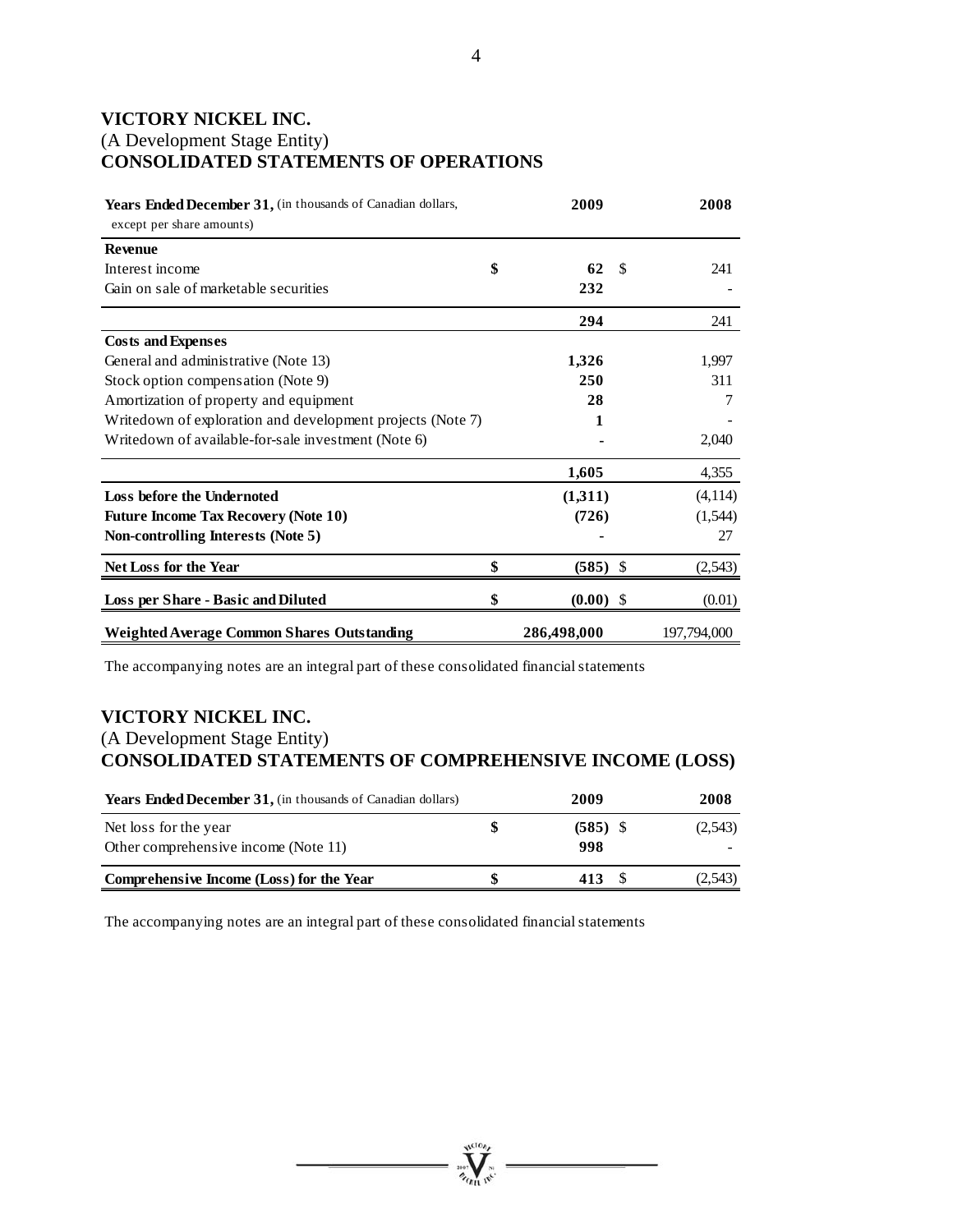# **VICTORY NICKEL INC.**  (A Development Stage Entity) **CONSOLIDATED STATEMENTS OF CASH FLOWS**

| Years Ended December 31, (in thousands of Canadian dollars) | 2009             | 2008      |
|-------------------------------------------------------------|------------------|-----------|
| Cash from (used by)                                         |                  |           |
| <b>Operating Activities</b>                                 |                  |           |
| Net loss for the year                                       | \$<br>$(585)$ \$ | (2,543)   |
| Items not affecting cash:                                   |                  |           |
| Stock option compensation                                   | 250              | 311       |
| Other stock-based compensation                              |                  | 97        |
| Amortization                                                | 28               | 7         |
| Gain on sale of marketable securities                       | (232)            |           |
| Writedown of exploration and development projects           | 1                |           |
| Writedown of available-for-sale investment (Note 6)         |                  | 2,040     |
| Future income tax recovery                                  | (726)            | (1,544)   |
| Non-controlling interests                                   |                  | (27)      |
| Change in non-cash working capital (Note 12)                | 491              | (294)     |
| Cash used by operating activities                           | (773)            | (1,953)   |
| <b>Financing Activity</b>                                   |                  |           |
| Issue of common shares and warrants                         | 3,650            | 7,730     |
| Cash from financing activity                                | 3.650            | 7,730     |
| Net Cash Received on Acquisition of Independent (Note 5)    |                  | 2,308     |
| <b>Investing Activities</b>                                 |                  |           |
| Exploration and development projects                        | (3,943)          | (12,696)  |
| Purchase of land                                            |                  | (40)      |
| Proceeds from sale of marketable securities                 | 426              |           |
| Proceeds from option of Lynn Lake                           | 300              |           |
| Purchase of marketable securities                           |                  | (2,490)   |
| Acquisition costs of Independent (Note 5)                   |                  | (1,326)   |
| Cash used by investing activities                           | (3,217)          | (16, 552) |
| Net Decrease in Cash During the Year                        | (340)            | (8, 467)  |
| Cash and Cash Equivalents, Beginning of the Year            | 4,418            | 12,885    |
| Cash and Cash Equivalents, End of the Year                  | \$<br>$4,078$ \$ | 4,418     |

Arriov  $\sum_{\gamma_{\alpha}}$ 

The accompanying notes are an integral part of these consolidated financial statements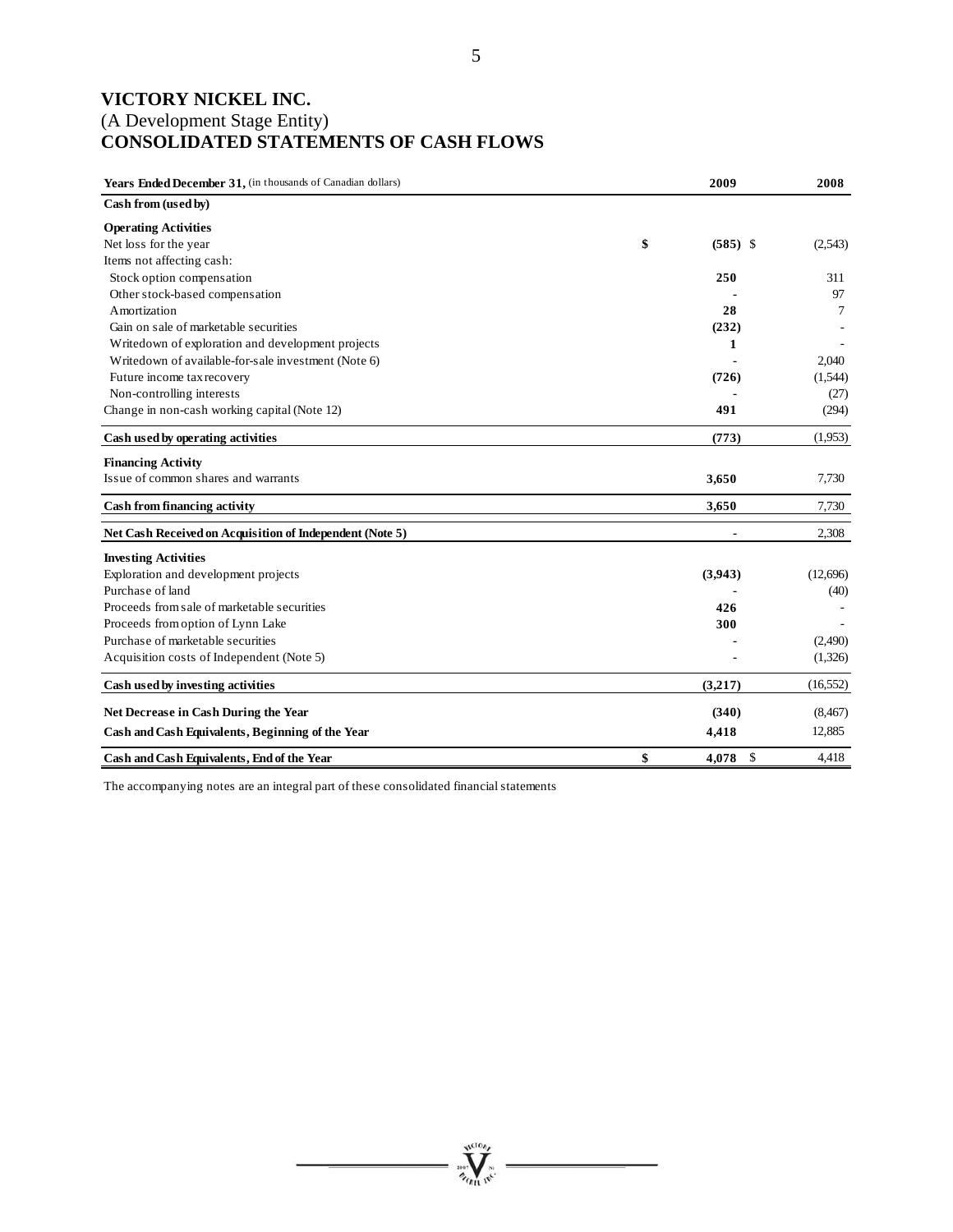# **VICTORY NICKEL INC.**  (A Development Stage Entity) **CONSOLIDATED STATEMENTS OF SHAREHOLDERS' EQUITY**

|                                      | <b>Share Capital</b>       |              |     |                               |                    | <b>Accumulated</b><br>Other    |              |
|--------------------------------------|----------------------------|--------------|-----|-------------------------------|--------------------|--------------------------------|--------------|
| (in thousands of Canadian dollars)   | Number of<br><b>Shares</b> | Amount       |     | Contributed<br><b>Surplus</b> | <b>Deficit</b>     | Comprehensive<br><b>Income</b> | <b>Total</b> |
| Balance as at December 31, 2007      | 176,641,881                | \$<br>27,606 | -\$ | 1,360                         | \$<br>$(2,228)$ \$ | \$<br>$\overline{\phantom{0}}$ | 26,738       |
| Issued on acquisition of Independent |                            |              |     |                               |                    |                                |              |
| Nickel Corp. (Note 5)                | 66,675,103                 | 6.166        |     | 186                           |                    |                                | 6,352        |
| Private placement                    | 18,046,700                 | 7,689        |     |                               |                    |                                | 7,689        |
| Options exercised                    | 150,000                    | 41           |     |                               |                    |                                | 41           |
| Shares issued under Share Bonus Plan | 196,125                    | 97           |     |                               |                    |                                | 97           |
| Options granted and vesting          |                            |              |     | 311                           |                    |                                | 311          |
| Flow-through share renunciation      |                            | (3,335)      |     |                               |                    |                                | (3,335)      |
| Net loss for the year                |                            |              |     |                               | (2,543)            |                                | (2,543)      |
| Balance as at December 31, 2008      | 261,709,809                | 38,264       |     | 1,857                         | (4,771)            |                                | 35,350       |
| Options granted and vesting          |                            |              |     | 250                           |                    |                                | 250          |
| Flow-through share renunciation      |                            | (2,192)      |     |                               |                    |                                | (2,192)      |
| Shares and warrants issued under     |                            |              |     |                               |                    |                                |              |
| rights offering                      | 65,489,952                 | 2,783        |     | 907                           |                    |                                | 3,690        |
| Options exercised                    | 950,000                    | 82           |     | (34)                          |                    |                                | 48           |
| Net loss for the year                |                            |              |     |                               | (585)              |                                | (585)        |
| Other comprehensive income           |                            |              |     |                               |                    | 998                            | 998          |
| Balance as at December 31, 2009      | 328,149,761                | \$<br>38,937 | \$  | 2,980                         | \$<br>$(5,356)$ \$ | 998<br>\$                      | 37,559       |

**William** 

The accompanying notes are an integral part of these consolidated financial statements

6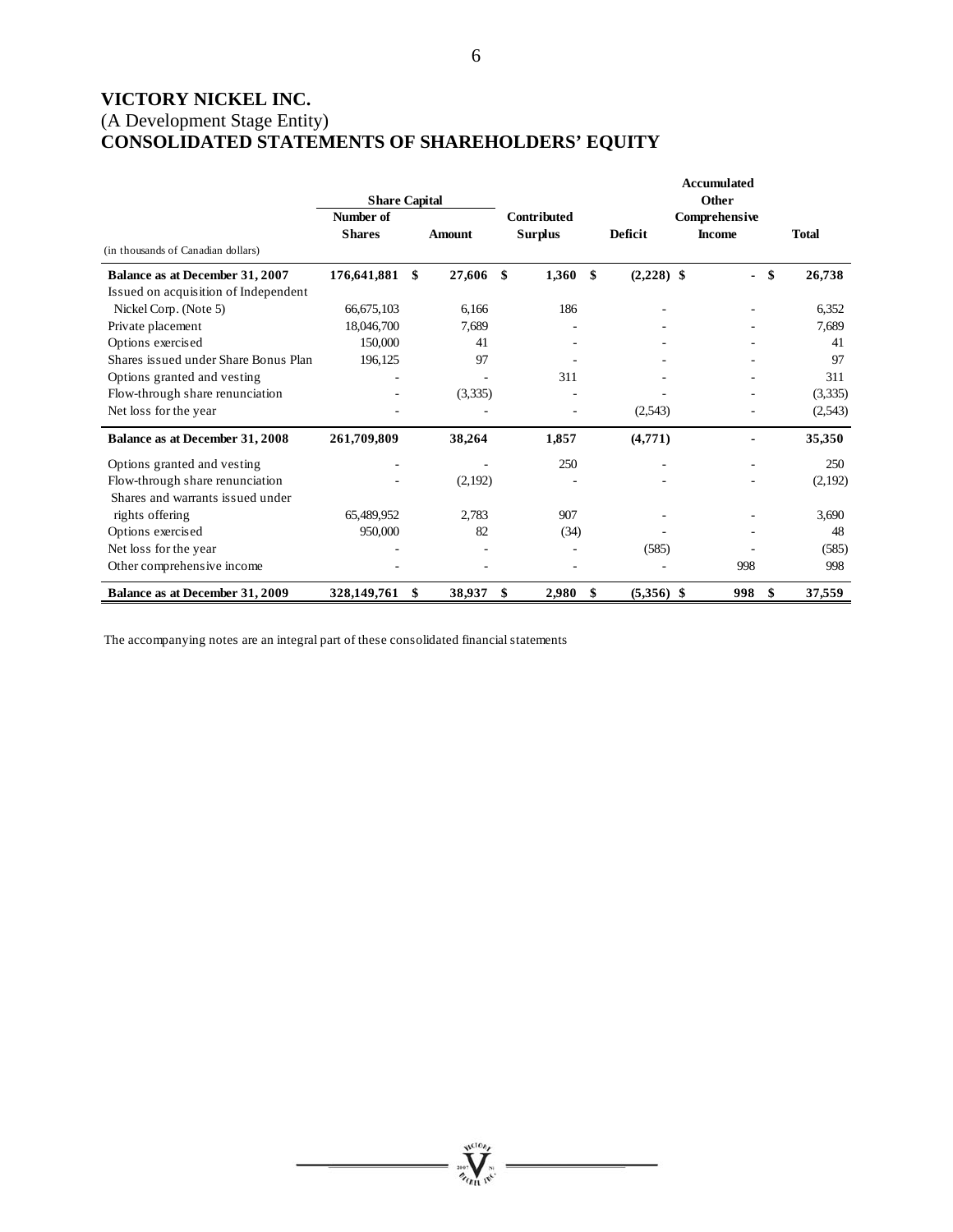# **NOTES TO CONSOLIDATED FINANCIAL STATEMENTS**

# (A Development Stage Entity)

# **December 31, 2009 and 2008**

(all tabular amounts are in thousands of Canadian dollars)

# **1. NATURE OF OPERATIONS**

The Company is primarily engaged in the acquisition, exploration and development of nickel properties in Canada. The Company conducts its activities on its own or participates with others on a joint venture basis. The Company was formed on February 1, 2007 pursuant to a plan of arrangement.

The Company is a development stage entity and is subject to the risks and challenges experienced by other companies in a comparable stage of development. These risks include, but are not limited to, continuing losses, dependence on key individuals and the ability to secure adequate financing to meet the minimum capital required to successfully complete its projects. Development of the Company's current projects to the production stage will require significant financing. Given the current economic climate, the ability to raise funds is difficult.

On July 31, 2009, Nuinsco Resources Limited ("Nuinsco"), the Company's then largest and founding shareholder entered into an agreement with Jien International Investment, Ltd., a Canadian subsidiary of Jilin Jien Nickel Industry Co., Ltd. to sell its entire shareholding of the Company's shares.

As at December 31, 2009, the Company has working capital of \$4,261,000 (2008 - \$3,804,000) which, along with expected cash flows from the option of the Lynn Lake property as described in Note 7, is available to fund ongoing operations. The Company has announced the results of its feasibility study on its Minago project.

However, none of the Company's exploration or development projects have commenced commercial production and accordingly the Company is dependent upon debt or equity financings and the optioning and/or sale of resource or resource-related assets for its funding. The recoverability of the carrying value of exploration and development projects, and ultimately the Company's ability to continue as a going concern, is dependent upon the discovery of economically recoverable reserves and resources, the Company's ability to finance development of its projects through debt or equity financings and achieving future profitable production, or alternatively upon the profitable disposal of projects.

Should the Company not be able to discover economically recoverable reserves, obtain the necessary financing or achieve future profitable production or sale of properties, the carrying value of the Company's assets could be subject to material adjustment and, in addition, other adjustments may be necessary to these financial statements should such adverse events impair the Company's ability to continue as a going concern as contemplated under Canadian generally accepted accounting principles ("Canadian GAAP").

# **2. BASIS OF PRESENTATION, USE OF ESTIMATES AND MEASUREMENT UNCERTAINTY**

# **Basis of Presentation**

These consolidated financial statements have been prepared by management in accordance with Canadian GAAP and include the accounts of the Company and those of Independent Nickel Corp. ("Independent") (see Note 5) from the date of acquisition of October 6, 2008. Independent was formally wound up into Victory Nickel effective August 31, 2009.

# **Use of Estimates**

The preparation of financial statements in conformity with Canadian GAAP requires management to make estimates and assumptions that affect the reported amounts of assets and liabilities and disclosure of contingent assets and liabilities at the date of the financial statements and the reported amounts of revenues and expenses during the reporting period. Management believes those estimates are reasonable. The accounting elements which require management to make significant estimates and assumptions include determining impairment in and values of exploration and development projects and future income taxes and the valuation of stock option compensation and investments. Accounting for these areas is subject to estimates and assumptions regarding, among other things, nickel recoveries, future nickel prices, future operating costs, future mining activities and future market volatility. Management bases its estimates on historic experience and other assumptions it believes to be reasonable under the circumstances. However, actual results could differ from those estimates.

 $\sum_{\alpha}$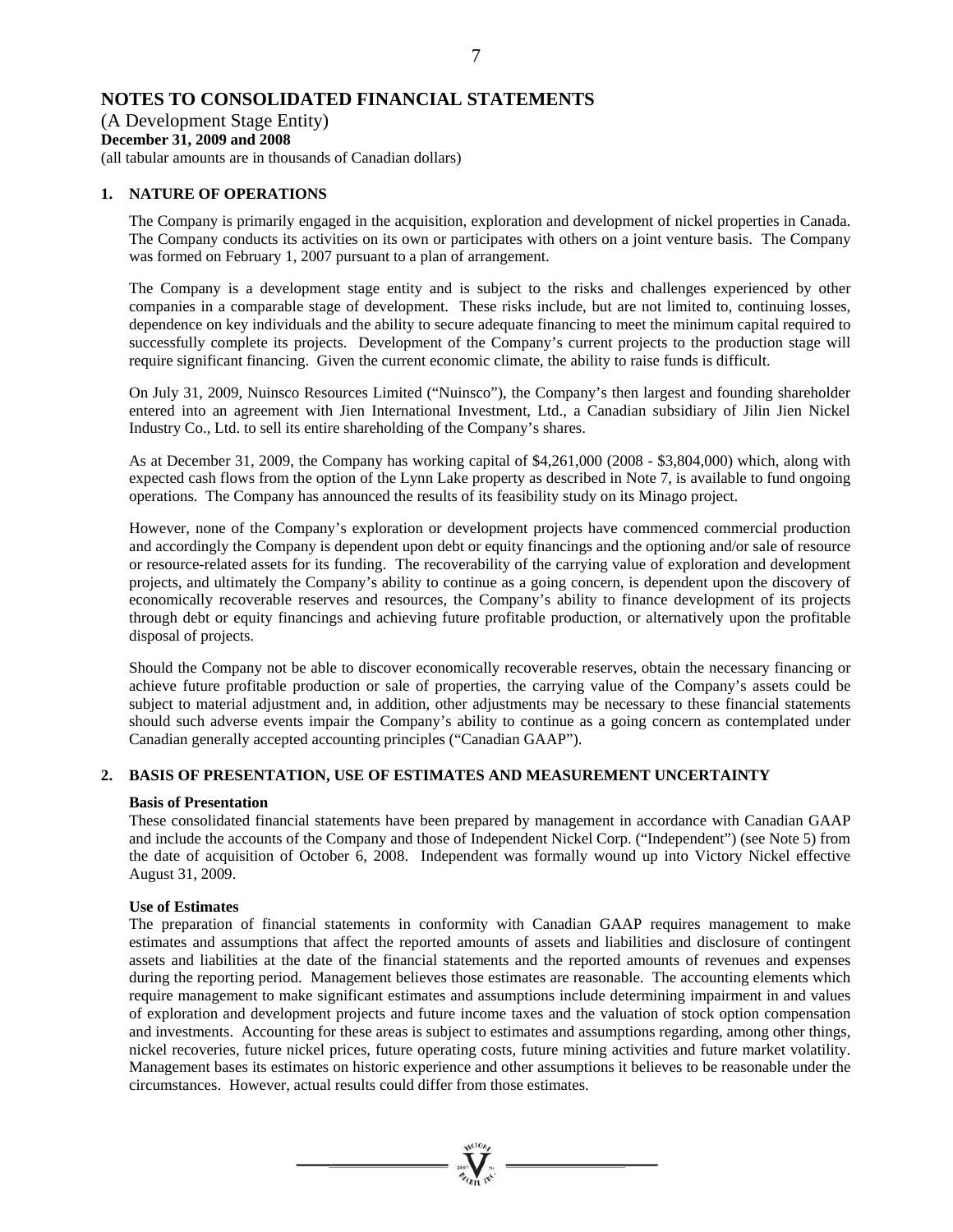# 8

#### **Measurement Uncertainty**

The carrying values of the Company's exploration and development projects at December 31, 2009 was \$33,597,000 (2008 - \$31,430,000). Management's review of these carrying values indicated that at December 31, 2009, the properties were not impaired. Management's conclusion is dependent on assumptions about several factors including future operating costs, nickel production levels, future nickel prices and capital equipment needs and costs. Over the last year or so, there has been unprecedented volatility in several of the factors involved in such an analysis including nickel and other metals prices, costs of fuel, power and other operating supplies and the costs of capital equipment which has resulted in an increased amount of measurement uncertainty. While such volatility appears to have somewhat calmed, future changes in these parameters could give rise to material changes in asset carrying values. Management will continue to monitor the critical factors impacting its impairment analysis and will re-evaluate the carrying value of its long-lived assets as necessary.

# **3. SIGNIFICANT ACCOUNTING POLICIES**

#### **Financial Instruments**

The Company's financial instruments include cash and cash equivalents, marketable securities, accounts receivable, derivative contracts, accounts payable and accrued liabilities, and amounts due from or to Nuinsco. Each financial asset and financial liability instrument, other than an asset or liability in a related party transaction, is initially measured at fair value, adjusted for any associated transaction costs. In subsequent periods, the estimated fair values of financial instruments are determined based on the Company's assessment of available market information and appropriate valuation methodologies including reviews of current interest rates, related market values and current pricing of financial instruments with comparable terms; however, these estimates may not necessarily be indicative of the amounts that could be realized or settled in a current market transaction.

Financial assets and financial liabilities are classified into one of five categories: held to maturity, available for sale, loans and receivables, other financial liabilities and held for trading.

All financial instruments classified as available for sale or held for trading are measured at fair value. Changes in the fair value of financial instruments designated as held for trading and recognized derivative financial instruments are charged or credited to the consolidated statement of operations for the relevant period, while changes in the fair value of financial instruments designated as available for sale, excluding impairments that are other than temporary, are charged or credited to other comprehensive income until the instrument is sold. All other financial assets and liabilities are accounted for at cost or at amortized cost depending upon the nature of the instrument. After their initial fair value measurement, they are measured at amortized cost using the effective interest rate method.

The Company has classified its cash and cash equivalents and derivative contracts as held for trading and its marketable securities as available for sale for accounting purposes. These instruments are measured on the consolidated balance sheet at fair value. Accounts receivable have been designated as loans and receivables and carried at amortized cost. Accounts payable and accrued liabilities and amounts due to Nuinsco are carried at amortized cost and are classified as other financial liabilities.

#### *Cash and Cash Equivalents*

Cash and cash equivalents consist of balances with banks and investments in money market instruments. The investments are recorded at market value and are redeemable on demand. As at December 31, 2009, the cash and cash equivalent balance included guaranteed investment certificates of \$4,122,093 (2008 – \$3,096,040).

#### *Marketable Securities*

The Company currently only holds public investments traded in active markets. The fair value is based on the quoted bid prices at the reporting date, accordingly all of the Company's investments are categorized as "Level One" - refer to New Accounting Policies below. When information or events indicate other than a temporary decline in value, the impairment loss is recognized through operations in the period in which such events occur. Impairment losses recognized in net income for a financial instrument classified as available for sale are not reversed.

#### **Exploration and Development Projects**

Exploration and development projects include the direct costs related to the various mineral properties, including cost of acquisition of the properties and deferred exploration and development costs, net of any recoveries. These costs are capitalized and accumulated on a property-by-property basis and will be amortized as operating expenses

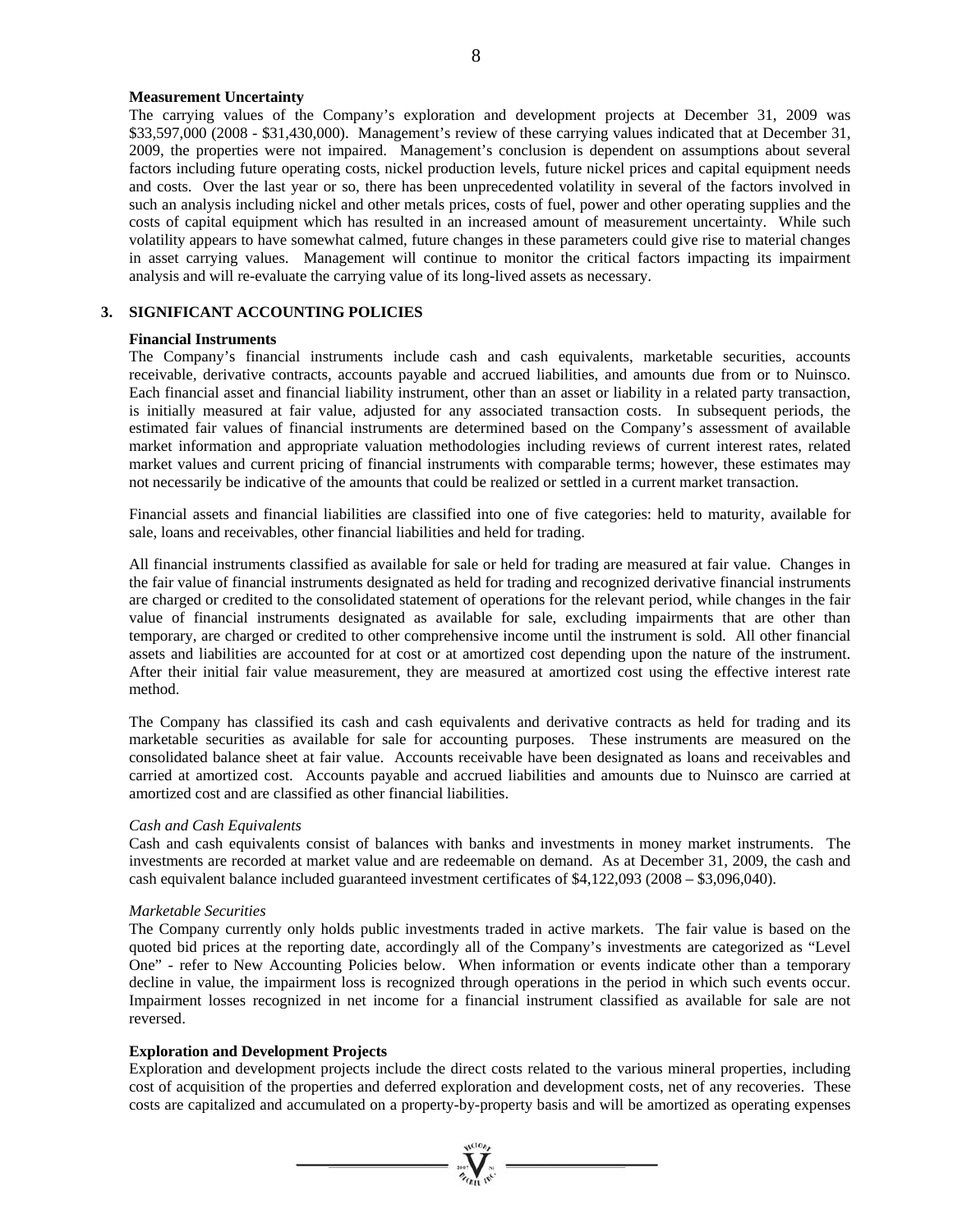against future revenue upon commencement of commercial production using a unit-of-production method based upon estimated proven and probable mineral reserves.

The carrying values of exploration and development projects represent unamortized net costs incurred to date and do not necessarily reflect present or future values. The recoverability of these amounts is dependent upon the existence of economically recoverable reserves, upon the Company's ability to obtain the necessary financing to complete the development and upon future profitable production and/or sale.

#### **Property and Equipment**

Property and equipment are recorded at cost less accumulated amortization. Amortization is provided over the related assets' estimated useful lives using the declining-balance method at an annual rate of 5% for the building, 20% to 30% for equipment and 30% for the vehicle.

#### **Impairment of Long-Lived Assets**

On an ongoing basis, the Company evaluates each property based on results to date to determine the nature of exploration and development activities that are warranted in the future or if there is any impairment in the carrying value. In the event that facts and circumstances indicate that the Company's long-lived assets may be impaired, an evaluation of recoverability would be performed. Such an evaluation entails comparing the estimated future undiscounted cash flows associated with the asset to the asset's carrying amount to determine if a write-down to fair value is required. Fair value is normally determined using the discounted value of future net cash flows. Where estimates of future net cash flows are not available, management's assessment of the properties' estimated fair value is based on exploration results to date, a review of comparable transactions and a consideration of historic costs. Impairment losses on exploration and development projects are recorded as a writedown of exploration and development projects in the consolidated statement of operations.

## **Government Assistance and Investment Tax Credits**

Government assistance is recorded in the financial statements when there is reasonable assurance that the Company has complied with, and will continue to comply with, all conditions necessary to obtain the assistance. Any government assistance or investment tax credits relating to the exploration and development properties are recorded as a reduction of those related expenditures.

# **Asset Retirement Obligations**

The fair value of liabilities for asset retirement obligations ("ARO") will be recognized in the period in which they are incurred and the fair value can be reasonably estimated. Currently there are no AROs recognized. However, as the development of any project progresses, the Company will assess whether an ARO has arisen. At the point where such a liability arises and can be estimated, the financial statement adjustment required will be to increase the project's carrying value and ARO by the discounted value of the total liability. Thereafter, the Company will be required to record a charge to operations each year to accrete the discounted ARO amount to the final expected liability.

#### **Stock-Based Compensation Plans**

#### *Stock Option Plan*

The Company has a stock option plan which is described in Note 9. Awards to non-employees are measured at the earliest of the date at which performance is complete, the date at which a commitment for performance by the counterparty to earn the option is reached or the date at which the equity instruments are granted. Awards made to employees are measured at the grant date. All stock-based awards made to employees and non-employees are recognized at the date of grant using a fair value-based method to calculate compensation expense. Compensation expense is charged to operations over the vesting period of the options or service period, whichever is shorter. Stock options vest either immediately or over a 12-month period.

#### *Share Incentive Plan*

The Company has a share incentive plan (the "Share Incentive Plan"), which includes both a share purchase plan (the "Share Purchase Plan") and a share bonus plan (the "Share Bonus Plan"). The Share Incentive Plan is administered by the Directors of the Company. The Share Incentive Plan provides that eligible persons thereunder include Directors, senior officers and employees of the Company and its designated affiliates and consultants who are primarily responsible for the management and profitable growth of the business.

The Share Incentive Plan is described in Note 9. The Company uses the fair value method of accounting for, and to recognize as compensation expense, its stock-based compensation for employees. Shares issued under the Share

 $\sum_{\alpha}$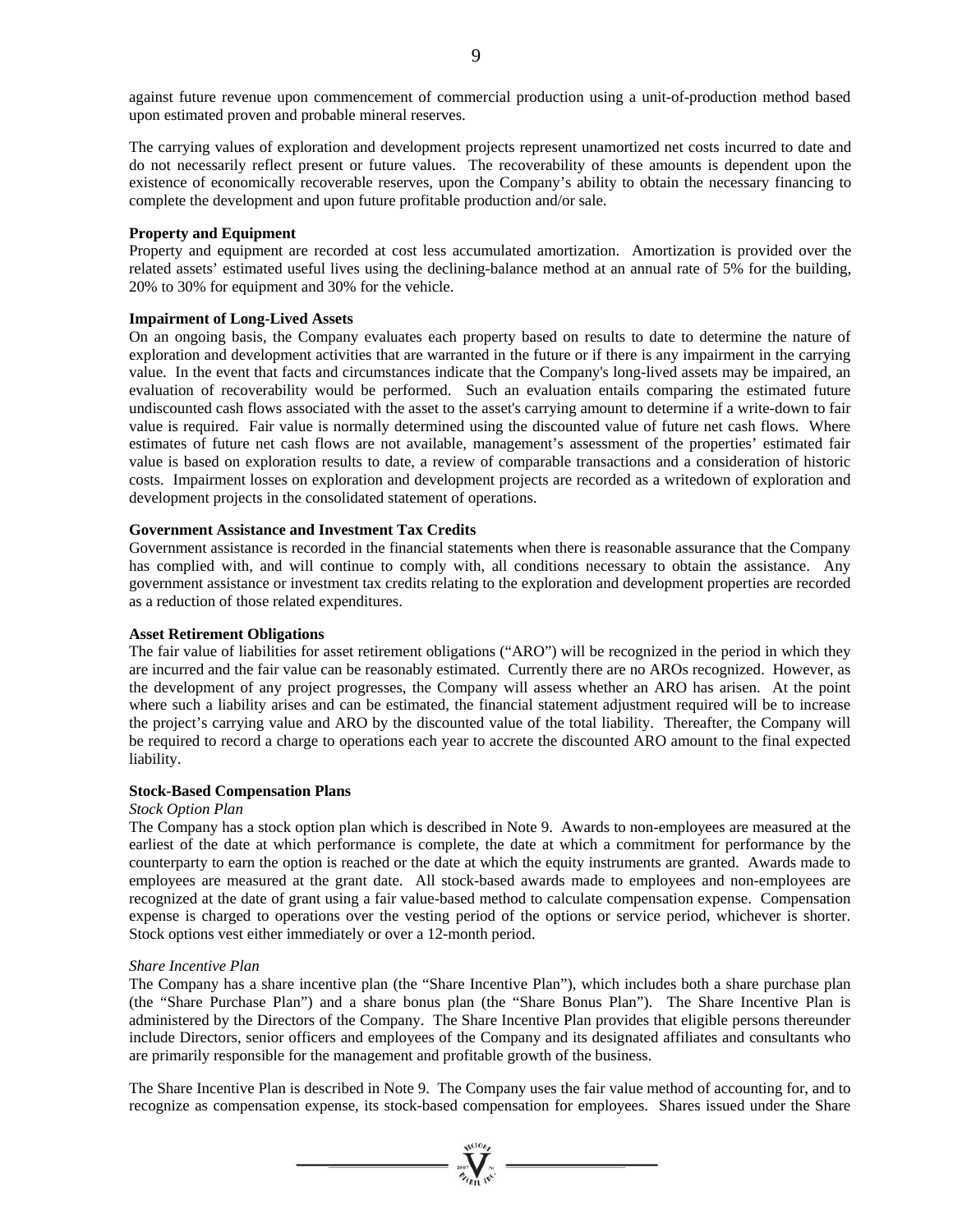#### **Flow-through Shares**

The Company has financed a portion of its exploration and development activities through the issue of flowthrough shares. Under the terms of these share issues, the tax attributes of the related expenditures are renounced to subscribers. When the renunciation is made, the value of the renunciation is recorded as a liability and charged against share capital. Where the Company has a valuation allowance which reduces future income tax assets, the valuation allowance is reduced and an income tax recovery is recorded in the consolidated statement of operations.

#### **Revenue Recognition**

Revenue is principally composed of interest income and gain on marketable securities. Gains on sales of marketable securities are recognized on the settlement date. Other income, including interest income, is recognized on an accrual basis using the effective interest rate method.

#### **Income Taxes**

The Company accounts for income taxes using the asset and liability method. Under this method of tax allocation, future income tax assets and liabilities are determined based on differences between the financial statement carrying values and their respective income tax bases (temporary differences). Furthermore, temporary differences include the benefit of tax losses available to be carried forward to future years. Future income tax assets and liabilities are measured using the tax rates expected to be in effect when the temporary differences are likely to reverse. The effect on future income tax assets and liabilities of a change in tax rates enacted is included in operations in the period in which the change is enacted or substantively enacted. The amount of future income tax assets recognized is limited to the amount that is more likely than not to be realized.

#### **Loss Per Share**

The Company uses the treasury stock method in determining the diluted loss per share. The diluted loss per share data assumes the exercise of all outstanding warrants and options except when the assumed exercise is anti-dilutive. Loss per share amounts are calculated using the weighted average number of common shares outstanding during the period. The total options and warrants outstanding as at December 31, 2009 which could dilute future earnings should they be fully exercised is 56,966,474 (2008 – 22,421,961).

#### **New Accounting Policies**

The volume of accounting pronouncements being introduced by The Canadian Institute of Chartered Accountants ("CICA") applicable to the Company has reduced significantly pending the transition to International Financial Reporting Standards ("IFRS") discussed in more detail below.

#### *Credit Risk and the Fair Value of Financial Assets and Financial Liabilities*

In January 2009, the CICA approved EIC 173 - Credit Risk and the Fair Value of Financial Assets and Financial Liabilities. This guidance clarified that an entity's own credit risk and the credit risk of the counterparty should be taken into account in determining the fair value of financial assets and financial liabilities including derivative instruments. This guidance is applicable to fiscal periods ending on or after January 12, 2009. The implementation of this guidance has not had any material impact on the Company's financial statements.

#### *Amendment to Financial Instruments – Disclosures*

During 2009, the CICA amended Handbook Section 3862, Financial Instruments – Disclosures to require disclosures about the inputs to fair value measurements, including their classification within a hierarchy of three levels. The levels of the fair value hierarchy are:

Level One – Unadjusted quoted market prices in active markets for identical assets or liabilities;

Level Two – Inputs other than quoted market prices that are observable for the asset or liability either directly or indirectly; and

Level Three – Inputs that are not based on observable market data.

The Company has included such disclosures in Notes 3 and 6.

#### **Future Accounting Changes**

# *International Financial Reporting Standards*

The CICA plans to transition Canadian GAAP for public companies to IFRS. The effective changeover date is for interim and annual financial statements relating to fiscal years beginning on or after January 1, 2011. The impact of the transition to IFRS on the Company's financial statements is currently being assessed.

 $\sum_{\alpha}$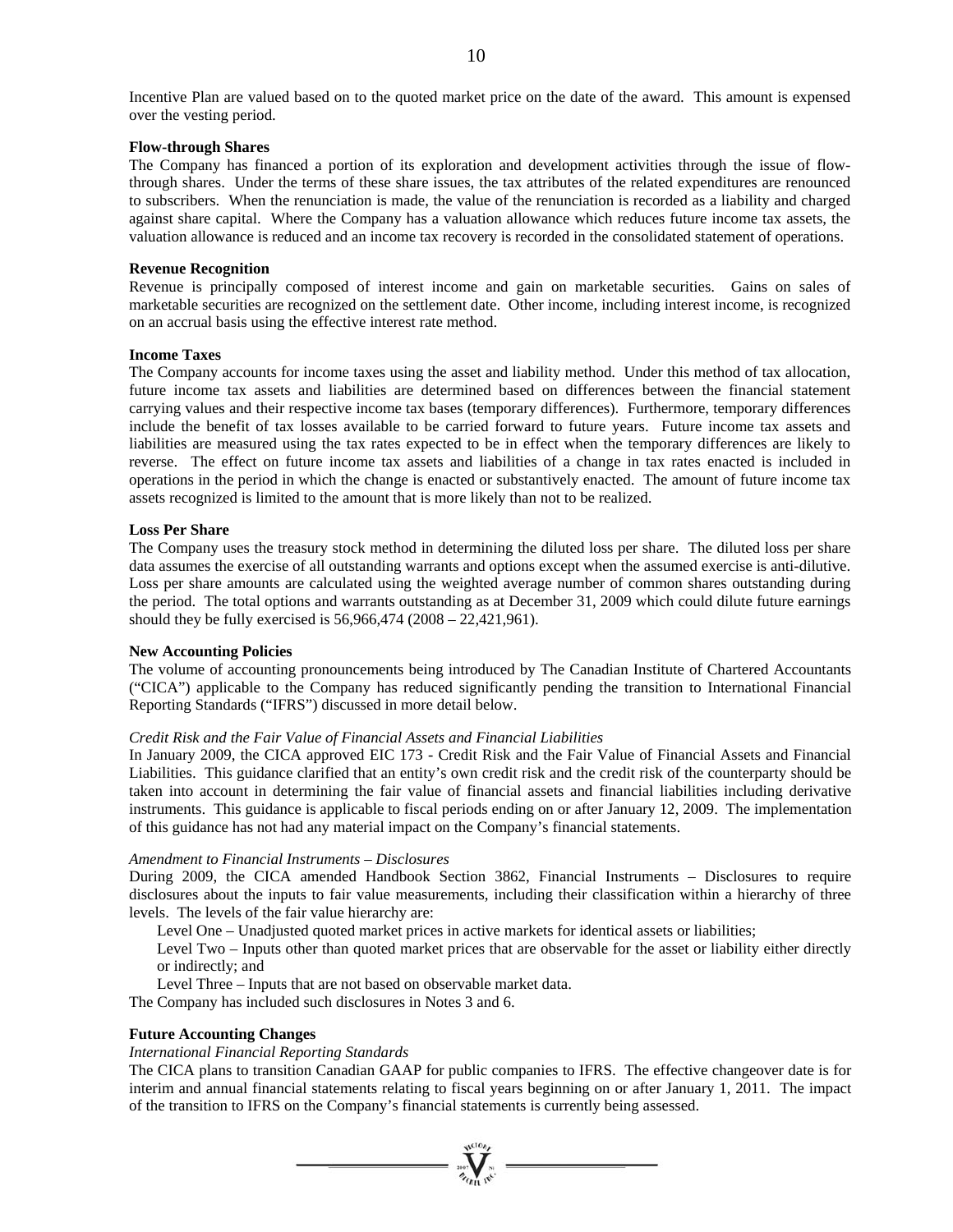## *Business Combinations*

In October 2008, the CICA issued Handbook Section 1582, Business Combinations, which establishes new standards for accounting for business combinations. This is effective for business combinations for which the acquisition date is on or after the beginning of the first annual reporting period beginning on or after January 1, 2011.

#### *Non-controlling Interests*

Also in October 2008, the CICA issued Handbook Section 1602, Non-controlling Interests, to provide guidance on accounting for non-controlling interests subsequent to a business combination. This is effective for fiscal years beginning on or after January 2011.

# *Consolidated Financial Statements*

In October 2008, the CICA issued Handbook Section 1601, Consolidated Financial Statements, to establish new standards for consolidation of financial statements. This is effective for fiscal years beginning on or after January 2011.

Should the Company engage in a future business combination, it would consider early adoption of Sections 1582, 1601 and 1602, as appropriate to coincide with the adoption of IFRS.

# **4. FINANCIAL RISK MANAGEMENT AND CAPITAL DISCLOSURES**

# **Financial Risk Management**

The Company's financial instruments include cash and cash equivalents, marketable securities, accounts receivable, accounts payable and accrued liabilities and amounts due from or to Nuinsco. The fair value of these financial instruments approximates their carrying value.

The Company's risk exposures with respect to its financial instruments and the impact on the Company's financial statements are summarized below:

# **Credit risk**

Credit risk is the risk of an unexpected loss if a counterparty to a financial instrument fails to meet its contractual obligations.

The Company's cash and cash equivalents are held through large Canadian financial institutions. The Company has a corporate policy of investing its available cash in Canadian government instruments and certificates of deposit or other direct obligations of major Canadian banks, unless otherwise specifically approved by the Board. The Company does not own asset-backed commercial paper. The Company's accounts receivable consist primarily of amounts due from federal and provincial governments. Amounts due from or to Nuinsco are settled on a regular basis. Therefore, the Company is not exposed to significant credit risks arising from its financial instruments.

# **Liquidity risk**

Liquidity risk is the risk that the Company will not be able to meet its financial obligations as they become due. The Company attempts to ensure that there is sufficient capital in order to meet short-term business requirements, after taking into account cash flows from operations and the Company's holdings of cash and cash equivalents. This is accomplished by budgets and forecasts which are updated on a periodic basis to understand future cash needs and sources. Spending plans are adjusted accordingly to provide for liquidity.

The Company manages its liquidity risk through the mechanisms described above and as part of Capital Disclosures below. The Company has historically relied on issuances of shares to develop projects and to finance day to day operations and may require doing so again in the future.

As at December 31, 2009, the Company had working capital of \$4,261,000 (December 31, 2008 - \$3,804,000). The Company believes it has sufficient working capital to meet its obligations as they become due. As explained in Note 1, development of the Company's current projects to the production stage will require significant financing. Given the current economic climate, the ability to raise funds may prove challenging. The Company currently has no long-term liabilities except for future income taxes of \$387,000 (2008 - \$nil). All contractually obligated cash flows are payable within the next fiscal year.

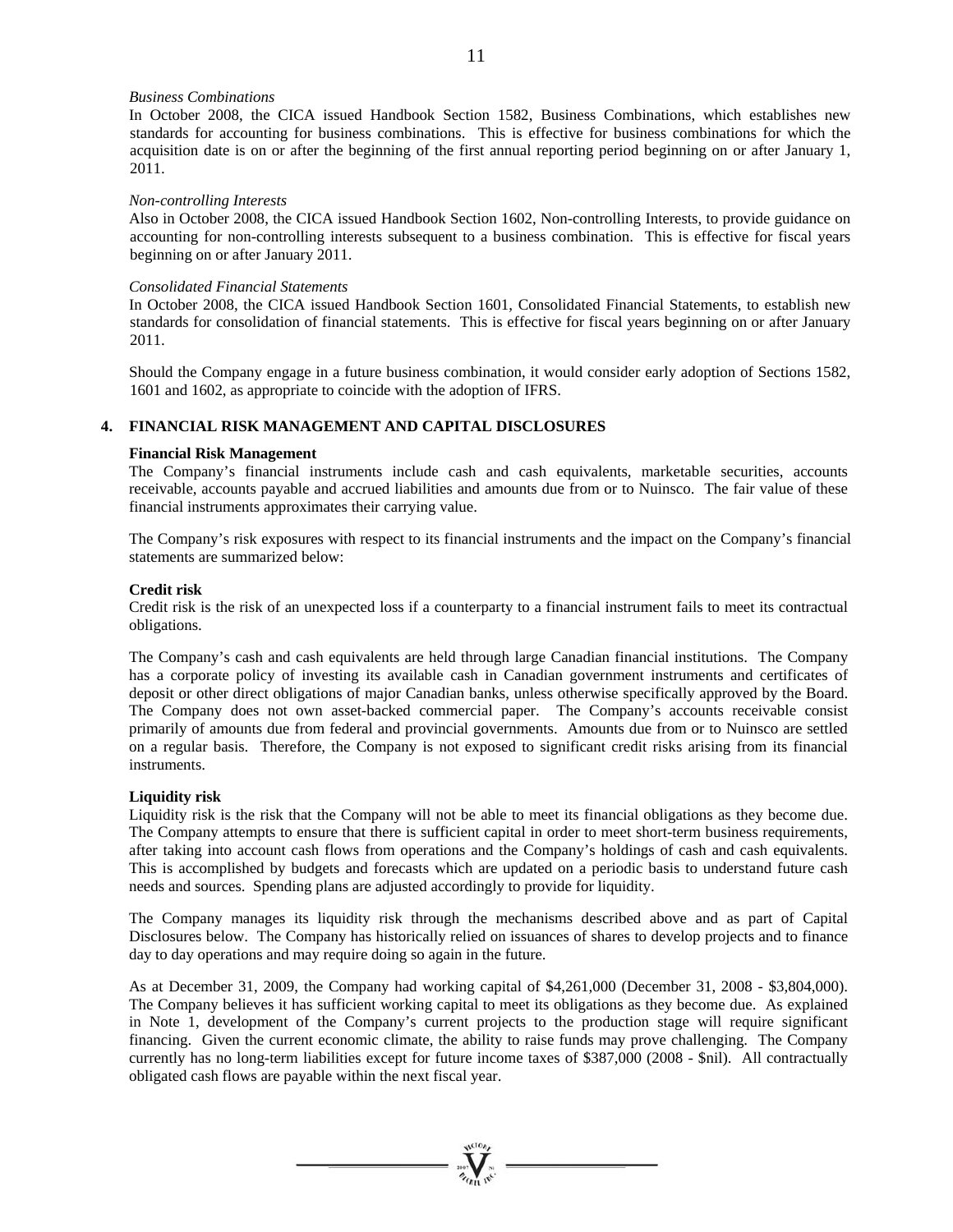#### **Market risk**

The Company is exposed to interest rate risk and commodity price risk. It is not exposed to any significant currency risk with respect to its financial instruments.

#### *Interest rate risk*

Interest rate risk is the risk that the fair value or future cash flows of a financial instrument will fluctuate because of changes in market interest rates. The Company's cash equivalents earn interest at fixed short-term rates of approximately 0.7% at December 31, 2009 and 3% at December 31, 2008. None of the Company's other financial investments are interest-bearing, and therefore the Company is not exposed to any significant interest rate risk which could be caused by a sudden change in market interest rates.

#### *Commodity price risk*

Commodity price risk is the potential adverse impact on earnings and economic value due to commodity price movements and volatilities.

The value of the Company's mineral resource properties is related to the price of, and outlook for, nickel. Historically, nickel prices have fluctuated and are affected by numerous factors outside of the Company's control, including, but not limited to: industrial and retail demand, central bank lending, forward sales by producers and speculators, levels of worldwide production, short-term changes in supply and demand because of speculative hedging activities and other factors such as significant mine closures. The Company does not have any hedging or other commodity-based risks respecting its operations.

#### *Price risk*

The Company's marketable securities are subject to price risk. The values of these investments will fluctuate as a result of changes in market prices, the price of metals or other factors affecting the value of the investments.

#### **Capital Disclosures**

The Company's objective when managing capital is to safeguard its accumulated capital in order to provide an adequate return to shareholders by maintaining a sufficient level of funds to support continued project development and corporate activities. Capital is defined by the Company as the aggregate of its shareholders' equity as well as any long-term debt, equipment-based and/or project-based financing.

The Company manages its capital structure and makes adjustments to it based on the level of funds available to the Company to manage its operations. In order to maintain or adjust the capital structure, the Company would require long-term debt, equipment-based financing and/or project-based financing sufficient to maintain and expand its operations. There are no assurances that these initiatives will be successful. In order to achieve these objectives, the Company invests its unexpended cash in highly liquid, rated financial instruments. There are no externallyimposed capital restrictions.

## **5. ACQUISITION OF INDEPENDENT NICKEL CORP.**

In October, 2008, the Company acquired an aggregate of 50,830,249 shares of Independent representing approximately 84% of the issued and outstanding Independent shares. The assets of Independent include a royalty on Victory Nickel's Minago nickel project in Manitoba ("Minago royalty") and exploration and development properties in Lynn Lake, Manitoba. Pursuant to a subsequent acquisition transaction ("SAT"), approved by shareholders on December 23, 2008 at a shareholder meeting of Independent, the Company, through its newlyformed wholly-owned subsidiary, 2190583 Ontario Inc., acquired the remaining 16% of Independent shares not already tendered through the issuance of 10,761,829 shares of Victory Nickel. Effective January 1, 2009, the subsidiary and Independent amalgamated, creating new "Independent Nickel Corp." The Company completed the wind-up of new Independent Nickel Corp. into Victory Nickel effective August 31, 2009. The Company also made application to the relevant securities commissions to cease Independent's registration as a reporting issuer; such application was approved in January 2009.

The Company acquired 100% of the Independent shares through the issuance of an aggregate of 66,675,103 shares of the Company to former holders of Independent shares on the basis of 1.1 of a Victory Nickel share for each Independent share. The Victory Nickel shares issued under the SAT have been treated as being issued effective December 23, 2008; the shares were actually issued on January 2, 2009.

As part of the acquisition, Victory Nickel also issued 6,643,998 replacement options to the option holders of Independent based upon the same ratio. The fair value of options issued was estimated at \$186,000 using the

 $\sum_{\alpha}$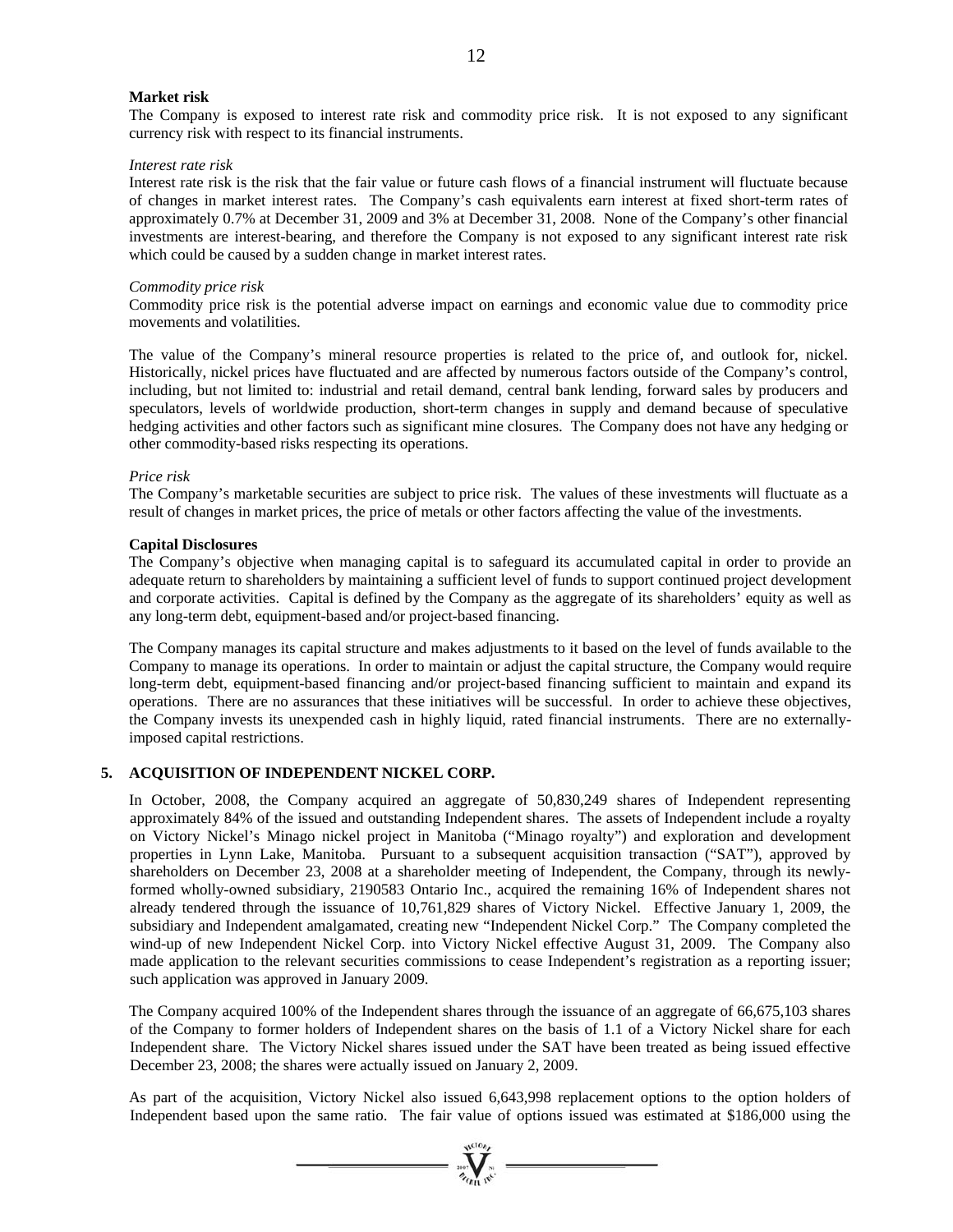Company's Black-Scholes assumptions in Note 9. The predecessor Independent options were cancelled. Furthermore, 1,537,963 replacement warrants were recorded for the benefit of the warrant holders of Independent which were outstanding at the date of the SAT. The warrants were based upon the same ratio. The fair value of the warrants was estimated at \$nil using the Company's Black-Scholes assumptions in Note 9. The warrants expired unexercised on May 7, 2009.

In accordance with Canadian GAAP, the actual measurement date of the purchase consideration occurred on the date that the shares were issued, or when the shareholders approved the SAT. Accordingly, the value of the purchase consideration is based on the market prices of Victory Nickel common shares on the measurement dates of October 6, 2008, October 17, 2008 and December 23, 2008 of \$0.105, \$0.075 and \$0.04 per share respectively.

The allocation of the aggregate purchase price to Independent's net assets acquired is as follows:

| <b>MARKETABLE SECURITIES</b>                                                                   |                |              |       |             |
|------------------------------------------------------------------------------------------------|----------------|--------------|-------|-------------|
|                                                                                                |                |              |       | \$<br>7,779 |
| Non-controlling interests                                                                      |                |              |       | (27)        |
| <b>Current liabilities</b>                                                                     |                |              |       | (362)       |
|                                                                                                |                |              |       | 8,168       |
|                                                                                                | Minago royalty |              | 770   | 2,011       |
| Exploration and development projects:                                                          | Lynn Lake      | $\mathbb{S}$ | 1,241 |             |
| Future income tax assets                                                                       |                |              |       | 3,480       |
| Capital assets, net                                                                            |                |              |       | 83          |
| Fair Value of Independent's Net Assets Acquired:<br>Current assets (including cash of \$2,308) |                |              |       | \$<br>2,594 |
|                                                                                                |                |              |       | \$<br>7,779 |
| Issuance of replacement warrants                                                               |                |              |       |             |
| Issuance of replacement options                                                                |                |              |       | 186         |
| <b>Transaction costs</b>                                                                       |                |              |       | 1,427       |
| Issuance of 66,675,103 common shares of the Company                                            |                |              |       | \$<br>6,166 |

| As at December 31,                                | 2009  | 2008 |
|---------------------------------------------------|-------|------|
| Level One Securities:                             |       |      |
| Wallbridge Mining Company Limited - Common Shares | 1.254 | 450  |

In March, 2008, the Company privately purchased from a third party 7,500,000 units of Wallbridge Mining Company Limited ("Wallbridge"), a public company, for \$1,912,500. Each unit comprises one common share and one-half of one common share purchase warrant. Each whole warrant entitles the holder thereof to purchase one additional common share of Wallbridge at an exercise price of \$0.80 per share if the warrant is exercised prior to March 26, 2009, or \$1.00 per share if exercised during the period between March 26, 2009 and March 26, 2010. The units were subject to a hold period which expired on July 27, 2008. On initial recognition, no value was allocated to the share purchase warrants given the significant excess of the exercise price over current market value. As at December 31, 2009 the warrants had a value of \$nil.

In April, 2008, the Company acquired a further 1,500,000 Wallbridge common shares at a cost of \$577,515. During 2009 and 2008, Wallbridge issued shares under private placements and the Company disposed of 3,880,500 shares; accordingly, as at December 31, 2009, the Company's interest has been diluted to approximately 4.5% (or 7.5% on a partially diluted basis, if all the Company's warrants are exercised - not including the exercise of any other securities convertible into Wallbridge shares held by any other holder).

Prior to the fourth quarter of 2008, the Company had originally considered that the decline in market value was temporary and recorded decreases in estimated fair value through other comprehensive income. However, in the

=  $\sum_{y \in V(G)}$  =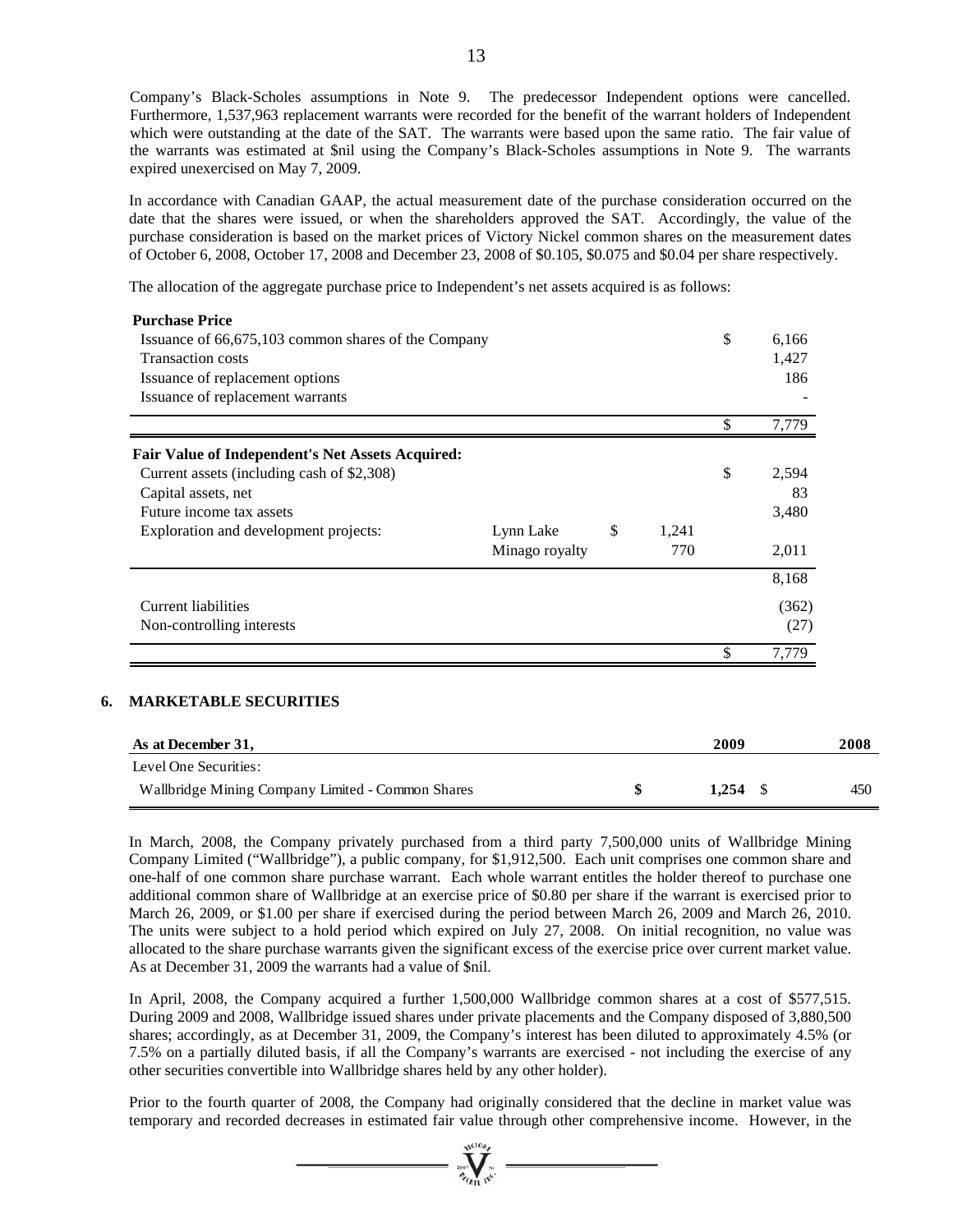fourth quarter of 2008, due to continued adverse market conditions and a market price of Wallbridge which was below average cost for six months, the Company concluded that the decline in value was other than temporary. Accordingly, the Company reclassified the decrease in the estimated fair value of the shares from the date of acquisition to December 31, 2008 of \$2,040,000 as a loss in the consolidated statement of operations. A full valuation allowance has been taken against future tax assets that would arise from the capital loss that would occur if the shares were disposed of at current prices.

Market conditions subsequently recovered and Wallbridge shares increased in value. Accordingly, the improvement in the fair value of the Company's investment in Wallbridge has been recorded through other comprehensive income, in accordance with Canadian GAAP.

# **7. EXPLORATION AND DEVELOPMENT PROJECTS**

Cumulative costs relating to the acquisition of mineral properties, and deferred exploration and development expenditures, have been incurred on the following projects:

|                           | <b>Balance as at</b> |                                       |                     |               | <b>Balance</b> as at |
|---------------------------|----------------------|---------------------------------------|---------------------|---------------|----------------------|
|                           | December 31,         | Writedown /                           | <b>Current</b>      |               | December 31,         |
|                           | 2008                 | Recoveries <sup>(1)</sup>             | <b>Expenditures</b> |               | 2009                 |
| Lac Rocher <sup>(2)</sup> | \$<br>3,580 \$       | $(29)$ \$                             | 954                 | $\mathcal{S}$ | 4,505                |
| Mel                       | 2,462                | (42)                                  | 53                  |               | 2,473                |
| Minago                    | 23,905               | (607)                                 | 2,278               |               | 25,576               |
| Lynn Lake $(3)$           | 1,483                | (313)                                 | (127)               |               | 1,043                |
| Other                     |                      | (1)                                   | 1                   |               |                      |
|                           | \$<br>31,430 \$      | $(992)$ \$                            | 3,159               | $\mathcal{S}$ | 33,597               |
|                           |                      |                                       |                     |               |                      |
|                           |                      | <b>Balance as at Acquired Through</b> |                     |               | <b>Balance as at</b> |
|                           | December 31,         | <b>Acquisition</b>                    | <b>Current</b>      |               | December 31,         |
|                           | 2007                 | of Independent                        | <b>Expenditures</b> |               | 2008                 |
|                           |                      | Note 5                                |                     |               |                      |
| Lac Rocher                | \$<br>$3,314$ \$     | $\sim$                                | \$<br>266           | - \$          | 3,580                |
| Mel                       | 2,158                |                                       | 304                 |               | 2,462                |
| Minago                    | 10,290               | 770                                   | 12,845              |               | 23,905               |
| Lynn Lake                 |                      | 1,241                                 | 242                 |               | 1,483                |

(1) Recoveries of \$991,000 represent the effects of tax credits on expenditures claimed for investment tax credit purposes.<br>
The expenditures on the Lac Rocher project in the years ended December 31, 2009 and 2008 are sho receivable of \$28,261 and \$179,331, respectively. The claim reflected in 2008 was reduced and adjusted against current expenditures in

2009.<br><sup>(3)</sup> The expenditures on the Lynn Lake property are shown net of a \$300,000 payment by Prophecy in 2009 and a recovery of \$72,885 in 2008 under the Mineral Exploration Assistance Program.

#### **Lac Rocher**

The Lac Rocher project, which is 100% owned, is located 140 kilometres northeast of Matagami in northwestern Québec. The project is subject to a royalty of \$0.50 per ton on any ores mined and milled from the property and a 2% NSR.

In 2007, the Company began environmental work in support of obtaining a permit for the Lac Rocher deposit in order to extract and direct ship mineralized material to an offsite mill for processing. A 12-hole, 1,500 metre drill program was also completed to test for extensions to the nickel sulphide mineralization and to provide metallurgical samples for the Preliminary Economic Assessment (PEA) to determine the near-term production and cash generation potential of the project. No fieldwork was conducted on the property during 2008.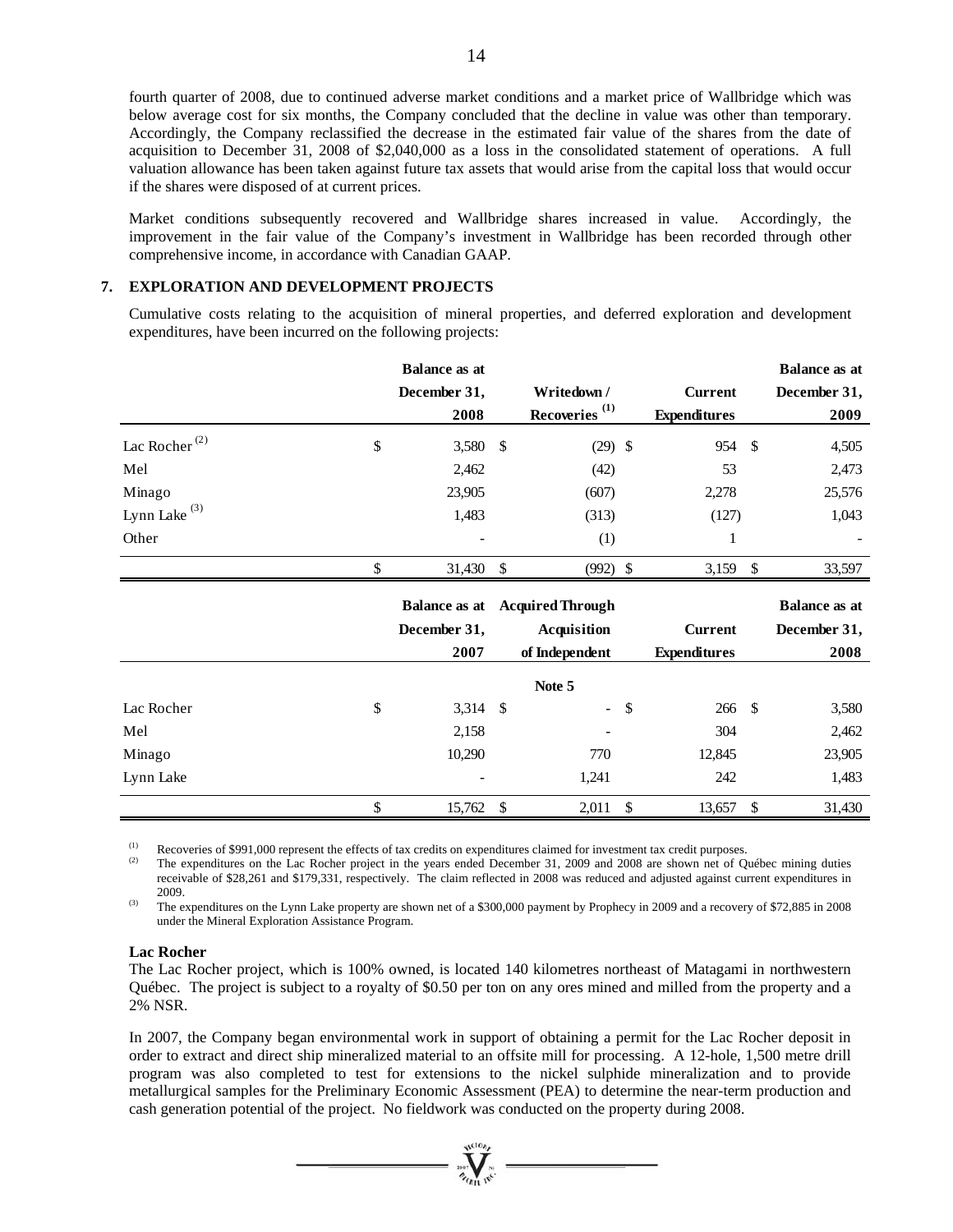Metallurgical testing of the massive sulphide mineralization from the deposit was completed in December, 2007. In February, 2008, the Company announced the positive results from metallurgical testing of the disseminated sulphide zone and they were incorporated into the PEA completed in November 2008.

The Company completed the construction of an access road for approximately \$389,000 in the third quarter of 2009 and performed diamond drilling to provide geotechnical data for portal and ramp development.

#### **Mel**

Effective August 27, 1999, Nuinsco (the predecessor entity of Victory Nickel) entered into an option agreement (the "Agreement") with Inco Limited (predecessor to CVRD Inco Limited, now Vale Inco) for the exploration and development of Vale Inco's Mel properties (the "Mel Properties") located in the Thompson area of northern Manitoba. Pursuant to the Agreement, sufficient expenditures have been incurred to earn a 100% interest in the Mel Properties, and in 2007 the Company exercised its option to acquire such interest. Vale Inco has the right to earn back a 51% interest by incurring expenditures of \$6,000,000 over a four-year period. Vale Inco has not yet notified the Company if it intends to exercise this back-in right.

Under the Agreement, Vale Inco has a contractual obligation to mill ore mined from the Mel deposit at its cash cost plus 5% (provided that the product meets Vale Inco specifications and that Vale Inco has sufficient mill capacity). The Company has the option to manage the development and operation of any mines developed on the Mel Properties.

#### **Minago**

At December 31, 2009, the 100%-owned Minago project covered approximately 28,928 hectares, through a combination of mining claims, mineral leases and a mineral exploration licence, on Manitoba's Thompson Nickel Belt. The property encompasses the Nose Deposit, which contains the entire current nickel mineral resource, and the North Limb, a zone of nickel mineralization with a known strike length of 1.5 kilometres located to the north of the Nose Deposit. Prior to the acquisition of Independent (Note 5), the Minago project was subject to a graduated NSR, up to 3% if nickel prices exceed US\$6.00 per pound (the "Minago Royalty").

As described above in Note 5, the acquisition of Independent included the acquisition of the Minago Royalty. Under the PEA of the Minago project, the undiscounted value placed on the Minago Royalty on nickel production was estimated at approximately \$74 million. An amount of approximately \$0.8 million was determined for the Minago Royalty after assigning values to other net assets and ascribed to the value of the Minago project as the Minago Royalty has effectively been eliminated. Independent had previously paid a third party approximately \$6.3 million to acquire the Minago Royalty.

From 2006 to date, considerable work has been performed, including diamond drilling, metallurgical testing and engineering studies. Early work was incorporated into the PEA of the Minago Project, completed in November, 2006 and more recently, into the feasibility study which began in early 2007 and the results of which were announced in December 2009.

In January, 2008, the Company entered into an option agreement with Xstrata Nickel ("Xstrata"), a business unit of Xstrata Canada Corporation, to acquire a 100% interest in five mineral claims ("the Properties") totalling 691 hectares located adjacent to the Company's existing Minago property package.

Under the terms of the agreement, the Company could acquire a 100% interest in the Properties through:

- A one-time cash payment of \$150,000 upon signing (which was paid and is included in 2008 project expenditures); and
- Incurring \$500,000 of expenditures before September 30, 2008. The Company has fulfilled this obligation.

The acquisition has been ratified by Xstrata and a 100% interest in the claims has been registered with the Company. The Properties will be subject to an NSR interest retained by Xstrata, as follows:

- In respect of nickel:
- o a 2% NSR when the LME three-month nickel price is equal to or greater than US\$13,227 per tonne in that quarter; and
- o a 1% NSR when the LME three-month nickel price is less than US\$13,227 per tonne in that quarter.

 $\sum_{\alpha}$ 

- In respect of other metals, minerals and concentrates:
- o a 2% NSR.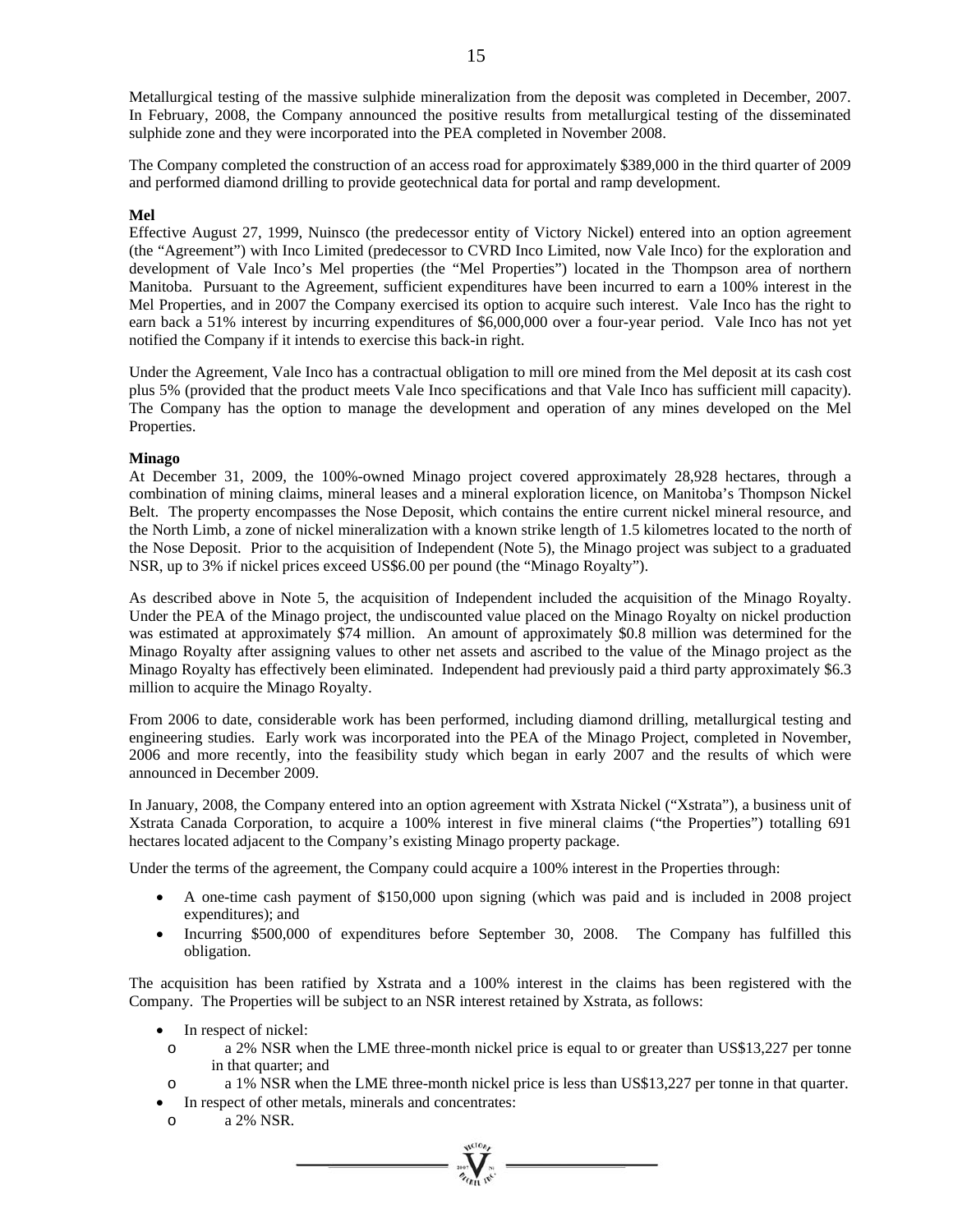In the event that the NSR is a 2% royalty, the Company may buy back up to 50% of the NSR royalty interest for a maximum of \$1,000,000. In addition, Xstrata has the right (the "Back-in Right") to earn a 50% interest in the Properties if any resource is discovered that exceeds 500,000,000 pounds of contained nickel in measured and indicated resources. To exercise the Back-in Right, Xstrata must commit to pay direct expenditures or an amount in cash to the Company equal to twice the aggregate of all direct exploration, development and mining expenditures incurred by the Company on the Properties prior to the delivery by Xstrata of the Back-in Right notice.

# **Lynn Lake**

The Company owns a 100% right, title and interest in the Lynn Lake nickel property ("Lynn Lake"), located in northern Manitoba. Lynn Lake consists of approximately 600 hectares. An amount of approximately \$1.2 million, after assigning values to other net assets, was ascribed to Lynn Lake upon acquisition. Independent had expended approximately \$10.8 million on Lynn Lake since its acquisition in 2005.

On October 21, 2009, the Company announced that it had optioned Lynn Lake to Prophecy Resource Corp. ("Prophecy"). Under the terms of the agreement, Prophecy can acquire a 100% interest in Lynn Lake by paying the Company an aggregate of \$4 million over approximately four and a half years, by incurring \$3 million in exploration expenditures over approximately three years and by issuing a 10% equity interest in Prophecy calculated on a diluted basis after Prophecy completes a private placement; such placement was completed in January 2010. The Company also has the right to participate in future equity financings on a pro-rata basis to maintain its 10% interest. Because of delays experienced by Prophecy in receiving regulatory approvals, certain of the timing contemplated under the agreement was extended.

The agreement, as extended, provides for the \$4 million to be paid to the Company as follows:

- \$300,000 within five business days of receiving conditional regulatory approval (such amount was received in November 2009);
- \$300,000 within 60 days of October 21, 2009 (later extended to January 9, 2010 with cash received on January 6, 2010);
- $\bullet$  \$400,000 within 180 days of October 21, 2009; and
- \$1 million on March 1 of each of 2011, 2012 and 2013.

The Company received 2,419,548 shares of Prophecy on January 6, 2010, at which date the bid price of the shares was \$0.40. In order to maintain its 10% interest, the Company subscribed for an additional 570,270 shares at \$0.30 on January 21, 2010 for \$171,081.

Failure on the part of Prophecy to meet any of the terms will result in cancellation of the option on the property and it will revert to the Company.

#### **Wakami, Lar and Wellmet Projects**

Upon the acquisition of Independent, a fair value of \$nil was ascribed to each of the Wakami, Lar and Wellmet projects. Independent had written Wakami down to zero during 2007 and did not expend any amounts on either Lar or Wellmet in 2008. The Company has incurred minimal expenditures on these properties in 2009.

#### **Flow-through Commitment**

As at December 31, 2009, the Company had fulfilled its commitment to incur exploration expenditures in relation to prior flow-through share financings in 2008.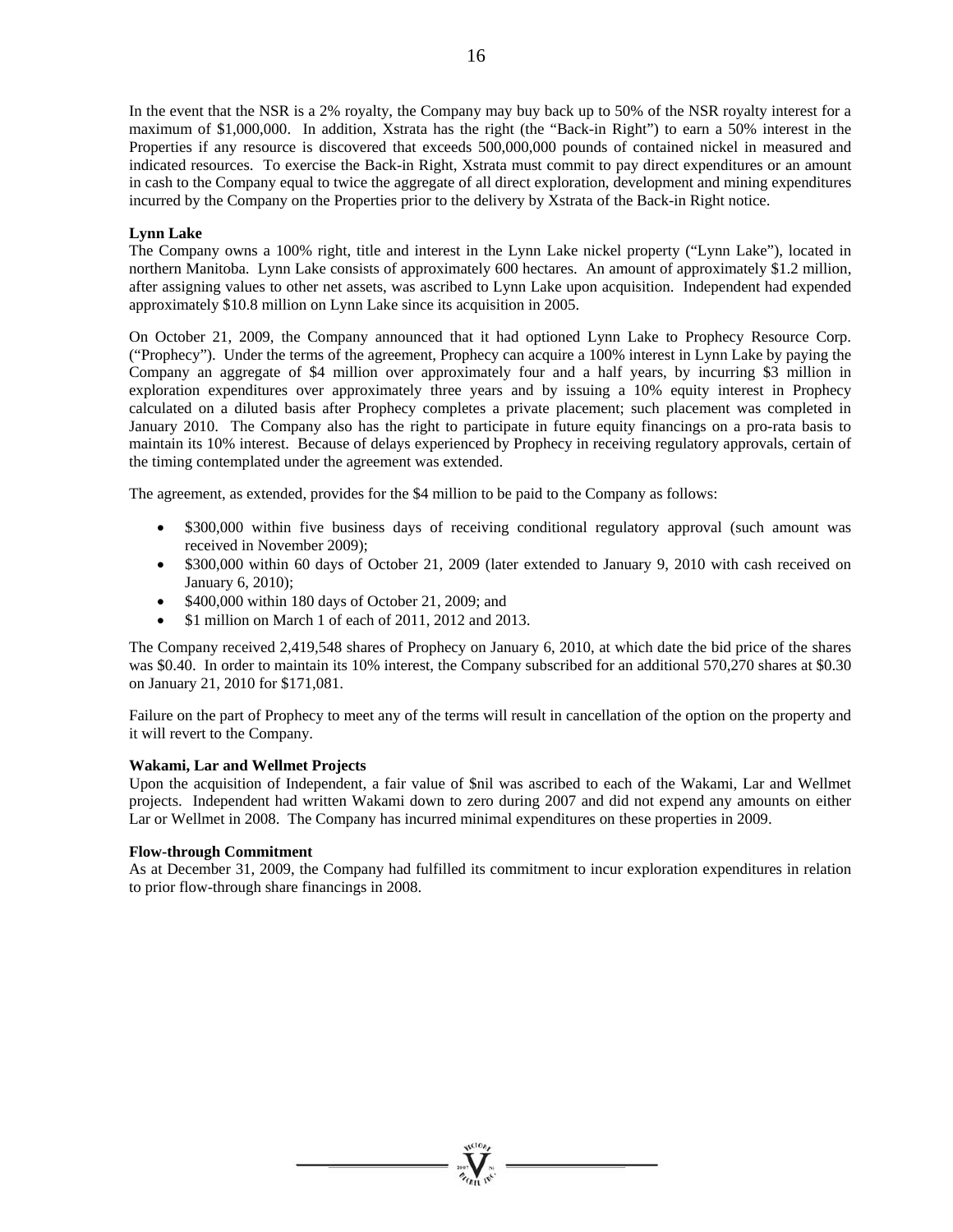#### **8. PROPERTY AND EQUIPMENT**

| As at December 31, |    |      |    | 2009               |                       |
|--------------------|----|------|----|--------------------|-----------------------|
|                    |    |      |    | <b>Accumulated</b> |                       |
|                    |    | Cost |    | Amortization       | <b>Net Book Value</b> |
| Land               | ۰Ф | 43   | -S | ÷,                 | \$<br>43              |
| <b>Building</b>    |    | 40   |    |                    | 37                    |
| Equipment          |    | 29   |    | 28                 |                       |
| Vehicle            |    | 11   |    |                    |                       |
|                    |    | 123  | S  | 35                 | 88                    |

| As at December 31, |   |      |               | 2008                     |    |                       |
|--------------------|---|------|---------------|--------------------------|----|-----------------------|
|                    |   |      |               | <b>Accumulated</b>       |    |                       |
|                    |   | Cost |               | Amortization             |    | <b>Net Book Value</b> |
| Land               | Φ | 43   | <sup>\$</sup> | $\overline{\phantom{a}}$ | ۰D | 43                    |
| <b>Building</b>    |   | 40   |               |                          |    | 39                    |
| Equipment          |   | 29   |               |                          |    | 24                    |
| Vehicle            |   | 11   |               |                          |    | 10                    |
|                    |   | 123  |               | $\tau$                   |    | 116                   |

# **9. SHAREHOLDERS' EQUITY**

#### **Share Capital**

Authorized:

The Company is authorized to issue an unlimited number of common shares.

Issued and Outstanding:

|                                                                   | Number of      |     |               |
|-------------------------------------------------------------------|----------------|-----|---------------|
|                                                                   | <b>Shares</b>  |     | <b>Amount</b> |
| Balance as at December 31, 2007                                   | 176,641,881 \$ |     | 27,606        |
| Shares issued pursuant to private placement <sup>(a)</sup>        | 18,046,700     |     | 7,689         |
| Shares issued pursuant to acquisition of Independent (Note $5(b)$ | 66,675,103     |     | 6,166         |
| Issued through exercise of options <sup>(c)</sup>                 | 150,000        |     | 41            |
| Shares issued under the Share Bonus Plan <sup>(d)</sup>           | 196,125        |     | 97            |
| Flow-through share renunciation $(e)$                             |                |     | (3,335)       |
| <b>Balance as at December 31, 2008</b>                            | 261,709,809    | -SS | 38,264        |
| Flow-through share renunciation <sup>(e)</sup>                    |                |     | (2,192)       |
| Issued through exercise of options <sup>(c)</sup>                 | 950,000        |     | 82            |
| Issued through rights offering $(f)$                              | 65,489,952     |     | 2,783         |
| Balance as at December 31, 2009                                   | 328,149,761    |     | 38,937        |

- (a) In July, 2008, the Company issued 18,046,700 flow-through shares at \$0.45 per share for gross proceeds of \$8,121,015 before costs of issue of \$432,636.
- (b) In October 2008, pursuant to the acquisition of Independent as described in Note 5, the Company issued an aggregate of 55,913,274 shares in exchange for an approximate 84% interest in Independent. Under the SAT, an additional 10,761,829 shares were treated as issued for the remaining 16% shares of Independent not already owned. The shares were actually issued on January 2, 2009.
- (c) During the year ended December 31, 2009, 950,000 (2008 150,000) common shares were issued upon the exercise of options, for proceeds of \$47,500 (2008 - \$40,500). The amount of proceeds received in 2009 plus the amount of stock based compensation previously recorded through contributed surplus has been reflected as an increase in share capital.

 $\sum_{\substack{300\\ \text{of } \text{odd } \text{odd}}}^{\text{Nldoh}}$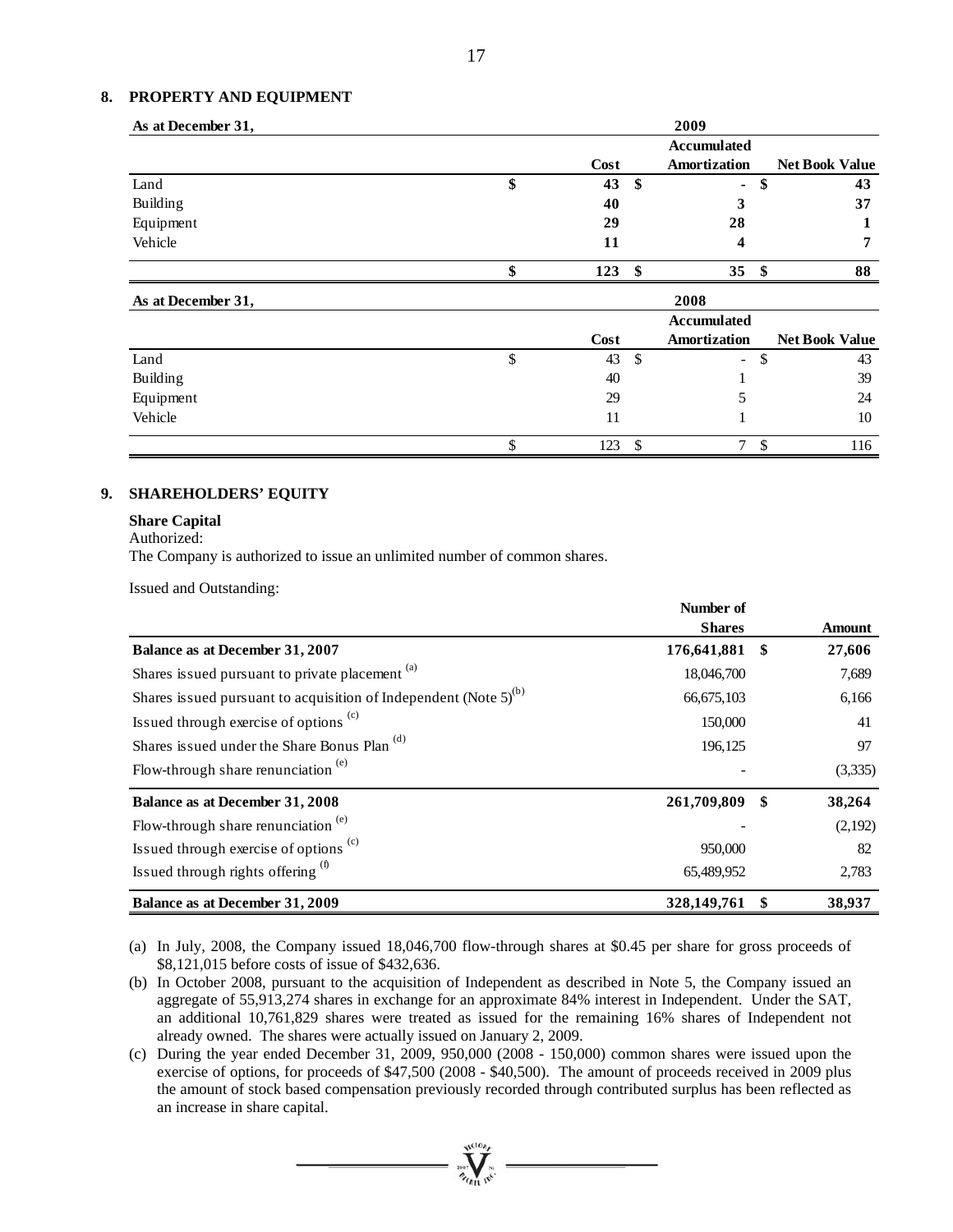- (d) During the year ended December 31, 2008, 196,125 common shares were issued to employees and consultants as discretionary bonuses, and were valued at approximately \$97,000.
- (e) In February, 2008, the Company renounced \$11,500,000 in Canadian Exploration Expenditures ("CEE") to investors of flow-through shares. The tax value of these renunciations amounts to \$3,335,000, and has been recorded as a future income tax liability and charged against share capital. Similarly, in February 2009, the Company renounced \$8,121,000 in CEE with a tax value of \$2,192,000 which has been recorded as a future income tax liability and charged against share capital.
- (f) On August 17, 2009, the Company issued 65,489,952 shares and 32,744,976 share purchase warrants in connection with a rights offering. Aggregate proceeds before issue costs were \$3,929,397 (excluding any potential proceeds from the exercise of the warrants); issue costs were \$326,950 before associated income tax effects of \$88,000. An apportionment of proceeds to warrants amounted to \$906,784.

#### **Stock Options**

The Company has a stock option plan (the "Plan") to encourage ownership of its shares by directors, officers, employees and others, and to provide compensation for certain services. The terms of the Plan provide that the Directors have the right to grant options to acquire common shares of the Company at not less than the closing market price of the shares on the day preceding the grant at terms of up to 10 years. The number of shares reserved for issuance is not to exceed 15% of the aggregate number of common shares issued and outstanding (calculated on a non-diluted basis) from time to time. At December 31, 2009, the Company had 25,000,966 common shares available for granting of future options.

A summary of options outstanding is as follows:

|                                   | Number of<br><b>Options</b> |      | Average               |
|-----------------------------------|-----------------------------|------|-----------------------|
|                                   | Outstanding                 |      | <b>Exercise Price</b> |
| As at December 31, 2007           | 13,385,000                  | - \$ | 0.32                  |
| Options granted during the year   |                             |      |                       |
| Replacement options               | 6,643,998                   |      | 0.44                  |
| Other options                     | 875,000                     |      | 0.40                  |
| Options exercised                 | (150,000)                   |      | 0.27                  |
| As at December 31, 2008           | 20,753,998                  | -\$  | 0.36                  |
| Options granted during the year   | 6,065,000                   |      | 0.05                  |
| Options exercised during the year | (950,000)                   |      | 0.05                  |
| Options expired during the year   | (1,647,500)                 |      | 0.30                  |
| As at December 31, 2009           | 24,221,498                  | -\$  | 0.30                  |

In total, 6,065,000 options were granted during 2009 at a weighted average exercise price of \$0.05 per share. The weighted average grant date fair value of options granted during the year was \$0.04 (2008 - \$0.05). The granting and vesting of 6,065,000 options resulted in compensation expense of \$230,331.

The value assigned to options was calculated using the Black-Scholes option-pricing model, with the following assumptions:

|                                         | Year Ended December 31, |                  |  |  |  |
|-----------------------------------------|-------------------------|------------------|--|--|--|
| <b>Option Assumptions</b>               | 2009                    | 2008             |  |  |  |
| Dividend yield                          | $\blacksquare$          |                  |  |  |  |
| Expected volatility                     | 99% to $115%$           | 75%              |  |  |  |
| Risk free interest rate                 | 2.00% to $2.08\%$       | 3.0% to 3.5%     |  |  |  |
| Expected option term - years            | $2.3/4$ to 5            | $11/2$ to 5      |  |  |  |
| Fair value per share of options granted | \$0.023 to \$0.063      | \$0.03 to \$0.28 |  |  |  |

The replacement options were issued under the terms which were outstanding at the date of issue, accordingly, a range of 1 1/2 to 5 years expected option term was used.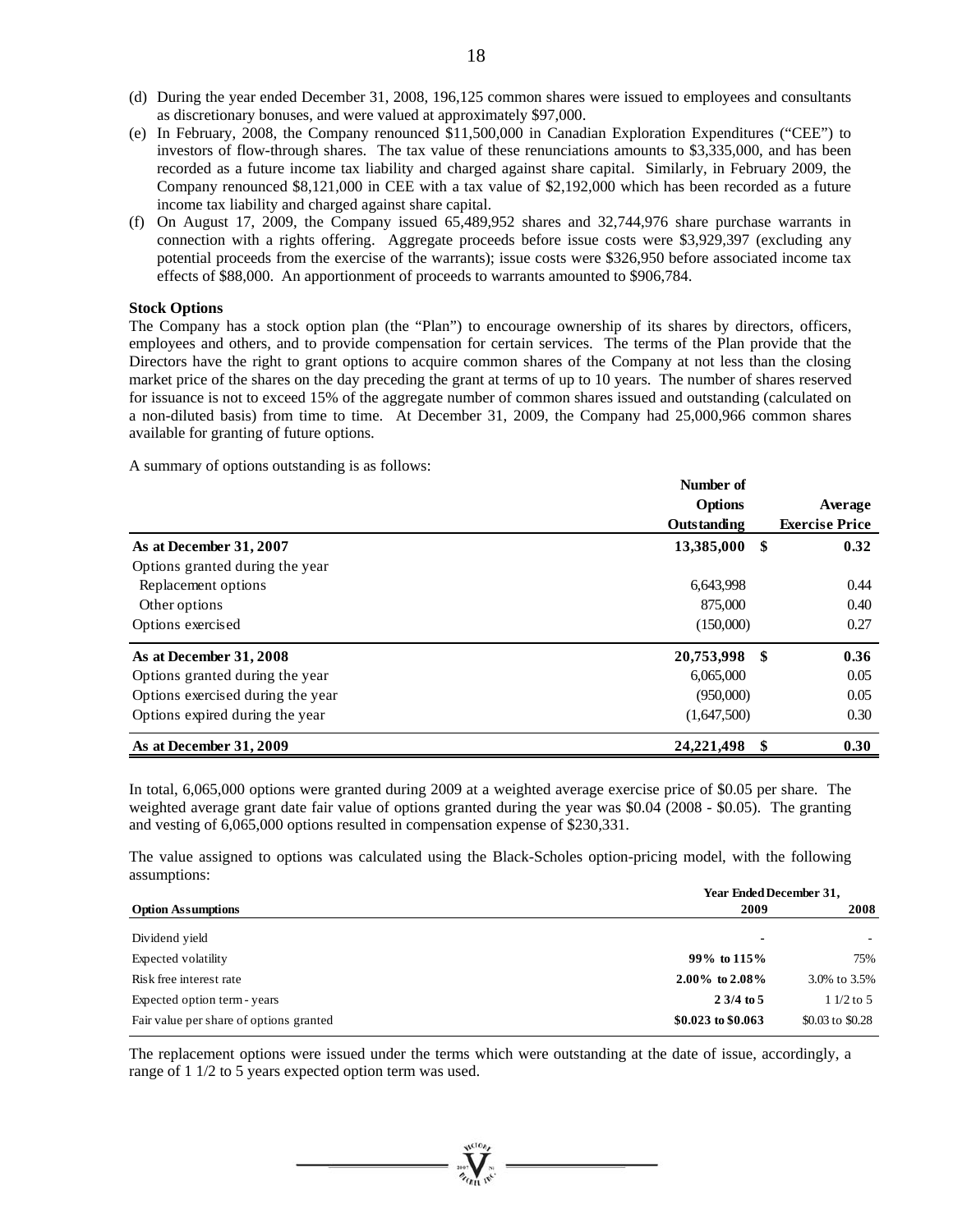Of the 24,221,498 options outstanding at December 31, 2009, 1,332,500 are subject to vesting in the next fiscal year. The aggregate fair value of these unvested options not yet charged to operations is \$3,548. The weighted average exercise price of fully-vested options at December 31, 2009 was \$0.32.

The following table summarizes information about the stock options outstanding at December 31, 2009:

| <b>Range of Exercise Prices</b> | <b>Options</b><br><b>Exercisable</b> | <b>Options</b><br><b>Outstanding</b> | Years to<br>Expiry $^{(1)}$ | <b>Exercise</b><br>Price <sup>(1)</sup> |
|---------------------------------|--------------------------------------|--------------------------------------|-----------------------------|-----------------------------------------|
| $$0.03 - $0.05$                 | 3,782,500                            | 5,115,000                            | 4.06<br>- \$                | 0.05                                    |
| $$0.09 - $0.21$                 | 5,756,250                            | 5,756,250                            | 1.42                        | 0.13                                    |
| $$0.22 - $0.27$                 | 3,609,512                            | 3,609,512                            | 3.10                        | 0.24                                    |
| $$0.28 - $0.49$                 | 3,695,000                            | 3,695,000                            | 2.91                        | 0.34                                    |
| $$0.50 - $0.82$$                | 6.045.736                            | 6,045,736                            | 2.30                        | 0.68                                    |
|                                 | 22,888,998                           | 24, 221, 498                         | 2.68<br>-S                  | 0.30                                    |

(1)In this table, "Years to Expiry" and "Exercise Price" have been calculated on a weighted average basis.

During 2009, the Company agreed to extend 750,000 options of certain retiring directors to their original expiry dates – upon retirement such options would otherwise have expired after 90 days of retirement. The extension was treated as a modification and an additional expense of \$19,950 was charged to operations. The fair value of the extension was calculated using the Black-Scholes option-pricing model, with the assumptions as described above.

Pursuant to the Support Agreement entered into between Victory Nickel and Independent dated September 2, 2008 under which the Board of Directors and management of Independent agreed to support the bid, upon acquisition, the Company issued 6,643,998 replacement options to the option holders of Independent based upon the same ratio (1.1 of a Victory share for each Independent share) under the bid. The exercise prices were calculated so that the aggregate proceeds of the replacement options remained the same (except for necessary rounding) as the former Independent options. The other contractual terms including term to expiry also remained the same as the former Independent options. The predecessor options were cancelled.

Accordingly, all of the replacement options were issued at exercise prices which exceeded the market price on the date of grant, as shown in the following table:

|                                                                                 | <b>Options</b>       |  |                           | <b>Grant Date</b> |                      |  | <b>Exercise</b> |
|---------------------------------------------------------------------------------|----------------------|--|---------------------------|-------------------|----------------------|--|-----------------|
|                                                                                 | <b>Issued</b>        |  | Fair Value <sup>(1)</sup> |                   | Price <sup>(1)</sup> |  |                 |
| Options issued at market price<br>Replacement options issued above market price | 875.000<br>6,643,998 |  | 0.23<br>0.03              | - 8               | 0.40<br>0.44         |  |                 |
|                                                                                 | 7,518,998            |  | 0.05                      |                   | 0.44                 |  |                 |

(1)In this table, "Grant Date Fair Value" and "Exercise Price" have been calculated on a weighted average basis.

#### **Warrants**

The following table describes the warrants outstanding:

|                                     |                 |                    | Number of        | Average               |
|-------------------------------------|-----------------|--------------------|------------------|-----------------------|
|                                     | Date Issued     | <b>Expiry Date</b> | <b>Warrants</b>  | <b>Exercise Price</b> |
| Issued for services rendered:       | June 4, 2007    | June 4, 2009       | 150,000<br>-S    | 0.48                  |
| Balance as at December 31, 2007     |                 |                    | 150,000          | 0.48                  |
| Replacement warrants issued         | October 6, 2008 | May 7, 2009        | 1,537,963        | 0.82                  |
| Balance as at December 31, 2008     |                 |                    | 1,687,963        | 0.79                  |
| Warrants expired during year        |                 |                    | (1,687,963)      | 0.79                  |
| Issued pursuant to rights offering: | August 17, 2009 | August 17, 2011    | 32,744,976       | 0.12                  |
| Balance as at December 31, 2009     |                 |                    | 32,744,976<br>\$ | 0.12                  |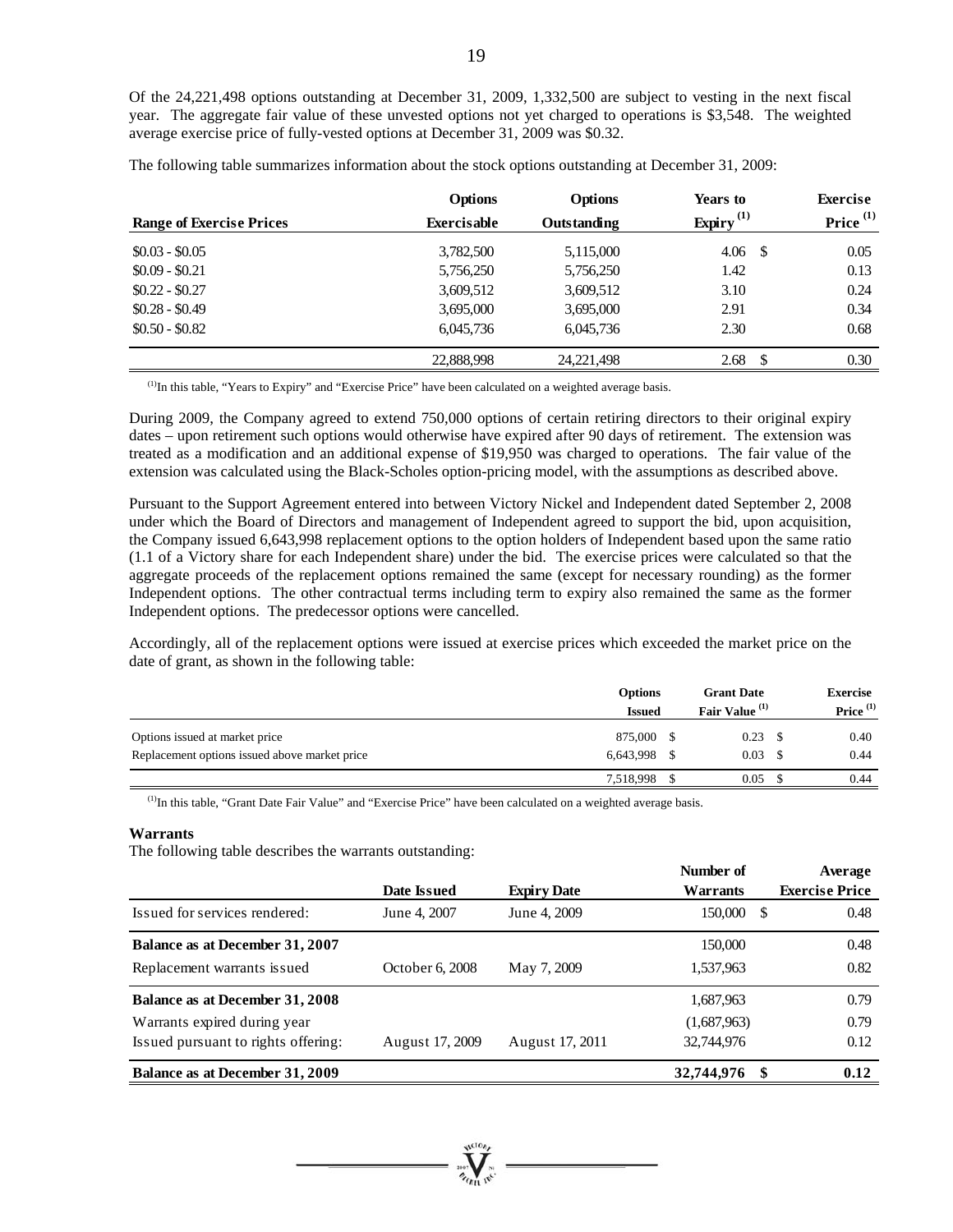Pursuant to the SAT (Note 5), 1,537,963 replacement warrants were issued to former Independent warrant holders using the same ratio and basis as described above for replacement options. The warrants have an exercise price of \$0.82 and expired on May 7, 2009. The warrants were valued at \$nil using a fair value based method. The warrants issued pursuant to the rights offering will entitle the holder to purchase one common share at a price of \$0.12 during the 12-month period commencing August 18, 2010. The proceeds attributable to the warrants were valued using the Black-Scholes option pricing model, with the assumptions as described below.

| <b>Warrant Assumptions</b> |         |
|----------------------------|---------|
| Dividend yield             |         |
| Expected volatility        | 122%    |
| Risk free interest rate    | 1.28%   |
| Expected term - years      | 2 years |

#### **Share Incentive Plan**

The Company has a share incentive plan ("Share Incentive Plan") which includes both a share purchase plan (the "Share Purchase Plan") and a share bonus plan (the "Share Bonus Plan").

The purpose of the Share Incentive Plan is to encourage ownership of the common shares by directors, senior officers and employees of the Company and its designated affiliates and consultants who are primarily responsible for the management and profitable growth of its business, to advance the interests of the Company by providing additional incentive for superior performance by such persons and to enable the Company and its designated affiliates to attract and retain valued directors, officers, employees and consultants.

Under the Share Purchase Plan, eligible directors, senior officers and employees of the Company and its designated affiliates and consultants can contribute up to 10% of their annual basic salary before deductions to purchase common shares. The Company matches each participant's contribution. The purchase price per common share is the volume weighted-average of the trading prices of the common shares on the Toronto Stock Exchange for the calendar quarter in respect of which the common shares are issued. Common shares acquired are held in safekeeping and delivered to employees as soon as practicable following March 31, June 30, September 30 and December 31 in each calendar year. No common shares have yet been issued pursuant to the Share Purchase Plan. The maximum number of common shares issuable under the Share Purchase Plan is the lesser of: (i) that number of common shares that can be purchased with a dollar amount equal to 20% of the gross annual salary of the Participants (as defined in the Share Incentive Plan); and (ii) 1% of the aggregate number of issued and outstanding common shares (calculated on a non-diluted basis) from time to time.

The Share Bonus Plan permits common shares to be issued as a discretionary bonus to eligible directors, senior officers and employees of the Company and its designated affiliates, and consultants from time to time. The maximum number of common shares issuable under the Share Bonus Plan is the lesser of: (i) 2,000,000 common shares; and (ii) 2% of the aggregate number of issued and outstanding common shares (calculated on a non-diluted basis) from time to time.

Entitlements to 196,125 common shares were granted under the Share Bonus Plan effective December 31, 2007. The entitlement to the shares vests over the following nine months as to one-third in each fiscal quarter. The individuals awarded the right to receive shares have no rights of ownership associated with the shares until the shares have vested and are actually issued to the employees. The fair value of the 196,125 common shares granted under the Share Bonus Plan was determined based on the quoted market price of the shares on the date of grant (\$0.50 per share) for an aggregate fair value of \$98,063 and was charged to income over the vesting period.

There were no entitlements to common shares granted under the Share Bonus Plan in either 2009 or 2008.

#### **Shareholder Rights Plan:**

In March, 2009, the Board of Directors approved the adoption of a shareholder rights plan ("the Plan") the Plan was approved by shareholders at the Company's Annual Meeting held on June 3, 2009.

In order to implement the adoption of the Plan, the Board of Directors authorized the issuance of one right (a "Right") in respect of each common share outstanding at the close of business on April 17, 2009. In addition, the Board authorized the issuance of one Right in respect of each additional common share issued after the Record

 $\sum_{n=1}$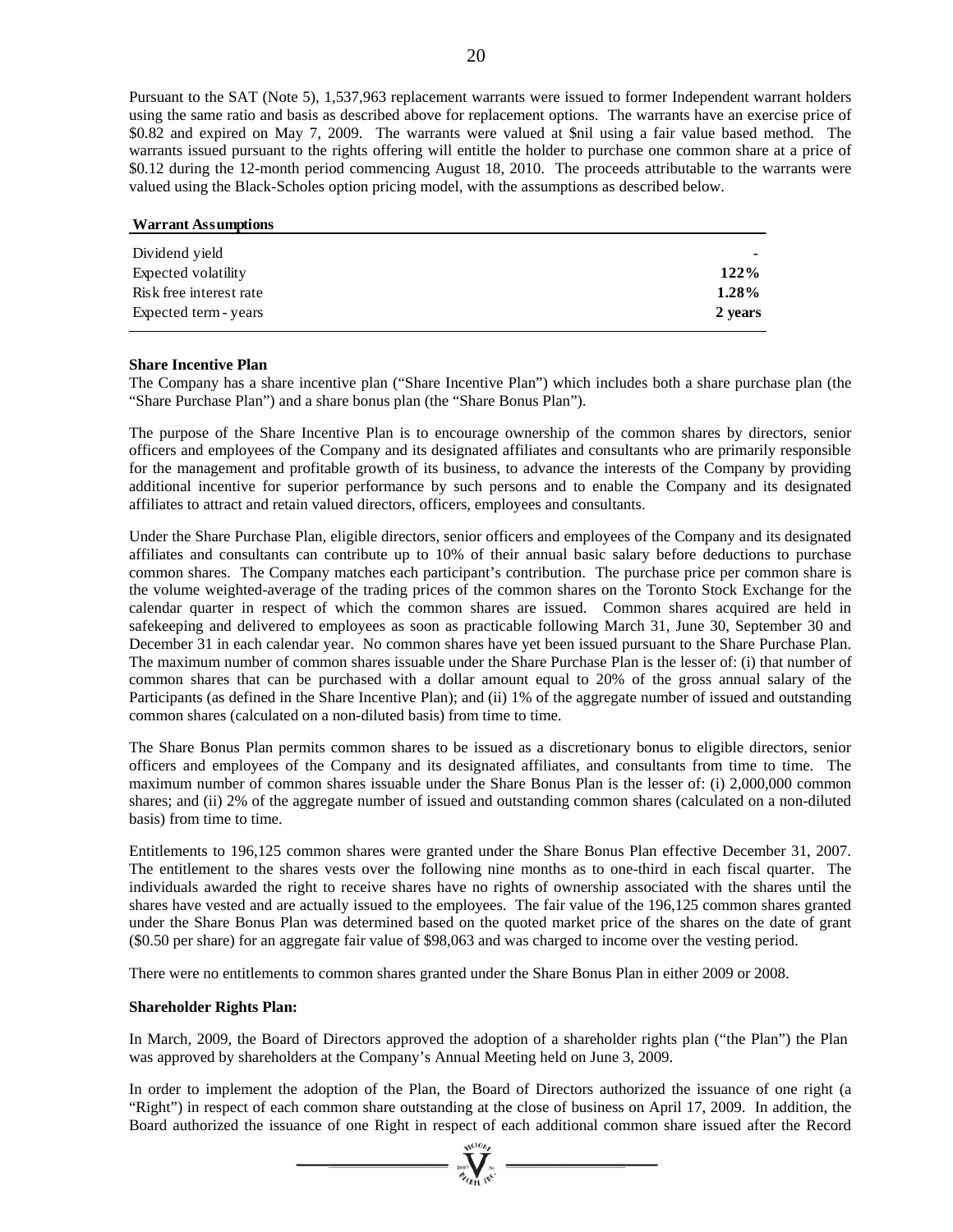Time. Rights trade with and are represented by common share certificates, including certificates issued prior to the Record Time. Until such time as the Rights separate from the common shares and become exercisable, Rights certificates will not be distributed to shareholders.

If a person, or a group acting in concert, acquires (other than pursuant to an exemption available under the Plan) beneficial ownership of 20% or more of the common shares, Rights (other than those held by such acquiring person which will become void) will separate from the common shares and permit the holder therefore to purchase common shares at a 50% discount to their market price. A person, or a group acting in concert, who is the beneficial owner of 20% or more of the outstanding common shares as of the Record Time, is exempt from the dilutive effects of the Plan provided such person (or persons) does not increase its beneficial ownership by more than 1% (other than in accordance with the terms of the Plan). At any time prior to the Rights becoming exercisable, the Board may waive the operation of the Plan with respect to certain events before they occur.

The issuance of the Rights is not dilutive until the Rights separate from the underlying common shares and become exercisable or until the exercise of the Rights. The issuance of the Rights will not change the manner in which shareholders currently trade their common shares.

# **10. INCOME TAXES**

The income tax recovery differs from the amount computed by applying statutory federal and provincial income tax rates of 33.0% for the year ended December 31, 2009 (2008 – 33.5%), to the loss before income taxes.

The differences are summarized as follows:

| Year ended December 31,                              | 2009             | 2008    |
|------------------------------------------------------|------------------|---------|
| Current income taxes                                 |                  |         |
| Expected income tax recovery based on                |                  |         |
| statutory income tax rate of 33.0% (2008 - 33.5%)    | \$<br>$(433)$ \$ | (1,378) |
| Non-deductible items, net                            | 90               | 151     |
| Non-deductible portion of (gain) loss on securities  | (38)             | 342     |
| Effect of change in expected future income tax rates | 60               | (134)   |
| Valuation allowance                                  | (405)            | (525)   |
| Future income tax recovery                           |                  | 544     |

The future income tax recovery represents the recognition of future income tax assets (to the extent of the future income tax liability) since the Company currently believes that it is more likely than not that the benefit associated with these losses and costs will be realized prior to their expiry. It also includes the effect of enacted rate changes.

Significant components of the Company's future income tax assets and liabilities, after applying enacted corporate income tax rates, are as follows:

| As at December 31,                     | 2009              | 2008  |
|----------------------------------------|-------------------|-------|
| Future income tax assets               |                   |       |
| Non-capital losses carried forward     | \$<br>2,401<br>-S | 1,906 |
| Capital losses carried forward         | 109               | 275   |
| Share is sue and other costs           | 497               | 552   |
| Valuation allowance                    | (109)             | (649) |
| Total future income tax assets         | 2,898             | 2,084 |
| Future tax liabilities                 |                   |       |
| Exploration and development properties | 3,285             | 2,084 |
|                                        | 3,285             | 2,084 |
| Net future income tax liability        | S<br>387          |       |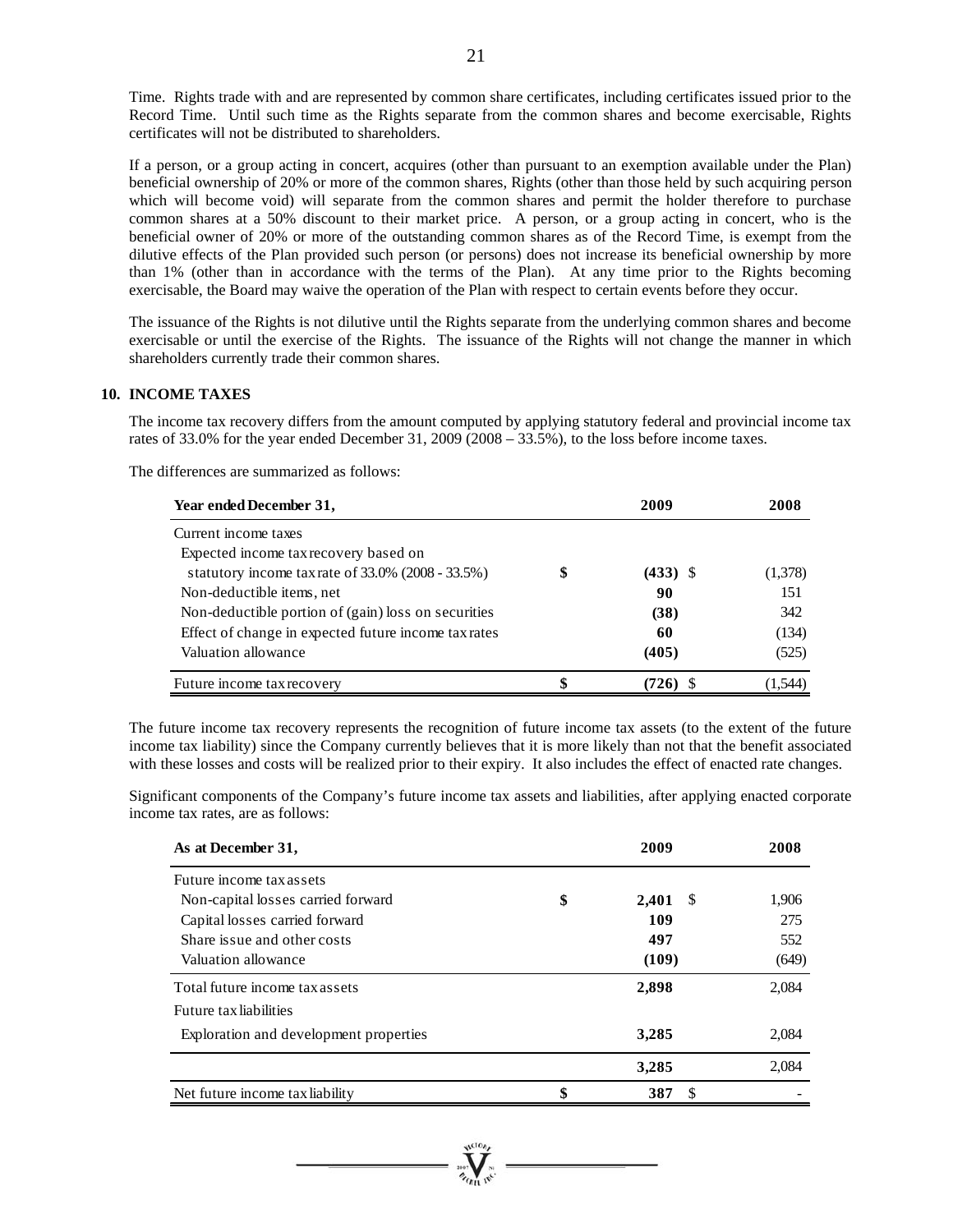|      | <b>Amount</b> |
|------|---------------|
| 2014 | \$<br>195     |
| 2015 | 367           |
| 2026 | 636           |
| 2027 | 1,092         |
| 2028 | 2,312         |
| 2029 | 2,492         |
| 2030 | 1,799         |
|      | \$<br>8,893   |
|      |               |

Non-capital losses, which have been recognized as future income tax assets, expire as follows:

The Company also has capital losses available for carry forward of \$648,000.

#### **11. ACCUMULATED OTHER COMPREHENSIVE INCOME**

Accumulated other comprehensive income ("OCI") is comprised of unrealized gains on marketable securities that are classified as available for sale (see Note 6). Changes in the components of OCI are summarized as follows:

| <b>Years Ended December 31,</b>                                                       | 2009       | 2008    |
|---------------------------------------------------------------------------------------|------------|---------|
| Accumulated OCI at beginning of year                                                  | \$<br>- \$ |         |
| OCI for the year representing the change in the fair value of financial               |            |         |
| assets available for sale, net of related future income taxes of \$nil (2008 - \$nil) | 1.230      | (2,040) |
| Determination of change in the fair value as "other than temporary" and               |            |         |
| reclassification through operations                                                   |            | 2,040   |
| Reclassification through operations upon sale of marketable securities                | (232)      |         |
| Accumulated OCI at end of year                                                        | 998        |         |

Refer to Note 6 for details of the assessment of the change in market value being other than temporary.

#### **12. CHANGES IN NON-CASH WORKING CAPITAL**

Changes in non-cash working capital balances related to operations, for the years ended December 31, 2009 and 2008, are as follows:

| <b>Years Ended December 31,</b>                       | 2009 | 2008  |
|-------------------------------------------------------|------|-------|
| Accounts receivable, prepaid<br>expenses and deposits | 503  | 95    |
| Due from/to Nuinsco Resources Limited                 | 15   | (140) |
| Accounts payable and accrued liabilities              | (27) | (249) |
|                                                       |      |       |

#### **13. TRANSACTIONS WITH RELATED PARTIES AND MANAGEMENT AGREEMENT**

Included in accounts payable and accrued liabilities at December 31, 2009 are amounts due to officers and directors of the Company in the amount of \$264,702 (December 31, 2008 - \$114,111). These amounts relate primarily to directors' fees payable which were settled in January 2010.

The Company shares management, administrative assistance and facilities with Nuinsco pursuant to a management agreement. The costs payable by the Company under the arrangement are recorded at the exchange amount which is equal to the cost to Nuinsco of such services plus 10 per cent. The management agreement commenced February 1, 2007 and is terminable by Nuinsco upon 90 days notice and by the Company upon 180 days notice. Costs charged to the Company in the year ended December 31, 2009 amounted to \$611,703 (2008 - \$649,618) and have been included in general and administrative expenses. In addition, project-related costs aggregating \$58,540 have

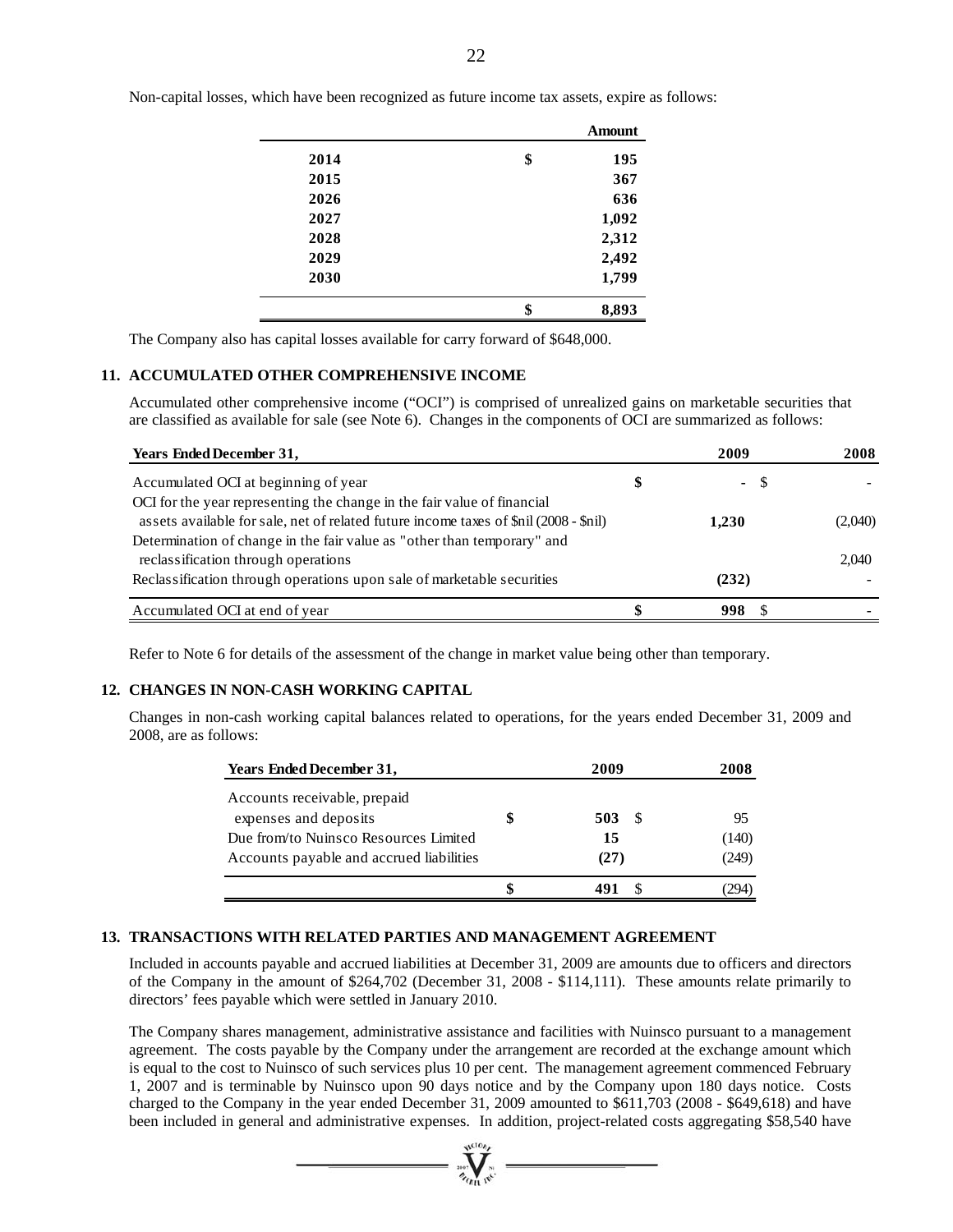Amounts due to Nuinsco are unsecured, non-interest bearing and due on demand. Nuinsco ceased to be a shareholder with significant interest in the Company on July 31, 2009 as described above.

The Company's Lac Rocher property is subject to a discovery incentive plan (the "DIP") to reward certain individuals involved in the discovery of Lac Rocher with a 2% NSR for mines that were discovered on certain properties prior to the expiry of the DIP. The NSR is payable only on revenues earned after recovery of all development costs for any mine on the property. The terms of the DIP provide the Company with a right of first refusal on any proposed disposition of the NSR. In addition, the DIP contains put/call provisions under which the Company may be required to purchase, or may exercise an option to purchase, the NSR at the value of its discounted cash flows, as defined therein. The Lac Rocher property is the only property subject to the DIP. As the Lac Rocher property is not yet in production, no royalties are currently payable.

# **14. SUBSEQUENT EVENTS**

Subsequent events not otherwise disclosed in these consolidated financial statements are as follows:

#### **Stock Options Issuance**

On January 4, 2010, the Board of Directors granted 5,490,000 stock options at \$0.16 per share to directors, officers, employees and consultants. Of the options granted, 4,245,000 vest immediately and 1,245,000 vest over one year.

# **Flow-through Financing**

On February 26, 2010, the Company completed a flow-through financing of 3,429,139 units of securities at a price of \$0.20 per Unit generating gross proceeds of \$685,828. Each Unit comprises one common share and one-half of one common share purchase warrant. Each whole warrant entitles the holder to purchase one common share at an exercise price of \$0.26 for a period of 12 months from closing. The Company also issued 205,748 finder warrants which entitle the holder to purchase one common share at an exercise price of \$0.175 for a period of 12 months from issuance.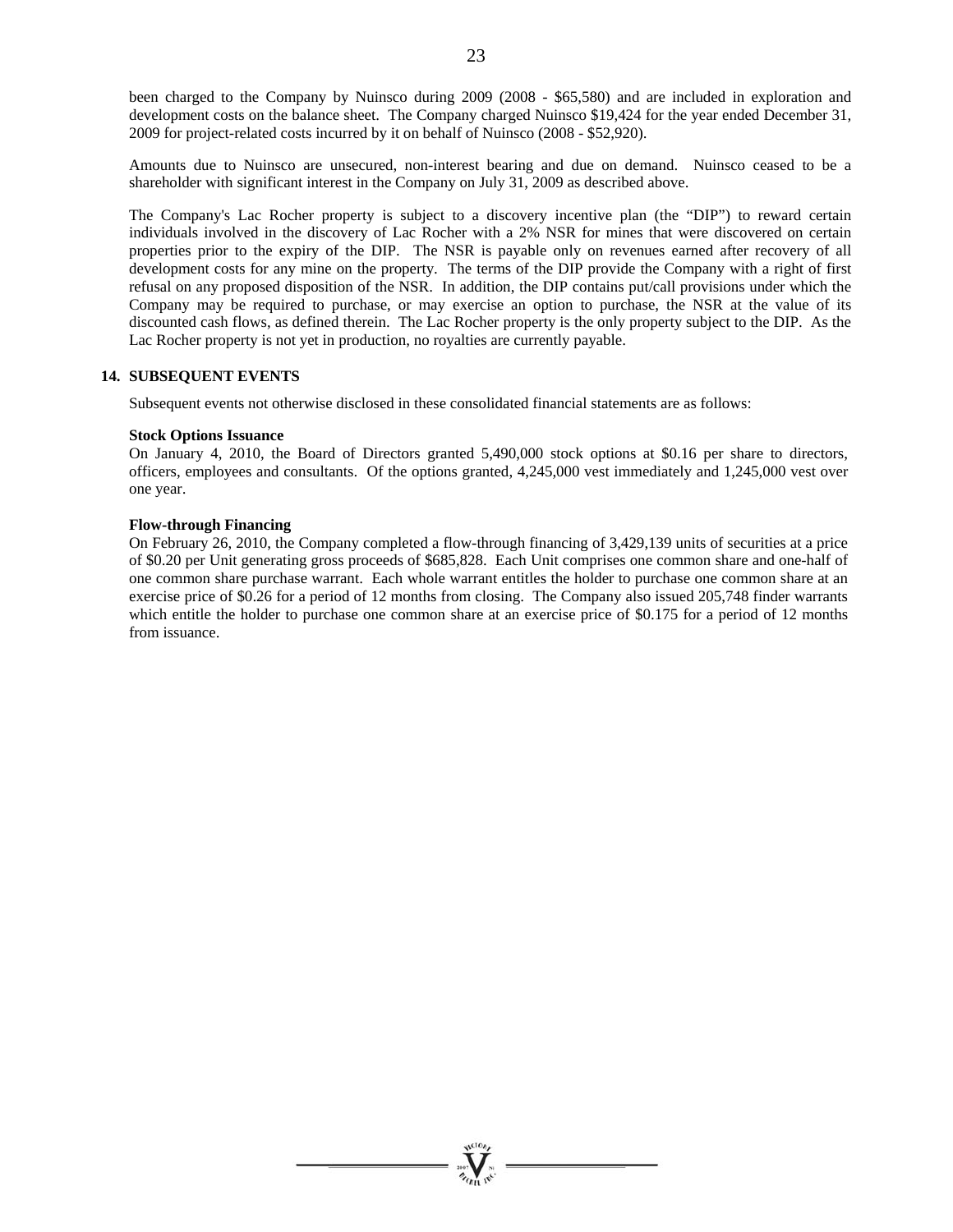

# **VICTORY NICKEL INC.**

# **MANAGEMENT'S DISCUSSION AND ANALYSIS**

# **FOR THE YEARS ENDED DECEMBER 31, 2009 AND 2008**

**DATED MARCH 11, 2010**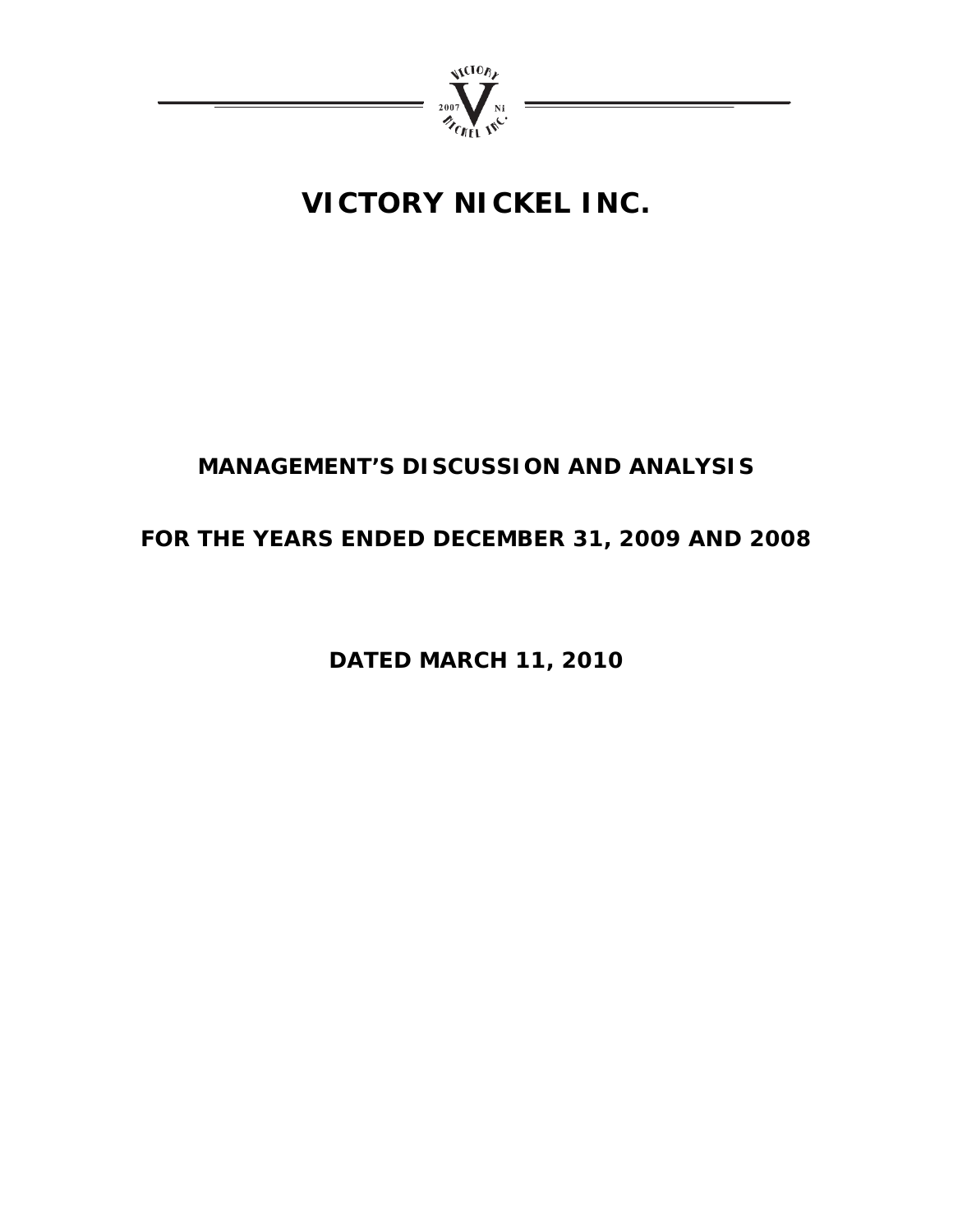# **VICTORY NICKEL INC.**

# **MANAGEMENT'S DISCUSSION AND ANALYSIS**

#### **For the Years ended December 31, 2009 and 2008**

The following discussion of the results of operations, financial condition and cash flows of Victory Nickel Inc. ("Victory Nickel" or the "Company") prepared as of March 11, 2010 consolidates management's review of the factors that affected the Company's financial and operating performance for the years ended December 31, 2009 and 2008, and factors reasonably expected to impact on future operations and results. This discussion is intended to supplement and complement the Company's audited consolidated financial statements for the years ended December 31, 2009 and 2008 ("2009 Audited Consolidated Financial Statements") and the notes thereto. Readers are encouraged to consult the 2009 Audited Consolidated Financial Statements which were prepared in accordance with Canadian generally accepted accounting principles ("Canadian GAAP") and are available at www.sedar.com and at the Company's website www.victorynickel.ca. All amounts disclosed are in Canadian dollars unless otherwise stated. All tabular amounts are in thousands of Canadian dollars.

#### **COMPANY OVERVIEW**

Victory Nickel is a Canadian exploration and development-stage mineral resource company (an enterprise in the development stage as contemplated within Accounting Guideline 11 of the Canadian Institute of Chartered Accountants ("CICA")) and is engaged in the acquisition, exploration and development of nickel projects in Canada.

Formed on February 1, 2007, Victory Nickel owns 100% of four advanced sulphide nickel projects: the Minago, Lynn Lake (refer to option agreement described below) and Mel projects in Manitoba and the Lac Rocher project in Québec. The results of a definitive feasibility study on the Minago Project ("DFS") were announced in December 2009. At the Lac Rocher Project, a review of the preliminary economic assessment ("PEA") is ongoing to better reflect current cost realities and permitting efforts will continue in preparation to advance to mining when metal prices recover. At the Mel project, the Company is preparing an internal study to evaluate the production potential and to identify the next program required to advance the Project.

#### **Option of Lynn Lake Property**

On October 21, 2009, the Company announced that it had optioned its Lynn Lake property ("Lynn Lake") to Prophecy Resource Corp. ("Prophecy"). Under the terms of the agreement, Prophecy can acquire a 100% interest in Lynn Lake by paying the Company an aggregate of \$4 million over approximately four and a half years, by incurring \$3 million in exploration expenditures over approximately three years and by issuing a 10% equity interest in Prophecy calculated on a diluted basis after Prophecy completes a private placement; such placement was completed in January 2010. The Company also has the right to participate in future equity financings on a pro-rata basis to maintain its 10% interest.

The agreement provides for the \$4 million to be paid to the Company as follows:

- \$300,000 within five business days of receiving conditional regulatory approval (such amount was received in November 2009);
- \$300,000 within 60 days of October 21, 2009 (later extended to January 9, 2010 with cash received on January 6, 2010);
- $\bullet$  \$400,000 within 180 days of October 21, 2009; and
- \$1 million on March 1 of each of 2011, 2012 and 2013.

The Company received 2,419,548 shares of Prophecy on January 6, 2010, at which date the bid price of the shares was \$0.40. In order to maintain its 10% interest, the Company subscribed for an additional 570,270 shares at \$0.30 on January 21, 2010 for \$171,081.

Failure on the part of Prophecy to meet any of the terms will result in cancellation of the option and Lynn Lake will revert to the Company.

It is unlikely that any of the Company's projects will commence full development in 2010, although smaller sub-projects may be initiated (road construction and drilling at Minago have commenced in 2010).

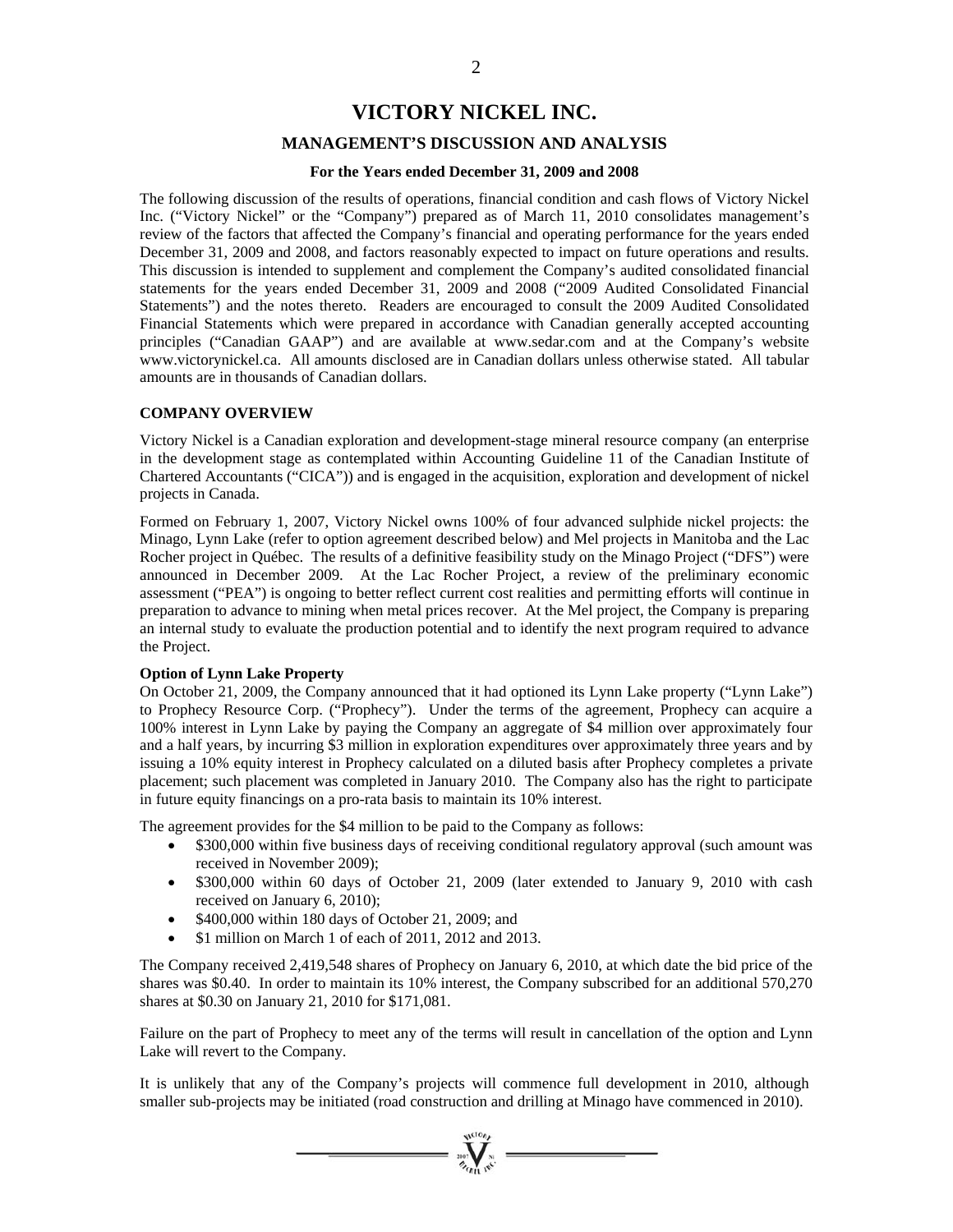As at December 31, 2009, the Company also owned an approximate 4.5% interest in Wallbridge Mining Company Limited ("Wallbridge") as well as warrants which are exercisable at \$1.00 per share and expire on March 26, 2010.

#### **ACQUISITION OF INDEPENDENT NICKEL CORP.**

In early 2009, the Company acquired 100% of the Independent Nickel Corp. ("Independent") shares through the issuance of an aggregate of 66,675,103 shares of the Company to former holders of Independent shares on the basis of 1.1 of a Victory Nickel share for each Independent share. The Victory Nickel shares issued under the subsequent acquisition transaction ("SAT") approved at a shareholder meeting of Independent, have been treated as being issued effective December 23, 2008; the shares were actually issued on January 2, 2009. As part of the acquisition, Victory Nickel also issued 6,643,998 replacement options to the option holders of Independent based upon the same ratio and 1,537,963 replacement warrants. The warrants expired on May 7, 2009.

In accordance with Canadian GAAP, the actual measurement date of the purchase consideration occurred on the date that the shares were issued, or when the shareholders approved the SAT. Accordingly, the value of the purchase consideration is based on the market prices of Victory Nickel common shares on the measurement dates of October 6, 2008, October 17, 2008 and December 23, 2008 of \$0.105, \$0.075 and \$0.04 per share respectively.

The allocation of the aggregate purchase price to Independent's net assets acquired is as follows:

| <b>Purchase Price</b>                               |                |             |             |
|-----------------------------------------------------|----------------|-------------|-------------|
| Issuance of 66,675,103 common shares of the Company |                |             | \$<br>6,166 |
| Transaction costs                                   |                |             | 1,427       |
| Issuance of replacement options                     |                |             | 186         |
| Issuance of replacement warrants                    |                |             |             |
|                                                     |                |             | \$<br>7,779 |
| Fair Value of Independent's Net Assets Acquired:    |                |             |             |
| Current assets (including cash of \$2,308)          |                |             | \$<br>2,594 |
| Capital assets, net                                 |                |             | 83          |
| Future income tax assets                            |                |             | 3,480       |
| Exploration and development projects:               | Lynn Lake      | \$<br>1,241 |             |
|                                                     | Minago royalty | 770         | 2,011       |
|                                                     |                |             | 8,168       |
| Current liabilities                                 |                |             | (362)       |
| Non-controlling interests                           |                |             | (27)        |
|                                                     |                |             | \$<br>7,779 |

#### **HIGHLIGHTS**

#### **Corporate**

During and subsequent to the year ended December 31, 2009, the Company:

- Appointed Cynthia Thomas as Chair of the Board of Directors and Roland Horst as an independent director;
- Appointed Alison Sutcliffe as Vice-President, Finance and Chief Financial Officer;
- Adopted a Shareholder Rights Protection Plan;
- Completed the acquisition of 100% of the outstanding common shares of Independent and the wind up into Victory Nickel;
- Gained a strong new strategic investor through the sale by Nuinsco Resources Limited ("Nuinsco") of its approximate 15% interest in Victory Nickel to a subsidiary of Jilin Jien Nickel Industry Co., Ltd.;
- Completed a fully subscribed rights offering which generated gross proceeds of approximately \$3.9 million;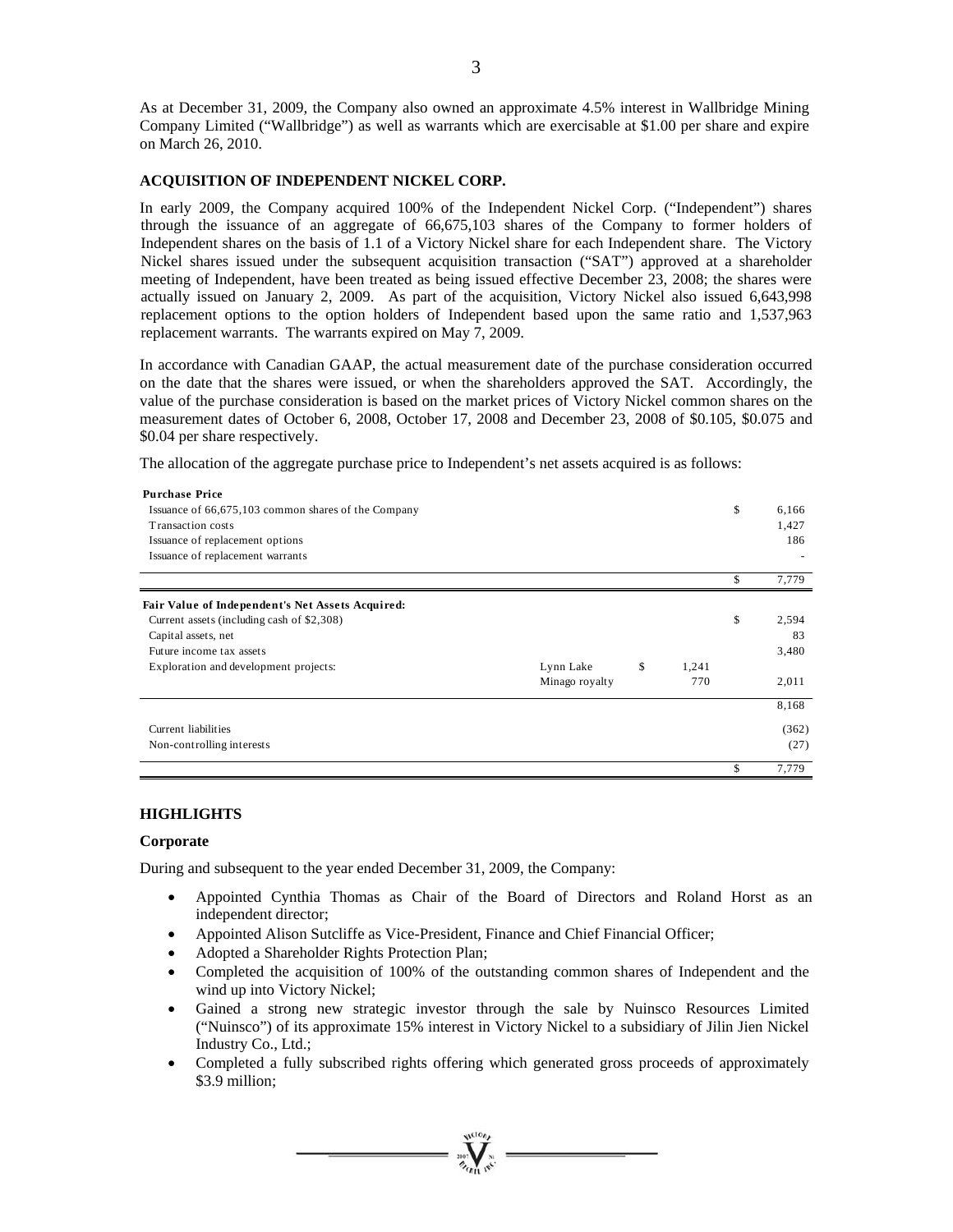Completed a non-brokered private placement financing on a flow-through basis for gross proceeds of \$685,828;

#### **Minago**

- Released the results of the Minago DFS, confirming that the development of an open pit mine and concentrator at Minago is technically and commercially feasible;
- Announced the staking of 11 additional claims at Minago, to provide coverage to the west of Victory Nickel's existing property position, providing the Company with additional flexibility to place mine infrastructure;
- Announced permitting and construction of a 4.3 kilometre exploration road at the Minago site that will provide direct access from paved Hwy 6 to a limestone outcrop and the property in general. Material quarried from this outcrop will be used to build the road that will provide access for exploration activities and to develop initial mine infrastructure;
- Announced the start of a 7,500 metre diamond drilling program at Minago with three drill rigs to upgrade and add to the resource estimate and to further evaluate the North Limb;
- Confirmed that a NI 43-101-compliant 15 million tonne indicated sand resource, of which approximately 84% is marketable frac sand, is contained in the footprint of the proposed open pit shell at Minago;

#### **Other**

- Built an all-weather road providing year-round access to the Lac Rocher project; and
- Optioned the Lynn Lake Project to Prophecy (TSXV:PCY) for \$4 million in cash, \$3 million in exploration expenditures and 10% of Prophecy's outstanding shares.

# **OUTLOOK**

The metals market has experienced extreme volatility over recent years. Nickel in particular has seen some historically high pricing at above US\$24 per pound just to very quickly find itself at below US\$5 per pound. Similar swings were experienced by copper, zinc and lead, all of which have recovered sooner than nickel. Just as in the last metal price surge, nickel seems to lag the recovery. We are now seeing the start of what could be the recovery we have been waiting for. Nickel has broken above US\$10 per pound for the first time since mid-2008. Market consensus appears to be settling on a US\$10 per pound price. CRU, a London-based research group are suggesting that nickel production may fall behind demand in 2010 for the first time in four years on increased stainless steel production, the largest user of nickel. Although LME inventories appear high, we believe that consumers have been destocking to conserve cash and have depleted their inventories, especially in the United States. While China is currently back to full capacity, it is expected to boost output by 19% this year. The US steel industry is operating at 70% capacity and Western Europe is expected to boost output by 13%. As the US economy recovers, capacity utilization will increase.

All this bodes well both for the price of nickel and for Victory Nickel. We believe that the time to build mines is when prices have been lower than the average world costs to produce the metal and are set to recover. We believe we are there now and are planning for a robust nickel market for many years. What was referred to as a "super cycle" appeared to have fizzled faster than anyone could have imagined. This may have been only a temporary jog in the road.

For this reason, we believe the completion of the Minago DFS is timely and the Company plans to move ahead with this mega project. Financing is the immediate challenge, but the strengthening of metal prices should help us to meet it. The equity markets have been good to the major mining companies as they recovered from the lows of 2008. This recovery has yet to filter down to the juniors such as Victory Nickel but we are confident that once the majors are fully priced, investors, attention will shift to the junior level. We believe that this time is quickly approaching.

The global financial crisis appears to be behind us with signs of recovery in many countries. Once the US economic machine recovers, demand for metals will increase. There are very few new projects as advanced to fill the expected growing need for nickel in the short-term as the Company's Minago project. Victory Nickel will be ready.

Victory Nickel's objective continues to be to transition from developer to nickel producer. This is eminently possible with its four sulphide nickel projects. With the Minago DFS completed, we are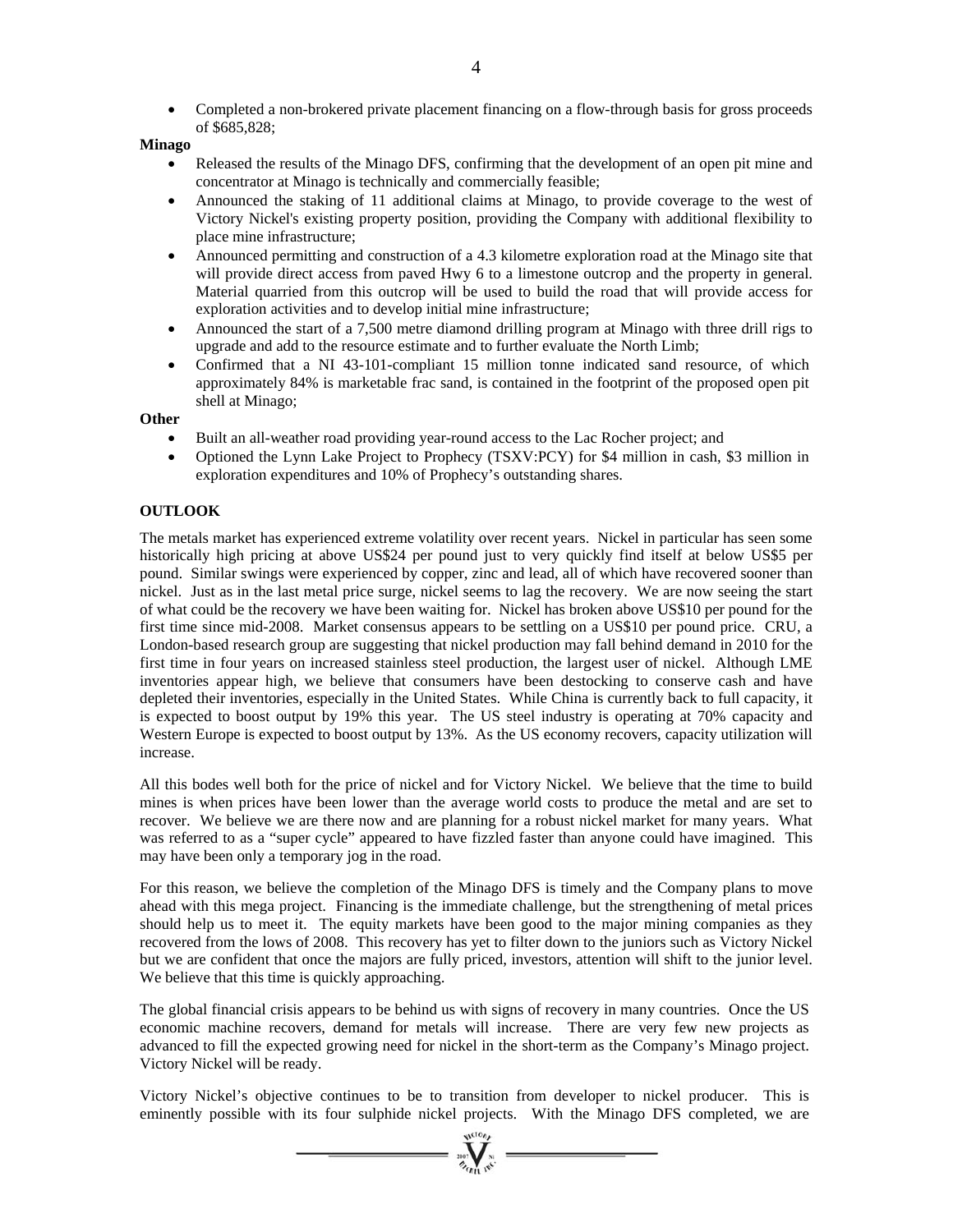accelerating our efforts to structure a financing proposal that will work in today's environment. Minago will be a mega project for Manitoba which will make a significant contribution to the welfare of that province and its residents, particularly those living in the Minago area. We are receiving the full support of the Manitoba government and communities of interest to move the project forward.

During 2009, the Company entered into an agreement to sell its Lynn Lake properties to Prophecy. In addition to receiving cash, the Company became a 10% shareholder of Prophecy and will share in the upside potential of Lynn Lake through this equity stake. We are confident that Prophecy will move this project forward to the benefit of Victory Nickel.

Lac Rocher continues to be held ready to develop until such time as metal prices are attractive enough to generate positive cash flow. With prices moving above US\$10 per pound and copper above US\$3.30, that time may be near.

With four projects and over 900 million pounds of in-situ nickel in NI 43-101-compliant measured (171 million pounds) and indicated (778 million pounds) resources, plus an additional 244 million pounds of insitu nickel in inferred resources, Victory Nickel has one of Canada's largest undeveloped sulphide nickel inventories. Victory Nickel will continue to take advantage of the worldwide shortage of sulphide nickel assets and to capitalize on higher nickel prices as they return.

| (in thousands of Canadian dollars, except per share amounts) | 2009         |               | 2008    |                    | 2007    |
|--------------------------------------------------------------|--------------|---------------|---------|--------------------|---------|
| <b>Summary Operating Results Data</b>                        |              |               |         |                    |         |
| Revenue                                                      | \$<br>294    | \$            | 241     | $\mathcal{S}$      | 559     |
| General and administrative expenses                          | 1,326        |               | 1,997   |                    | 1,643   |
| Stock option compensation                                    | 250          |               | 311     |                    | 1,369   |
| Writedown of available-for-sale investment                   |              |               | 2,040   |                    |         |
| Future income tax recovery                                   | (726)        |               | (1,544) |                    | (225)   |
| Net loss                                                     | (585)        |               | (2,543) |                    | (2,228) |
| Comprehensive income (loss)                                  | 413          |               | (2,543) |                    | (2,228) |
| Loss per share                                               | (0.00)       |               | (0.01)  |                    | (0.01)  |
| <b>Summary Balance Sheet Data</b>                            |              |               |         |                    |         |
| Cash and cash equivalents                                    | \$<br>4,078  | $\mathbf{\$}$ | 4,418   | $\mathbf{\hat{S}}$ | 12,885  |
| Marketable securities                                        | 1,254        |               | 450     |                    |         |
| Other current assets                                         | 329          |               | 853     |                    | 483     |
| Exploration and development projects                         | 33,597       |               | 31,430  |                    | 15,762  |
| Total assets                                                 | 39,346       |               | 37,267  |                    | 29,410  |
| <b>Current</b> liabilities                                   | 1,400        |               | 1,917   |                    | 983     |
| Future income taxes                                          | 387          |               |         |                    | 1,689   |
| Total shareholders' equity                                   | \$<br>37,559 |               | 35,350  | S                  | 26,738  |

#### **SELECTED FINANCIAL INFORMATION**

# **RESULTS OF OPERATIONS**

#### *Year Ended December 31, 2009 Compared With Year Ended December 31, 2008*

For the year ended December 31, 2009, the Company had a net loss of \$585,000 or \$0.00 per share (2008 net loss of \$2,543,000, or \$0.01 per share).

The loss resulted from general and administrative expenses of \$1,326,000 (2008 - \$1,997,000), stock option compensation of \$250,000 (2008 - \$311,000) and, in 2008 included the \$2,040,000 writedown of the Company's investment in Wallbridge due to the other-than-temporary decline in the market value of the shares. Wallbridge, like all other junior exploration companies in 2008, was impacted by the general deterioration of the capital markets – its value recovered significantly in 2009. Results are net of income of \$294,000 (2008 - \$241,000) and are shown net of a recovery of future income taxes of \$726,000 (\$1,544,000 in 2008).

Interest income declined significantly from \$241,000 in 2008 to \$62,000 in 2009 as a result of lower cash balances available for investment in 2009 but more significantly because of much lower interest rates.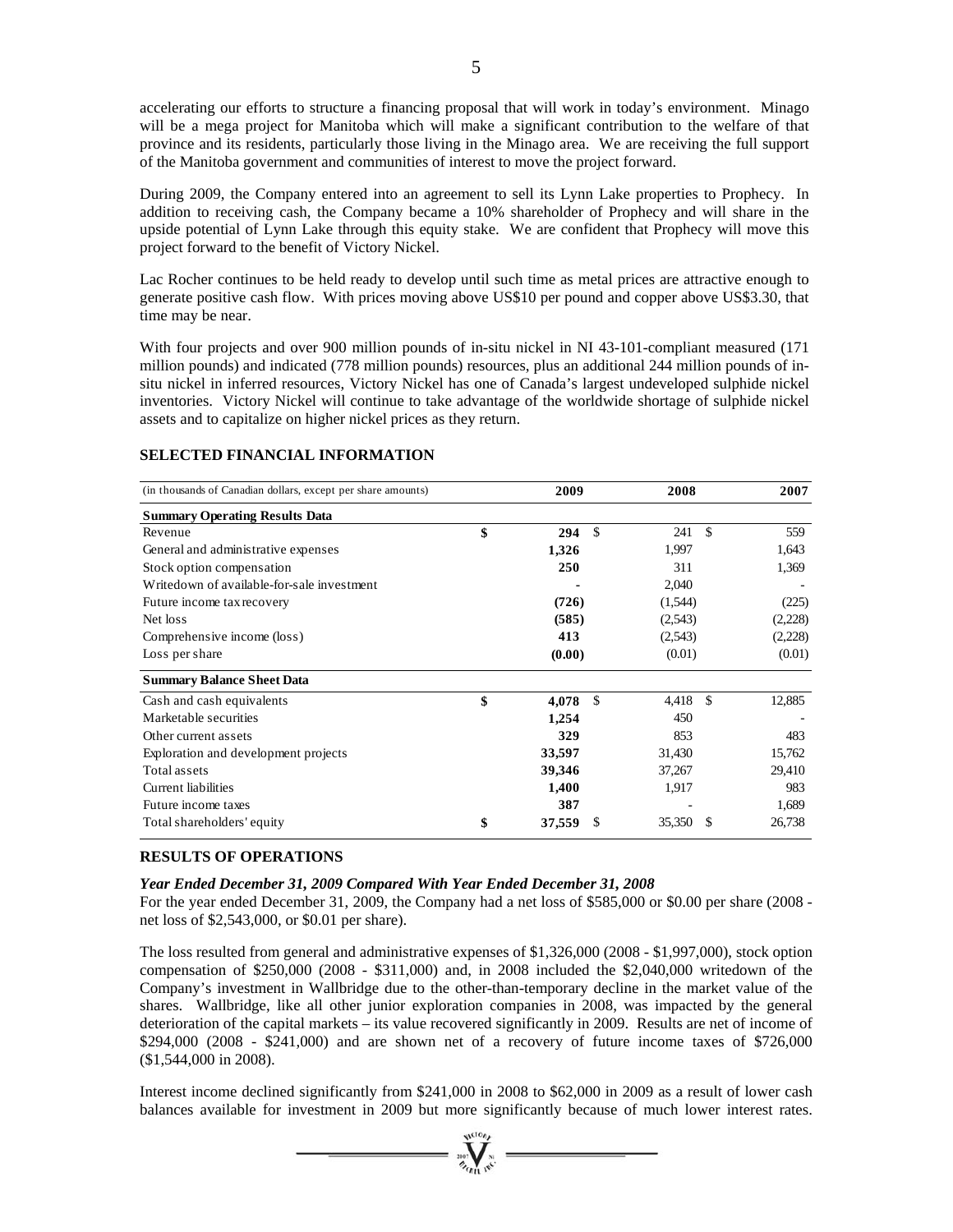GIC's earning approximately 3% in 2008 were replaced in 2009 with ones earning approximately 0.70%. The reduction in interest income was offset by gains on the sale of marketable securities in 2009 of \$232,000. The gains occurred on the sale of Wallbridge shares undertaken for liquidity purposes during the earlier part of the year.

General and administrative expenses include \$612,000 in costs charged by Nuinsco Resources Limited ("Nuinsco") as described under related party transactions below (2008 - \$650,000). Costs allocated from Nuinsco pursuant to the management agreement between the Company and Nuinsco are activity related. In 2009, costs included time spent on the Minago DFS; in 2008, costs included time spent on the acquisition of Independent. The relationship with Nuinsco allows the Company to have access to disciplines which would otherwise be cost-prohibitive to a junior company.

Costs were reduced in 2009 by approximately \$671,000, from \$1,997,000 to \$1,326,000. As disclosed previously, discretionary expenditures have been cut and other cost controls are in effect which have reduced expenditures generally. The most significant reduction was achieved in personnel-related costs; 2008 included severance costs for a former employee and reflected a higher finance staff complement for the majority of the year. Furthermore, higher directors' fees were incurred in 2008 as a result of activity with respect to the acquisition of Independent. Generally, discretionary expenditures were very carefully monitored in 2009 and savings were attained through elimination of travel and other costs such as couriers. In addition, cost reductions were pursued with suppliers and opportunities to recoup costs through the use of consultants were undertaken where cost-effective. Otherwise, costs include those associated with maintaining a public company which are generally non-discretionary. Further note that costs in the fourth quarter of 2008 included approximately \$241,000 related to the then-separately-operated Independent which was wound up into Victory Nickel during 2009. This would have included some public company compliance costs which are not included in the discussion on compliance costs below.

The Company reduced the costs of public company compliance for Victory Nickel to approximately \$639,000 in 2009 from \$725,000 estimated for 2008. Certain non-discretionary consultants have been challenged to revisit costs and reductions have been attained in 2009 which related to the cost of services accrued in 2008; furthermore, such costs are accrued when services are received. In 2009, the Company decided to eliminate the formal review process formerly performed by its auditors on its interim information in favour of a less formal "look-see" approach as an additional way to conserve cash resources. Note that these public company compliance costs do not include expenses associated with issuances of shares which are offset against the related financings through equity.

Stock option compensation expense relates to stock options granted to officers, directors and employees, some of which are vesting in future periods. The expense in 2009 reflects the grant of 6,065,000 options at a weighted average exercise price of \$0.05 combined with expense of \$19,950 related to the modification of 750,000 options previously granted to retiring directors and which would otherwise have expired after 90 days. The expense in 2008 reflected the grant of 875,000 options at a weighted average exercise price of \$0.40. The value assigned to the stock options was calculated using the Black-Scholes option-pricing model as explained in Note 9 to the Company's 2009 Audited Consolidated Financial Statements.

Management of the Company determined that no significant impairment had been experienced in its exploration and development projects during 2009. Metals prices and other market factors improved over 2008 where no impairment was determined to be necessary despite declining metals prices and other market factors. This conclusion is discussed further under Impairment Analysis below. The Company received a favourable feasibility study on its Minago project and is presently reviewing alternative financing opportunities to move the project ahead. In the current nickel price and financial environment, it is unlikely that any of these projects will commence full development in 2010 but smaller sub-projects such as completion of the road at Minago and drilling to extend resources are underway.

In 2008 the Company determined that, in accordance with GAAP, an other-than-temporary loss had occurred with respect to its investment in Wallbridge. This conclusion did not affect the accounting value of the securities which must be recorded at market value, but required the Company to record the reduction in market value of \$2,040,000 through the statement of operations rather than through other comprehensive loss. The subsequent recovery in the market value of Wallbridge shares has been reflected through other comprehensive income if unrealized, or through operations upon sale. In 2009, \$232,000 was recorded as a

 $\sum_{i=1}^{n}$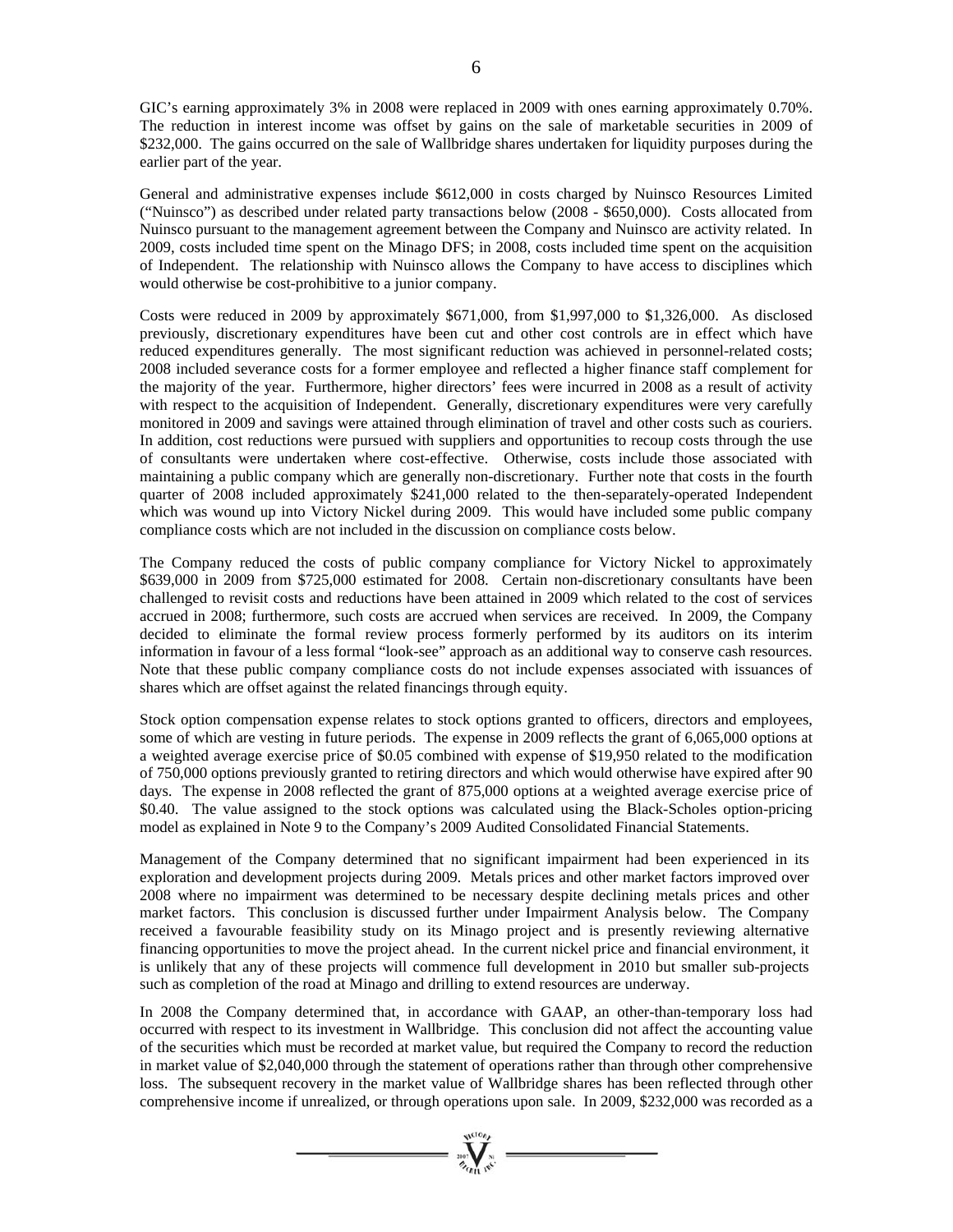gain on sale of Wallbridge shares through operations and \$998,000 was recorded through other comprehensive income for unrealized increases in market value.

In the fourth quarter of 2008, the Company changed its assessment of the likelihood that the benefit associated with certain of the losses and costs creating future income tax assets will be realized prior to their expiry. The expiry of non-capital losses is detailed in Note 10 to the Company's 2009 Audited Consolidated Financial Statements. Accordingly, the Company has recorded a future income tax recovery of \$726,000 in 2009 (2008 - \$1,544,000). The Company has two projects at the pre-feasibility and feasibility stages and over 80% of the non-capital losses do not expire until at least 2027.

The changes in other balances not specifically addressed in other sections of this Management's Discussion & Analysis ("MD&A") are as follows:

Marketable securities as at December 31, 2009 consist of Wallbridge shares; despite the sale during 2009 of 3,880,500 shares, the portfolio increased significantly in value. The bid price increased to \$0.245 per share as at December 31, 2009 compared with \$0.05 the year before and improved the aggregate market value of the portfolio from \$450,000 to \$1,254,000 as at December 31, 2009 despite the sales.

Accounts payable and accrued liabilities consist primarily of project-related expenditures, and declined year-over-year mainly because of a decrease in balances owing on the DFS for the Minago project.

The future income tax liability balance amounts to \$387,000 as at December 31, 2009. This is related to the tax-effect of the renunciation of flow-through expenditures in 2009 of \$2,192,000 offset by the recognition of future income tax recoveries on operating losses incurred during the year of \$352,000 as well as the reversal of prior valuation allowances for non-capital losses of \$374,000 and \$88,000 recorded through capital stock related to share issue expenses and \$991,000 offset against exploration and development properties for the tax effect of claiming investment tax credits. The future income tax balance was eliminated at the end of 2008, primarily because of the recognition of future income tax assets sufficient to bring the future income tax balance to zero as described more fully below.

As a result of the acquisition of 84% of Independent effective October 6, 2008, a non-controlling interest of \$27,000 was recorded in the fourth quarter of 2008. Effective December 23, 2008, the Company acquired the remaining non-controlling interest pursuant to a subsequent compulsory acquisition transaction. Accordingly, no such amounts have been recorded in future periods. Furthermore, Independent was wound up into Victory Nickel effective August 31, 2009.

Shareholders' equity has increased significantly year-over-year as a result of a rights offering which took place in August, 2009 and is discussed more fully under Liquidity and Capital Resources.

# *Year Ended December 31, 2008 Compared With Period From Inception, February 1, 2007 to December 31, 2007*

For the year ended December 31, 2008, the Company had a net loss of \$2,543,000 or \$0.01 per share (from inception, February 1, 2007, to December 31, 2007 - net loss of \$2,228,000, or \$0.01 per share). The results in 2008 include the results of operations of Independent from the date of acquisition of control on October 6, 2008.

The loss resulted from general and administrative expenses of \$1,997,000 (2007 - \$1,643,000), stock option compensation of \$311,000 (2007 - \$1,369,000) and the \$2,040,000 writedown of the Company's investment in Wallbridge due to the other-than-temporary decline in the market value of the shares, net of interest income of \$241,000 (2007 - \$559,000; including a gain on the sale of marketable securities of \$62,000). These were partially offset by a recovery of future income taxes of \$1,544,000 in 2008 compared with \$225,000 in 2007.

Interest income declined from 2007 to 2008 as a result of lower cash balances available for investment in 2008 combined with lower interest rates.

General and administrative expenses include \$650,000 in costs charged by Nuinsco as described under related party transactions below (2007 - \$809,000). Costs allocated from Nuinsco pursuant to the management agreement between the Company and Nuinsco are activity related. In 2008, costs included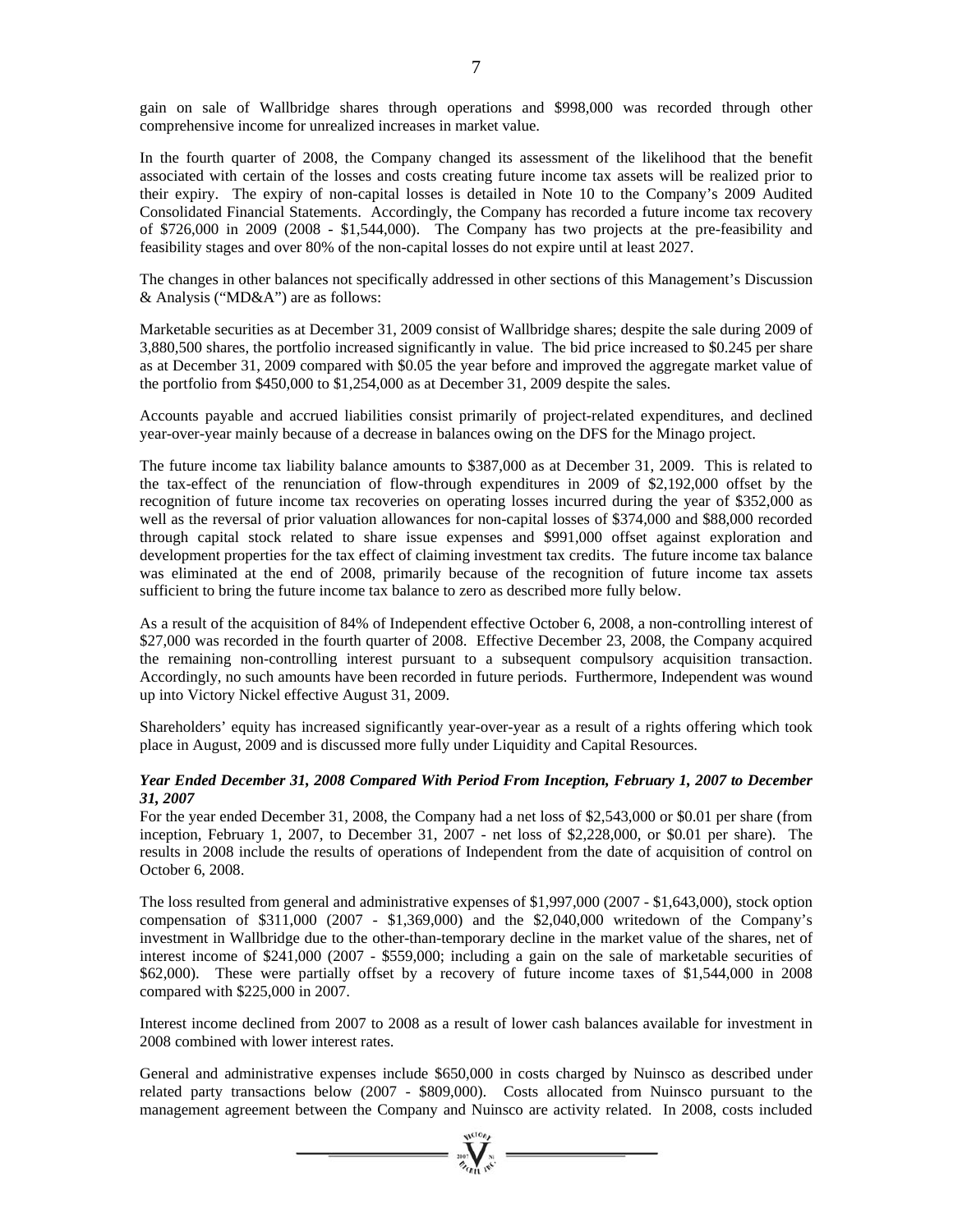time spent on the acquisition of Independent; in 2007, costs included time spent by management on a significant potential acquisition which was not completed. Furthermore, general and administrative expenses in 2008 included severance costs for a former employee, increased directors' fees as a result of activity with respect to the acquisition of Independent and a provision for estimated Part XII.6 interest payable on flow-through amounts related to financings in 2007. The relationship with Nuinsco allows the Company to have access to disciplines which would otherwise be cost-prohibitive to a junior company.

Stock option compensation in 2008 relates to stock options granted to officers, directors and employees, some of which vest in future periods. The expense in 2008 reflects the grant of 875,000 options at a weighted average exercise price of \$0.40; the expense in 2007 reflected the grant of 4,922,500 options at an average exercise price of \$0.61. The value assigned to the stock options was calculated using the Black-Scholes option-pricing model as explained in Note 9 to the Company's 2009 Audited Consolidated Financial Statements. Note that replacement options issued pursuant to the Independent acquisition have been recorded as part of the acquisition cost of Independent and not through the statement of operations.

Management of the Company determined that no significant impairment had been experienced in its exploration and development projects during 2008 despite declining metals prices and other market factors.

However, the Company determined that, in accordance with GAAP, an other-than-temporary loss had occurred with respect to its investment in Wallbridge. This conclusion does not affect the accounting value of the securities which must be recorded at market value, but requires the Company to record the reduction in market value of \$2,040,000 through the statement of operations rather than through other comprehensive loss. Any subsequent recovery in the market value of such shares will be reflected through other comprehensive income.

The future income tax recovery in 2008 of \$1,544,000 relates primarily to a change in the Company's assessment of the likelihood that the benefit associated with certain of the losses and costs creating future income tax assets will be realized prior to their expiry. The expiry of non-capital losses is detailed in Note 10 to the Company's 2009 Audited Consolidated Financial Statements. The Company has two projects at or nearing the pre-feasibility and feasibility stages and, as at December 31, 2008, over 80% of the noncapital losses do not expire until at least 2027. Approximately \$134,000 of the recovery in 2008 relates to the change year-over-year in the enacted tax rates impacting future income taxes. In 2007, \$225,000 in future income tax recoveries was recorded to reflect such enacted changes occurring during 2007.

Accounts payable and accrued liabilities are primarily for project-related expenditures, and increased yearover-year primarily because of the DFS for the Minago project.

The future income tax liability balance has been eliminated during 2008, primarily because of the recognition of future income tax assets sufficient to bring the future income tax balance to zero. As a result of the Company's renunciation of flow-through expenditures in February of 2008 an amount of \$3,335,000 was added to the future income tax liability balance from December 31, 2007 of \$1,689,000. Pursuant to the acquisition of Independent and the fair value exercise performed at that time, approximately \$3,480,000 of future income tax assets was required to be recorded upon the acquisition of Independent. Combining these balances with the recognition of the future income tax recovery of \$1,544,000 in 2008 brings the balance down to zero.

As a result of the acquisition of 84% of Independent effective October 6, 2008, a non-controlling interest of \$27,000 was recorded in the fourth quarter of 2008. Effective December 23, 2008, the Company acquired the remaining non-controlling interest pursuant to a subsequent compulsory acquisition transaction. Accordingly, no such amounts will be recorded in future periods.

Shareholders' equity increased significantly year-over-year as a result of a private placement occurring in July, 2008, discussed more fully under Liquidity and Capital Resources, and the issuance of shares for the acquisition of Independent described earlier.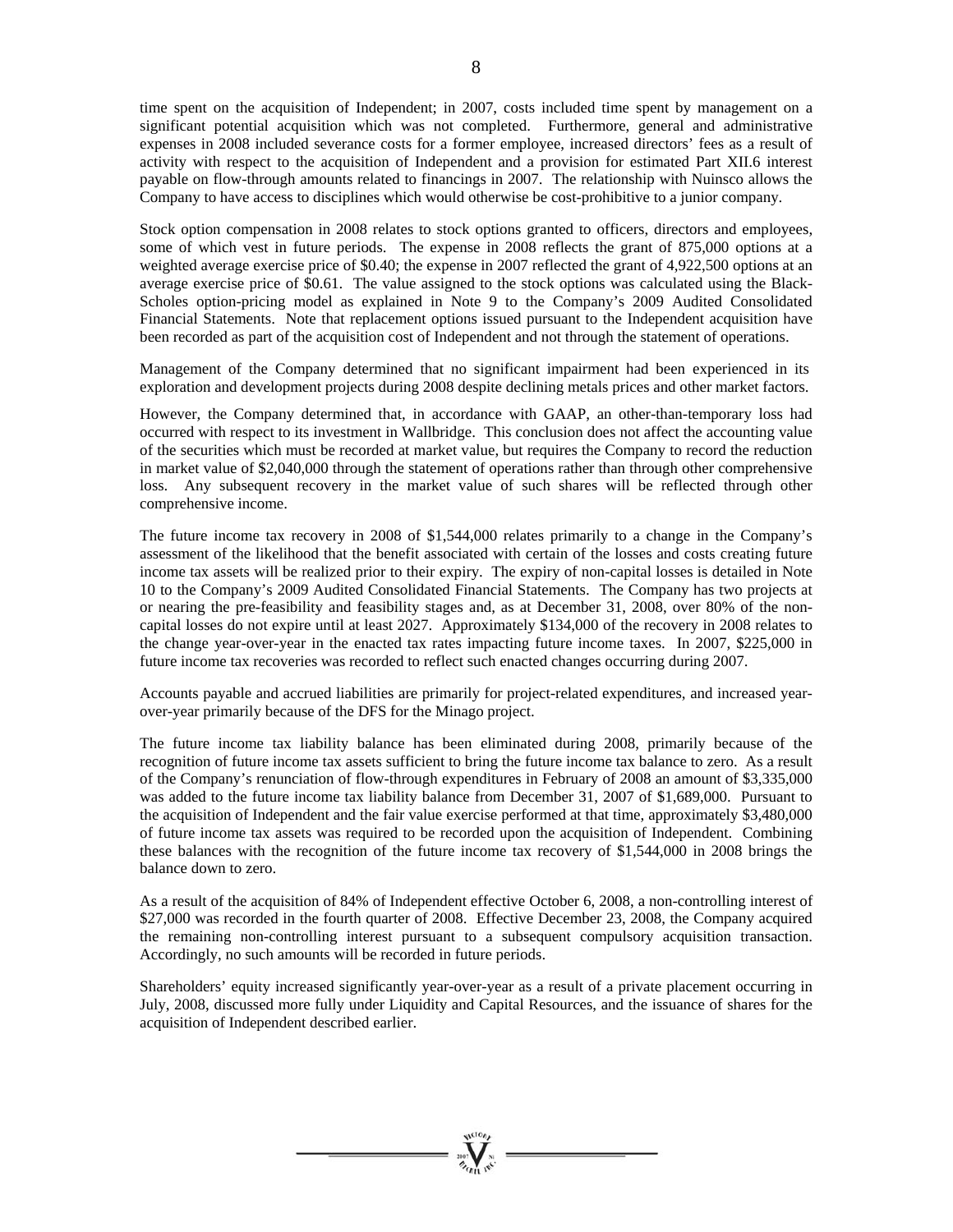#### **SUMMARY OF QUARTERLY RESULTS**

Selected financial information for each of the last twelve quarters ended December 31, 2009 is as follows:

| Fiscal year 2009                            |                 | Ouarter | $3^{ra}$  | <b>Ouarter</b> |           | <b>Ouarter</b> |                 | Quarter        |
|---------------------------------------------|-----------------|---------|-----------|----------------|-----------|----------------|-----------------|----------------|
| Revenue and other income                    | \$              | 8       | \$        | 220            | (2)<br>\$ | 39             | \$              | 27             |
| Net (loss) income                           | \$              | (229)   | \$        | 35             | \$        | (343)          | \$              | (48)           |
| Comprehensive income (loss)                 | \$              | 359     | (1)<br>\$ | 145            | (3)<br>\$ | (471)          | \$              | 380            |
| (Loss) income per share - basic and diluted | \$              | (0.00)  | \$        | 0.00           | \$        | (0.00)         | \$              | (0.00)         |
| Fiscal year 2008                            | $4^{\text{th}}$ | Ouarter | $3^{rd}$  | Ouarter        | $2^{nd}$  | Quarter        | 1 <sup>st</sup> | <b>Ouarter</b> |
| Revenue and other income                    | \$              | 46      | \$        | 41             | \$        | 45             | \$              | 109            |
| Net loss                                    | \$              | (1,050) | (4)<br>\$ | (543)          | \$        | (520)          | \$              | (430)          |
| Comprehensive income (loss)                 | \$              | 450     | (5)<br>\$ | (2,107)        | (6)<br>\$ | (1,513)        | \$              | 627            |
| Loss per share - basic and diluted          | \$              | (0.01)  | \$        | (0.00)         | \$        | (0.00)         | \$              | (0.00)         |
| Fiscal period 2007                          | $4^{\text{th}}$ | Ouarter | $3^{rd}$  | Quarter        | $2^{nd}$  | Quarter        | 1 <sup>st</sup> | (7)<br>Quarter |
| Revenue and other income                    | \$              | 158     | \$        | 147            | \$        | 219            | \$              | 35             |
| Net loss and comprehensive loss             | \$              | (335)   | \$        | (387)          | \$        | (449)          | \$              | (8)<br>(1,057) |
| Loss per share - basic and diluted          | \$              | (0.00)  | \$        | (0.00)         | \$        | (0.00)         | \$              | (0.01)         |

(1) Comprehensive income for the period includes an increase in the market value of Wallbridge shares, previously written down through operations in the fourth quarter of 2008.

(2) Revenue for the period includes \$211,000 gain on sale of Wallbridge shares.

(3) Comprehensive income for the period reflects the partial recovery of the market value of Wallbridge shares.

(4) The net loss for the period includes \$2,040,000 writedown of Wallbridge shares, offset by future income tax recoveries of \$1,544,000.

(5) Comprehensive income for the period reflects the effect of the net loss combined with the effects of the transfer through operations of the change in market value of Wallbridge shares.

(6) Comprehensive loss for the period reflects the decline in market value of Wallbridge shares.

(7) For the period from inception, February 1, 2007, to March 31, 2007.

(8) Includes stock option compensation of \$863,000.

# **LIQUIDITY AND CAPITAL RESOURCES**

At December 31, 2009, the Company had working capital, including cash and cash equivalents, totalling \$4,261,000 (December 31, 2008 - \$3,804,000). Cash equivalents include bank-guaranteed investment certificates and bank discount notes. The Company has a corporate policy of investing its available cash in Canadian government instruments and certificates of deposit or other direct obligations of major Canadian banks, unless otherwise specifically approved by the Board.

During the year ended December 31, 2009, the Company used \$773,000 in operating activities, (year ended December 31, 2008 - \$1,953,000) comprising cash used in operations before changes in non-cash working capital of \$1,264,000 (2008 - \$1,659,000) plus a net decrease in non-cash working capital balances of \$491,000 primarily as a result of a decrease in accounts receivables, prepaid expenses and deposits (2008 – an increase of \$294,000 including a \$249,000 decrease in accounts payable and accrued liabilities). Accounts receivable at December 31, 2008 included approximately \$351,000 of GST recoverable which was settled in early 2009.

As the Company is in the development stage, there are no revenues to recover expenses and the operating activities represent the corporate and administrative costs incurred mostly to maintain a public company. The Company estimates that such costs in 2009 amounted to  $$639,000$  (2008 –  $$725,000$  – excluding Independent costs). Consequently, the Company's liquidity is reduced unless and until there are financing activities to provide funds. Note that the costs cited above do not include the costs of financing arrangements such as the rights offering which are deducted directly from equity. Costs incurred to advance the Company's projects are capitalized as summarized below under the discussion of investing activities.

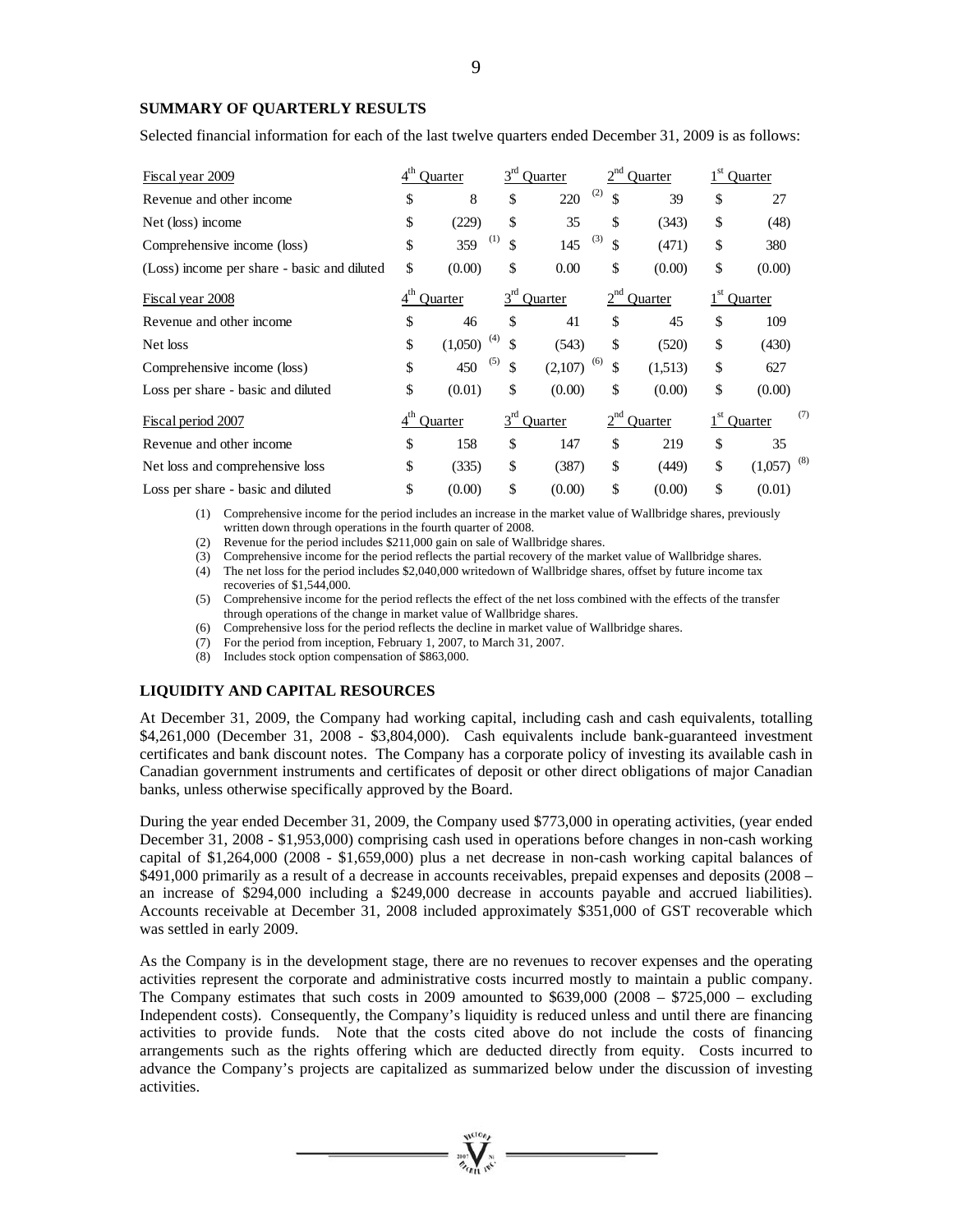Financing activities for the year generated an aggregate of \$3,650,000 (2008 - \$7,730,000). In August 2009, the Company successfully completed a rights offering which generated gross proceeds of \$3,929,000 through the issuance of 65,489,952 shares and 32,744,976 share purchase warrants; each share and halfwarrant represented a "Unit" at \$0.06 per Unit. Whole warrants are exercisable at \$0.12 during the 12 month period commencing August 18, 2010. Issue costs were approximately \$327,000 before related future income taxes of \$88,000. Also, 950,000 options were exercised during 2009 for aggregate cash proceeds of approximately \$48,000. As at December 31, 2009, the Company's shares had a closing price of \$0.155 and the warrants, although not exercisable, were "in-the-money".

In July, 2008, the Company issued 18,046,700 flow-through shares pursuant to private placements at \$0.45 per share for net proceeds of \$7,689,000. In 2008, \$41,000 was received upon the exercise of options.

On February 26, 2010, the Company completed a flow-through financing of 3,429,139 units of securities at a price of \$0.20 per Unit generating gross proceeds of \$685,828. Each Unit comprises one common share and one-half of one common share purchase warrant. Each whole warrant entitles the holder to purchase one common share at an exercise price of \$0.26 for a period of 12 months from closing. The Company also issued 205,748 finder warrants which entitle the holder to purchase one common share at an exercise price of \$0.175 for a period of 12 months from issuance.

Flow-through financings do not provide the funding necessary to meet corporate expenditures which do not qualify for flow-through eligibility. The significant cost to maintain the Company's public listing cannot be financed with flow-through shares.

The Minago DFS has been completed and the Company plans to move ahead with this mega project. Financing is the immediate challenge but the strengthening of metal prices should help meet this challenge.

On acquisition of Independent in October, 2008, \$2,308,000 of cash was part of the assets acquired; the acquisition used cash of \$1,326,000 on legal, advisory and other transaction-related costs. These costs were included in the purchase cost of Independent as described above.

During 2009, investing activities used \$3,217,000, compared with \$16,552,000 in 2008. An aggregate of \$3,943,000 was used to advance exploration and development projects (2008 - \$12,696,000). Funds of \$300,000 were received in November 2009 on account of the option agreement with Prophecy for the Lynn Lake property. The Company sold a portion of its position in the shares of Wallbridge during 2009 for aggregate proceeds of \$426,000 for liquidity purposes prior to the closing of the rights offering. The Company now holds 5,119,500 shares of Wallbridge as well as 3,750,000 share purchase warrants, representing an approximate 4.5% interest (7.5% on a partially diluted basis). Each warrant entitles the holder thereof to purchase one additional common share of Wallbridge at an exercise price of \$1.00 per share if exercised by March 26, 2010. Wallbridge shares had a market value of \$0.245 as at December 31, 2009 (December 31, 2008 - \$0.05). The Company had acquired the shares during 2008 at an aggregate cost of \$2,490,000. As at December 31, 2008, the shares were deemed by management to have suffered an other-than-temporary decline in market value. Accordingly, accounting practice required a writedown and resulting charge to operations of \$2,040,000 in 2008.

Wallbridge has a significant strategic position in Duluth Metals Limited ("Duluth") TSX: DM and is presently enjoying the knock-on success from Duluth's success with its projects in the Duluth Complex mining camp in northern Minnesota as well as success in its own properties. Wallbridge's share price has ranged from \$0.24 to \$0.39 in 2010 to date. The Company may liquidate some or all of its position in its marketable securities for liquidity or other purposes in future.

These activities required cash and cash equivalents of \$340,000 during 2009, compared with cash requirements of \$8,467,000 for the year ended December 31, 2008.

As described above, exploration and development companies such as Victory Nickel are heavily reliant upon the equity markets to fund their activities as they have no short-term sources of revenue other than through realization of assets. Opportunities available to Victory Nickel for financing would normally be through private placements in the equity markets. Despite experiencing some improvements during 2009, today's equity markets continue to make this alternative difficult if not impossible without incurring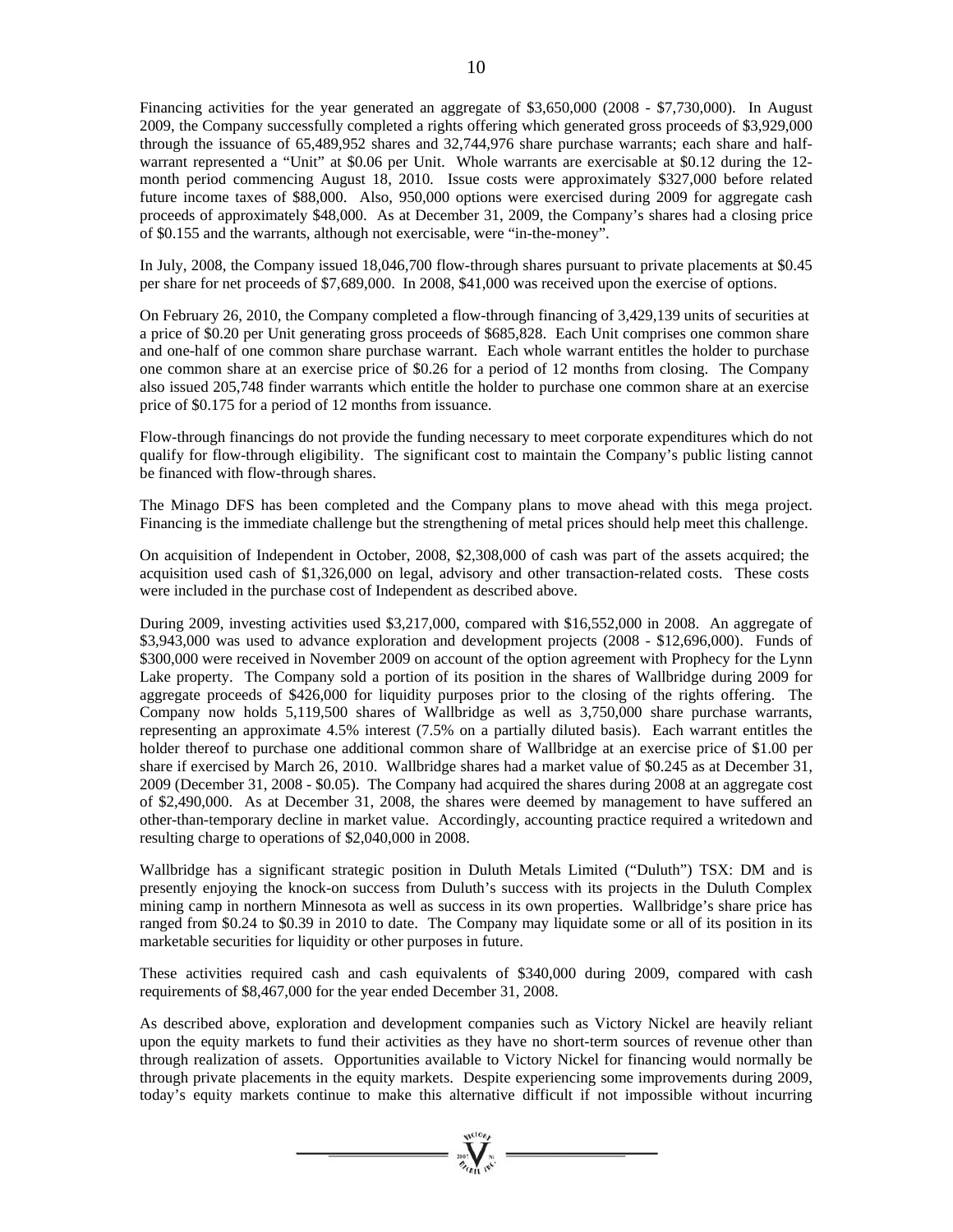significant dilution to existing shareholders. The rights offering in 2009 was one way to raise financing while allowing existing shareholders the opportunity to participate and avoid dilution.

As mentioned above, the Company will consider all financing alternatives given appropriate pricing and other market conditions to advance its projects. The optioning of the Lynn Lake property is one way in which a corporate transaction to generate cash can be structured to add value for shareholders while maintaining an upside in the subject property. The Company currently owns 2,991,818 shares in Prophecy with a market value as at March 11, 2010 of \$0.58 per share; such shares are subject to a hold period which expires in April 2010. Further, the Company received \$300,000 in January and, in accordance with the option agreement, expects to receive an additional amount of \$400,000 in April 2010 with subsequent annual receipts of \$1 million on March 1 of each of 2011, 2012 and 2013.

However, despite recent improvements, the market continues to be volatile and it is uncertain how future financing initiatives will be received and how successful they will be in generating cash to finance activities. In particular, the financing required for the Minago project is considerable.

The Company has good title to its projects and will continue to maintain the projects in good standing. Prophecy has expenditure commitments to meet on the Lynn Lake project as described earlier which mitigates the pressure on the Company to do so and maintains ongoing investment in the property. In the option documentation Victory Nickel made provisions to ensure that any failure on the part of Prophecy to meet its contractual commitments would result in the Lynn Lake property reverting to full ownership by Victory Nickel.

The Company's working capital requirements are modest. At December 31, 2009, the major items requiring financing were Québec mining duties receivable aggregating \$158,000 and a GST receivable of \$72,000 which was received in February. The GST receivable averaged approximately \$53,000 per quarter in 2009. Monthly average administrative costs for 2010 are estimated at \$122,000, most of which are incurred to meet statutory requirements. As December 31, 2009, the Company had fulfilled its obligation under flow-through commitments for the 2008 financings.

Given its current cash position, liquid assets and expected inflows as described, the Company is in a stronger position than 2008. However, it will monitor its activities closely and spend wisely until additional financing is available. The operating cost reduction measures which were implemented in 2008 continue in force although a portion of salary deferrals were paid in 2009 and unpaid directors' fees for 2008 and 2009 were settled in early 2010.

Access road construction at Minago commenced in early 2010 and a drilling program is underway to upgrade resources in the designed open pit shell and on the North Limb.

Development of the Minago mine will require considerable financial resources. The Company is considering all manner of financings to proceed. Management is monitoring the outcome of financing initiatives being undertaken in the marketplace, such as rights offerings, equity issuances, etc. as well as market conditions. The Company is actively putting together a financing strategy which considers the market conditions in order to progress the Minago project.

#### **EXPLORATION AND DEVELOPMENT ACTIVITIES**

For the year ended December 31, 2009, the Company incurred exploration costs on its nickel properties, before the tax effect of claims for investment tax credits of \$991,000, of \$3,159,000 (2008 - \$13,657,000). This includes \$2,278,000 on the Minago project, \$53,000 on the Mel project, \$173,000 on Lynn Lake (before \$300,000 option payment received from Prophecy) and \$954,000 at the Lac Rocher project (2008 - \$12,845,000; \$304,000; \$242,000 and \$266,000, respectively). In addition, in 2008 the Company acquired \$2,011,000 of exploration and development projects pursuant to the acquisition of Independent. The Company attributed \$770,000 to the Minago Royalty and \$1,241,000 to Lynn Lake as part of accounting for its acquisition of Independent.

Paul Jones, Vice-President, Exploration, is a "qualified person" as defined under NI-43-101, and he has supervised the preparation of the information relating to the material mineral projects of the Company described herein.

 $\prod_{\substack{m=1\\ \text{odd }n}}^{\text{Neto}}$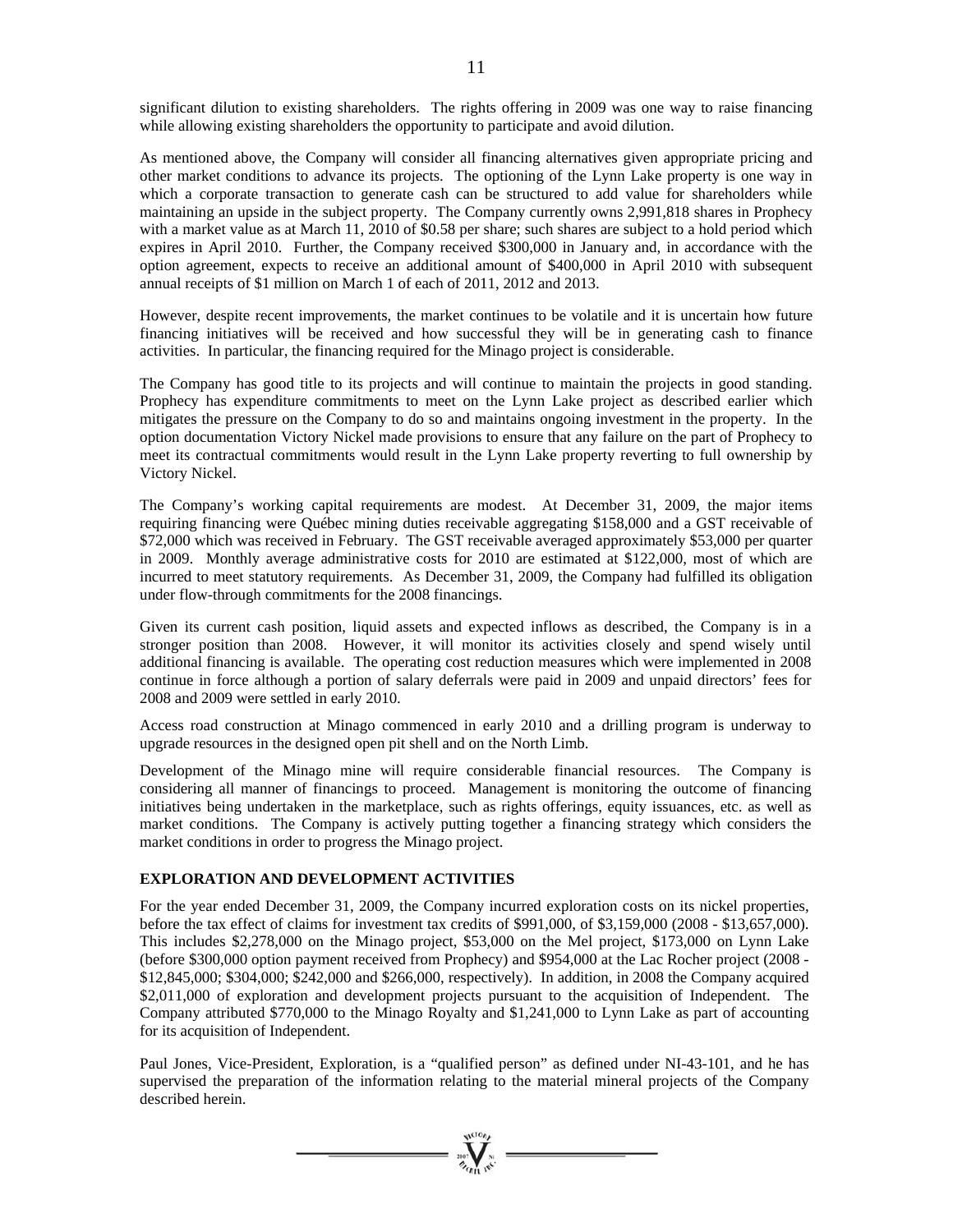# **Minago Project**

The Company's l00%-owned Minago project is located on the Thompson Nickel Belt in Manitoba, and is one of Canada's largest undeveloped sulphide nickel deposits with measured and indicated resources of 54.2 million tonnes grading 0.52% nickel, or 620 million pounds of in-situ nickel (0.25% nickel cut-off grade), comprised of an 11.1 million tonne measured resource grading 0.56% nickel and a 43.1 million tonne indicated resource grading 0.51% nickel. A further 14.6 million tonne inferred resource at 0.53% nickel contains an additional 170 million pounds of in-situ nickel.

Following the completion of a scoping study in the fall of 2006, Wardrop was engaged to conduct a feasibility study. The results of the DFS were released in December 2009 and are summarized below.

#### *Minago Definitive Feasibility Study*

Wardrop, a Tetra Tech Company ("Wardrop") was engaged to conduct the feasibility study. Results of the DFS confirm that the development of an open pit mine and concentrator at Minago is technically and commercially feasible. The base case pricing uses three-year trailing averages for metal prices and the US: Canadian dollar exchange rate in accordance with the recommended practice of the US Securities and Exchange Commission Industry Guide 7. The DFS is based on mining open pit reserves only and does not incorporate the potential for underground mining that was included in the Preliminary Economic Assessment ("PEA") completed by Wardrop in November 2006.

# The DFS is posted at *www.sedar.com*

*Highlights of the DFS Base Case*

(all figures in Canadian dollars, except as indicated)

- Undiscounted cash flow (pre-tax) of \$917.7 million;
- Net present value ("NPV"), using a discount rate of 8%, of \$293.8 million;
- Internal rate of return ("IRR") of 17.66%;
- Breakeven price of nickel is US\$5.06;
- Payback period of four years from start of nickel production:
- Measured and Indicated resource of Sulphidic Nickel ("Ni(S)") of 44.1 million tonnes grading 0.43% nickel for open pit only;
- Total ore tonnes mined is 57.1% of Measured and Indicated Ni(S) resource;
- Proven and Probable reserve of Ni(S) of 25.2 million tonnes grading 0.43% nickel for open pit only;
- Strip ratio of 11.7:1 to mine the nickel including hydraulic fracturing sand ("frac sand") as overburden;
- Production of the world's highest grade nickel concentrate at 22.3% Ni with 10.4% magnesium oxide ("MgO");
- Seven-year nickel production life (open pit only);
- Capital cost forecast of \$596 million, including a contingency of \$50 million;
- Average annual ore production of 3.6 million tonnes;
- Average annual nickel production in concentrate of approximately 11,000 tonnes;
- Cash cost (C-1) per pound of nickel, net of credits, of \$2.12 (US\$1.94);
- Metal by-product credits of \$0.79 (US\$0.72) per pound of nickel;
- Frac sand by-product value of \$4.04 (US\$3.68) per pound of nickel;
- Cash cost per pound of nickel before by-product credits: \$6.95 (US\$6.34);
- Average annual frac sand sales revenue, net of freight, of \$70 million; and
- Processing cost per tonne of frac sand of \$6.50.

Minago is one of Canada's largest undeveloped sulphide nickel deposits and has been shown to be capable of producing a nickel concentrate grading up to 22.3%, making it the world's highest grade nickel concentrate. In addition to metal by-products such as copper, cobalt, gold, platinum, palladium, silver and rhodium, a layer of silica sand averaging approximately 9 metres thick overlies the nickel mineralization within the open pit. With the optimum grading splits, approximately 84% of annual sand production is marketable frac sand, which is used to improve recoveries in the oil and gas industry. The frac sand forms part of the overburden that must be removed prior to mining the nickel ore. According to the DFS, production of frac sand could begin 20 months after the start of mine development.

 $= \sum_{n=1}^{\infty} \sum_{n=1}^{\infty}$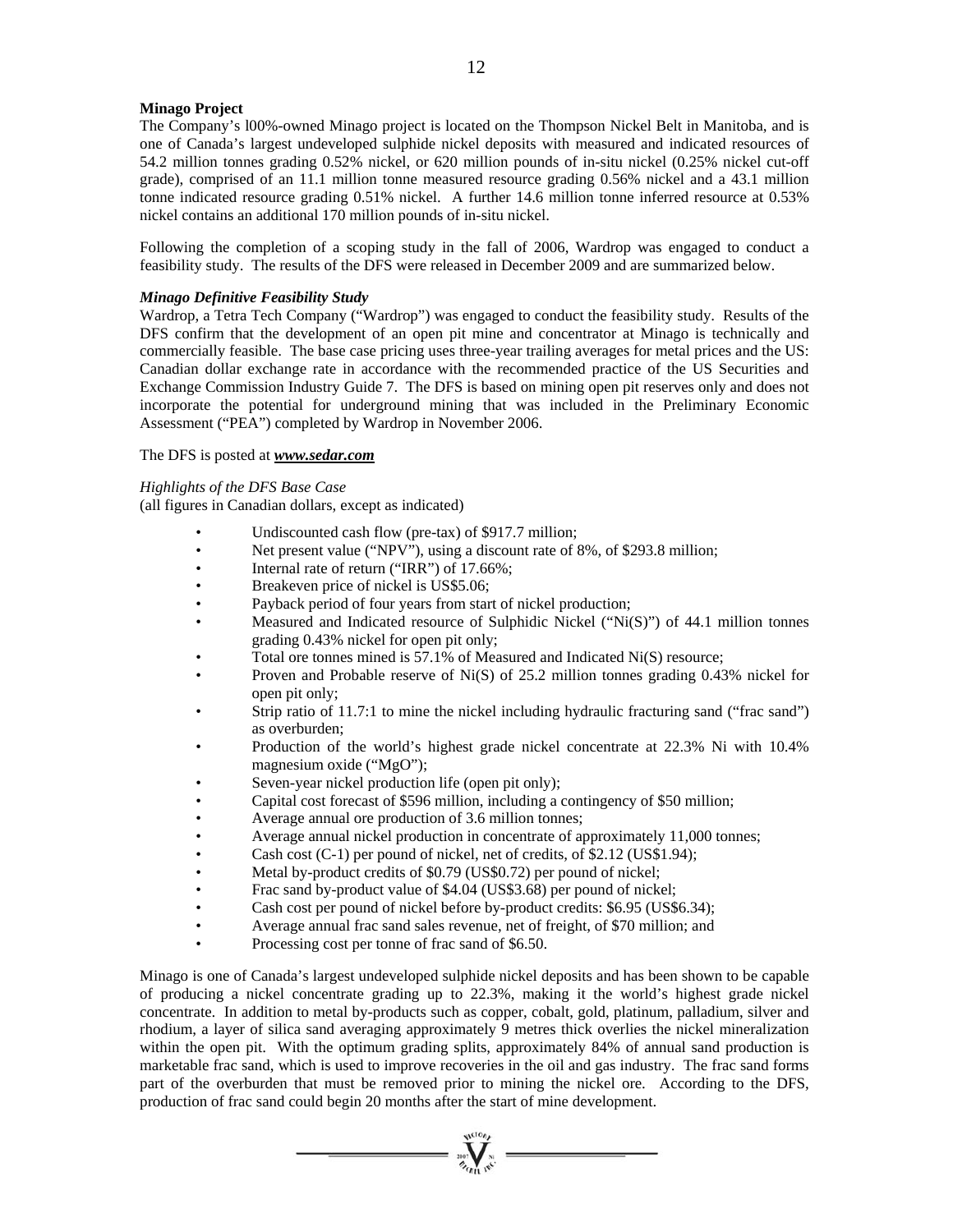The breakeven price of nickel is US\$5.06, maintaining all other assumptions in the Base Case.

#### *Mineral Resource Estimate*

In order to more accurately determine recoverable nickel, Wardrop estimated a NI 43-101-compliant Ni(S) resource as follows:

| Minago Sulphide Nickel Project - Sulphidic Nickel Resource Estimate |                             |                             |                                              |  |  |  |  |  |
|---------------------------------------------------------------------|-----------------------------|-----------------------------|----------------------------------------------|--|--|--|--|--|
| <b>Classification</b><br>At 0.2% Sulphidic Nickel Cut-off Grade     | <b>Tonnes</b><br>(millions) | <b>Grade</b><br>$\%$ Ni(S)) | Ni(S) In-Situ Nickel<br>(millions of pounds) |  |  |  |  |  |
| <b>Measured Resource</b>                                            | 9.1                         | 0.47                        | 94.4                                         |  |  |  |  |  |
| <b>Indicated Resource</b>                                           | 35.0                        | 0.42                        | 324.3                                        |  |  |  |  |  |
| <b>Total Measured and Indicated</b>                                 | 44.1                        | 0.43                        | 418.7                                        |  |  |  |  |  |
| <b>Inferred Resource</b>                                            | 12.0                        | 0.44                        | 115.0                                        |  |  |  |  |  |

Significant parts of the resources are below the pit bottom and require additional drilling to be upgraded from Inferred to Indicated. As a result, any resources below the pit bottom are not considered in estimating the economics of the DFS.

#### *Frac Sand*

Frac sand is a significant contributor to the positive economics at Minago. As part of the DFS, Outotec produced a feasibility-level design for a frac sand plant complete with capital and operating costs to produce 1,140,000 tonnes of frac sand annually.

#### *Work Program 2009 and 2008*

An extensive work program was conducted during the winter of 2008 comprising 26 drill holes totalling 11,530m. The objectives of this drilling were to:

- Upgrade inferred resource estimates below the existing planned bottom of the open pit (10 holes, 7,532m, dedicated to this study);
- Collect rock mechanics data for a potential underground mine;
- Provide material for metallurgical testing;
- Assess nickel potential in areas that may be covered by rock dumps, tailings and buildings (8 holes, 1,486m, dedicated to this study, located on the basis of the 2007 airborne geophysical survey); and
- Explore the Xstrata Option (8 holes, 2,512m, dedicated to this study).

The drill holes collared to test mineralization beneath the currently planned pit bottom were obtained from the east and west parts of the Minago Deposit and demonstrate the widespread distribution of elevated nickel values within the ultramafic host rock. They also show that nickel mineralization does continue to depth. All drill holes intersected nickeliferous rock, with notable intercepts occurring in drill hole V-08- 04b that intersected an extensive interval of 656.98m grading 0.4% nickel, including 46.29m grading 1.31% nickel and drill hole V-08-06 that intersected 47.82m of 1.30% nickel within a 623.48m intercept grading 0.36% nickel.

An eight-hole drilling program (holes designated VX-08-01 through VX-08-08) was conducted approximately 3km north of the Minago Nose Deposit (which hosts the entire Minago nickel resource) on claims optioned from Xstrata Nickel. Drill hole VX-08-03 (302m total length) intersected 66m grading 0.52% Ni within sulphide bearing ultramafic rock. The mineralization, grade and host rocks are similar to those of the Minago Nose Deposit and serve to confirm the prospective nature of the local region at Minago which includes the extensive nickeliferous rock of the under-explored "North Limb." A total of 2,512m of drilling was completed on the optioned claims, with all of the holes targeting geophysical anomalies and intersecting considerable Thompson and Pipe formation rock - host to nickel mineralization in the Thompson Nickel Belt. Locally abundant sulphide was observed. Nickel analyses peaked at 1.69% Ni over 1.5m within the 66m interval between 78.55m and 144.55m that graded 0.52% Ni in DDH VX-08- 03; this mineralized interval occurs at shallow depth in the Thompson Nickel Belt rocks.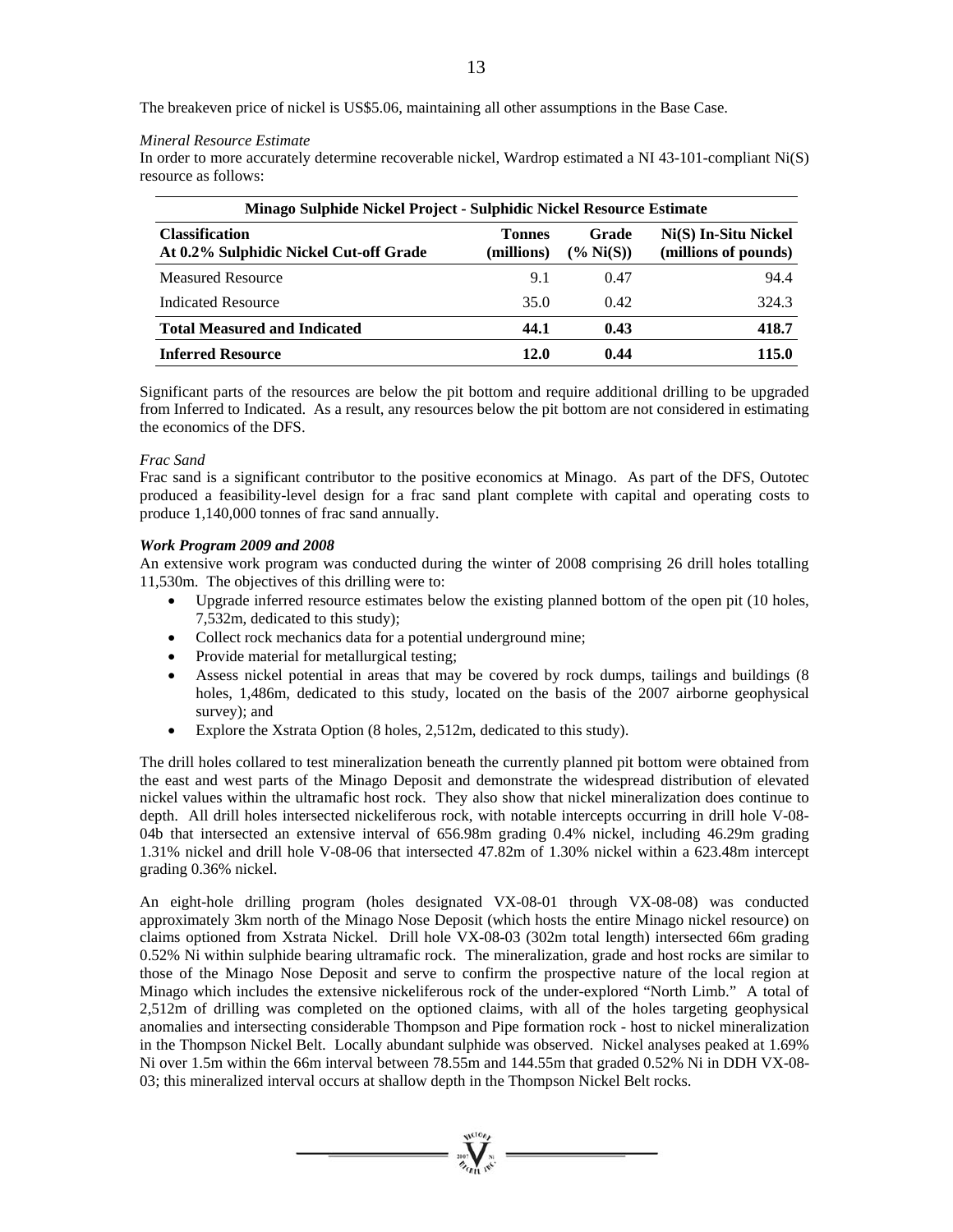Importantly, the drilling noted above is located northwest of the "North Limb" mineralization, thus extending the distribution of known nickeliferous rock on the property well to the north of the Minago Deposit. Other historic drilling has identified nickel mineralization elsewhere in the local region, providing further evidence of substantial nickel endowment. When coupled with the reinterpretation of magnetic surveys using inversion techniques - which indicate a possibly significant extension at depth to known nickel mineralization - the exploration potential at Minago is substantial and the possibility to expand on the existing resource in the "Nose Deposit" is significant.

No diamond drilling was conducted at Minago during the winter of 2009 as a work permit was not granted in sufficient time to allow for an effective program to be mounted. Work on the project during 2009 was directed primarily towards the completion of the DFS.

#### **Mel Project**

The Mel project is located on the Thompson Nickel Belt, just north of Thompson, Manitoba. It is a large property, approximately 25km east-west by about 6km north-south.

Mel has an indicated resource of 4.3 million tonnes grading 0.88% nickel (approximately 83 million pounds in-situ nickel) and an additional inferred resource of one million tonnes grading 0.84% nickel (approximately 19 million pounds in-situ nickel) and offers significant exploration upside as well as nearterm production potential.

The 2007 winter drill program comprised 30 drill holes encompassing 5,733m of drilling to better define and add to the existing resource. This program intersected significant grades over mineable widths, including 1.11% nickel over 13.67m.

No diamond drilling was conducted in 2008 or 2009. The Company has fully funded sufficient expenditures to earn a 100% ownership interest in this project subject to a 51% Vale Inco back-in. The Company awaits a decision by Vale Inco as to whether it will exercise its back-in right on the project. By agreement, Vale Inco must mill ore from the Mel project at cash costs plus 5% subject to capacity availability and metallurgy.

#### **Lac Rocher**

Lac Rocher is located in northwestern Québec and has measured (0.29 million tonnes grading 1.23% Ni) and indicated (0.51 million tonnes grading 1.05% Ni.) resources of 0.80 million tonnes grading 1.12% nickel, at a 0.5% nickel cutoff, for approximately 20 million pounds of in-situ nickel located between surface and 125 vertical metres. Additional inferred resources total 0.44 million tonnes grading 0.65% Ni. Mineralization remains open to the southwest.

During 2007, the Company was very active with respect to advancing the Lac Rocher property. A 12-hole, 1,500m diamond drill program tested for extensions to the nickel sulphide mineralization and provided metallurgical samples for completing a preliminary economic assessment ("PEA") of the near-term production and cash generation potential of the project that was being completed by Roche Limited Consulting Group ("Roche"). Drill results graded up to 9.5% nickel over 2.29m within a larger intercept of 45.92m grading 1.42% nickel, and continued to expand the Company's geological and metallurgical understanding of the massive sulphide zone at Lac Rocher.

In addition, Victory Nickel entered into a Memorandum of Understanding with the Waswanipi Cree First Nation ("WCFN") whereby the parties have agreed to work together to support development of the Lac Rocher deposit in a way that respects the collective interests of Victory Nickel, the WCFN and other stakeholders.

In 2008, the Company received positive metallurgical results from testing of material from the disseminated sulphide zone at Lac Rocher that complimented test results from Xstrata Process Support, Process Mineralogy, in Falconbridge, Ontario, announced late in 2007 on mineralization from the massive sulphide zone. A total of 15 flotation tests were completed by Corem, an independent laboratory based in Québec, on material from the disseminated sulphide zone, yielding nickel recovery of 79.9% at a grade of 11.04% and copper recovery of 94.2% at a grade of 4.14% to a nickel/copper concentrate. This compares well with nickel recovery of 85.04% at a grade of 10.90% and copper recovery of 96.67% at a grade of 4.80% from the massive sulphide zone.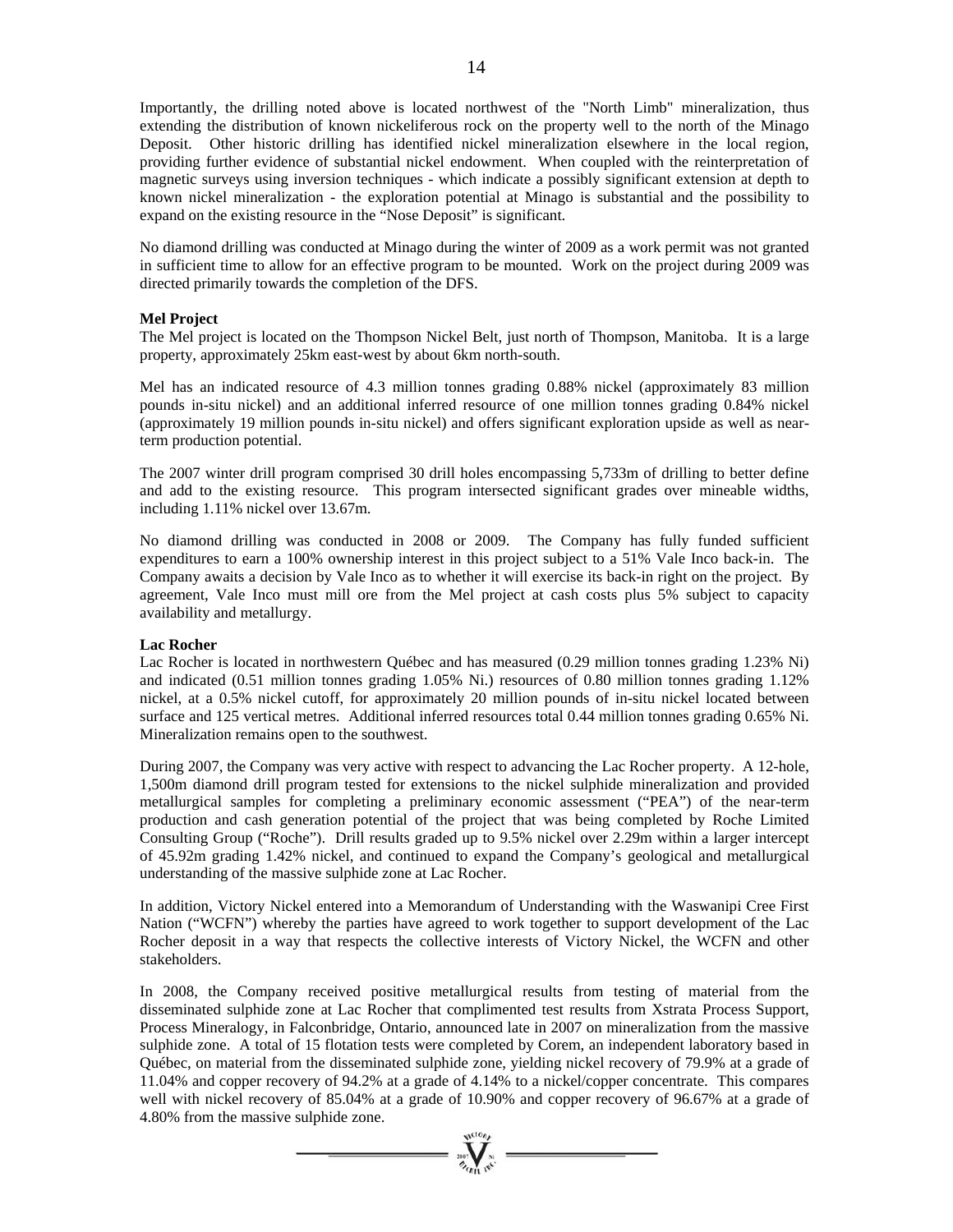No diamond drilling was conducted in 2008; however ongoing environmental baseline studies were undertaken. The PEA was completed by Roche on two phases of an underground exploration and bulk sampling program to evaluate ore continuity and provide further metallurgical evaluation.

The PEA proposes two phases of mining that would extract 317,730 tonnes of material at a grade of 1.57% nickel, 0.58% copper and 0.053% cobalt. This would result in the production of 38,400 tonnes of a mixed nickel-copper-cobalt concentrate containing some 4,040 tonnes of nickel (8.9 million pounds), 1,680 tonnes of copper (3.7 million pounds) and 160 tonnes of cobalt (0.35 million pounds). The PEA, based on the current mineable tonnes, shows that metal prices of US\$9.74/lb nickel, US\$3.65/lb copper and US\$30.43/lb cobalt (at an exchange rate of C\$1.00:US\$0.95) are necessary for the project to break even on a pre-tax, 100% equity basis.

All extracted material is assumed to be transported offsite to the Copper Rand mill operated by Campbell Resources Inc. ("Campbell") Chibougamau, Québec. Although Campbell has ceased mining operations in Chibougamau, the Copper Rand mill is expected to be available. In addition to those noted above, the PEA was based on the following parameters: concentrate grading 10.5% nickel, 3.9% copper and 0.33% cobalt; recoveries of 81% for nickel, 91% for copper and 95% for cobalt; an exchange rate of C\$1.00:US\$0.95; and, transportation, at a cost of \$35.00 per tonne, of mined material to Chibougamau for processing.

A road connecting the end of the existing logging road to the site of the proposed Lac Rocher portal was completed in August 2009 at a cost of approximately \$389,000. The road will allow year-round ground access to the site. In December 2009, diamond drilling was conducted to provide geotechnical data deemed necessary for portal and ramp development. An InfiniTem ground electromagnetic survey was conducted over a portion of the property to test for deeper extensions to the nickel mineralization. In addition, evaluation of the availability of borrow material was also conducted in the local region.

#### **Lynn Lake**

Lynn Lake is located in the historic mining town of Lynn Lake in northern Manitoba, about 320km by road northwest of the Thompson mining camp. Lynn Lake is the former Sherritt producing mine site known as the Lynn Lake A Mine and Farley Mine. The Lynn Lake nickel mine was first operated by Sherritt-Gordon from 1953 to 1976. During its 23 years of operation, the mine produced over 20 million tonnes of nickelcopper ore at a grade of 1.02% nickel and 0.54% copper, making Lynn Lake the third largest nickel producer in North America. The mine closed in 1977 due to a period of stagnant growth in the nickel market, not because the ore was mined out.

Lynn Lake was acquired by Independent in early 2005, following which several drill programs were carried out. This included approximately 20,000m of drilling during 2007 designed to further test for new zones of resource potential at the Lynn Lake Mine.

Lynn Lake has 0.86 million tonnes of measured resources grading 0.80% nickel or 15 million pounds of insitu nickel as well as 13.7 million tonnes of indicated resources at 0.65% grade or 196 million pounds. A further 4.2 million tonnes inferred resources grading 0.59% nickel contains an additional 55 million pounds of in-situ nickel.

In December, 2007, Independent filed a NI 43-101 compliant Pre feasibility Study, prepared by Wardrop.

Highlights of the base case of the pre-feasibility study which used a nickel price of US\$9.01 and an exchange rate of 0.87 include the following:

- A pre-tax internal rate of return of 29%;
- A pre-tax net present value ("NPV") of \$131 million using an 8% discount rate (net of CAPEX);
- A pre-tax NPV of \$179 million using an 5% discount rate (net of CAPEX);
- A payback on mine costs of three years;
- Pre-tax profit over an initial 11 year mine life of \$296 million;
- Pre-production capital cost of \$148 million;
- Cash cost of producing refined nickel product of \$4.90 per pound of nickel, net of byproduct sales;

- Production rate of 3,000 tonnes per day;
- Average annual nickel production of 11.2 million lbs. (5,090 tonnes); and
- Average annual copper production of 6.2 million lbs. (2,817 tonnes).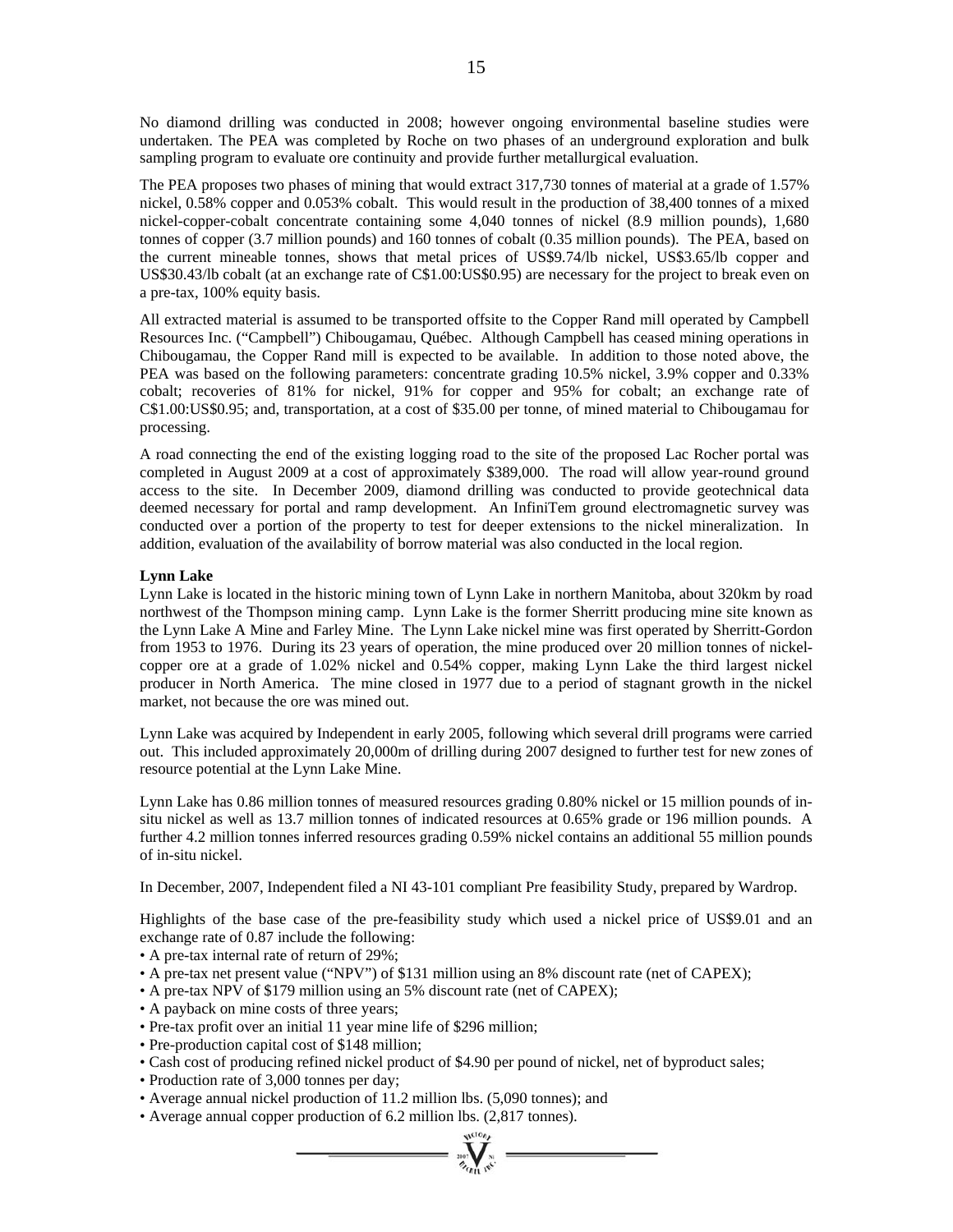The base case included evaluation of a bioleach option. This option could also potentially enhance the returns of the Company's other projects noted above although this would require additional evaluation.

On April 28, 2008, Independent announced the discovery of a new zone of shallow high grade nickel mineralization at Lynn Lake, named the Disco Zone. The discovery was made by Western Areas NL close to a property boundary between Lynn Lake and Western Areas' property, and was subsequently established to have been discovered on Lynn Lake. Results, as announced by Western Areas, included the following:

- 18m @ 1.5% Ni, 0.7% Cu and 0.04% Co from 96m down hole (86m vertical depth);
- 14m @ 1.4% Ni, 0.7% Cu and 0.03% Co from 72m down hole (55m vertical depth);
- 22m @ 0.7% Ni, 0.4% Cu and 0.02% Co from 67m down hole (62m vertical depth); and
- 5m @ 1.1% Ni, 0.6% Cu and 0.03% Co from 86m down hole (82m vertical depth).

Following the announcement of these results, Independent commissioned an induced polarization ("IP") geophysical survey in and around the Disco Zone. In addition to characterizing the Disco Zone mineralization, the geophysical survey highlighted 10 similar targets. Independent also completed 3-D modelling of the Disco Zone, to aid in the interpretation of the controls and potential volume of the mineralization. This modelling has confirmed "open" areas in proximity to the Disco zone both at depth and to the southeast of the zone as defined to date.

During the third quarter of 2008 Independent continued to conduct exploration in the Disco Zone, however, given capital market conditions and the acquisition of Independent by the Company, drilling activities were suspended at Lynn Lake.

As discussed earlier, the Company has optioned Lynn Lake to Prophecy. Failure on the part of Prophecy to meet any of the terms will result in cancellation of the option on the property and it will revert to the Company. Among other things, Prophecy has committed to make \$3 million in expenditures on the property. By optioning Lynn Lake, the Company has ensured that the property will have expenditures made upon it whilst the Company maintains an upside in the property through its ownership interest in Prophecy shares.

# **IMPAIRMENT ANALYSIS**

While the metals markets and other general economic factors have improved over the prior year, the Company performed an impairment analysis. An initial indicator of impairment considers the market capitalization of a company compared with its net book value. At and around the end of December 31, 2009, the Company's market capitalization exceeded its book value and this has continued into 2010. An analysis was performed on each of the Company's exploration and development projects.

The analysis reviewed historic expenditures recorded on each project along with any purchase price allocations from acquisitions, reflected the existence of previous writedowns and also considered the existence of any economic studies which had been performed. The assumptions used in such studies were reviewed for such factors as: forecast metals prices, foreign exchange rates, changes in resource and/or cost estimates, changes in royalty arrangements, the existence of significant by-products and other matters as necessary. In addition, any third-party arrangements, such as the Prophecy option, were also taken into consideration.

Forecast metals prices were estimated from third-party sources such as analyst consensus reports and other available documentation which were considered to be reasonable by management. In particular, for the DFS base case, a three-year historic average nickel price of US\$11.15 and an exchange rate of US\$0.9116 : C\$1.00 were used. An alternative model was also run using the then current nickel price of US\$7.35 and an exchange rate of US\$0.9520: C\$1.00.

Capital and operating cost estimates generally were reduced from those used in historic studies if documentary evidence had recently been obtained as part of the review work which had been undertaken for the Minago DFS. Often cost estimates used in previous studies had been derived when such were universally recognized to be at historic highs.

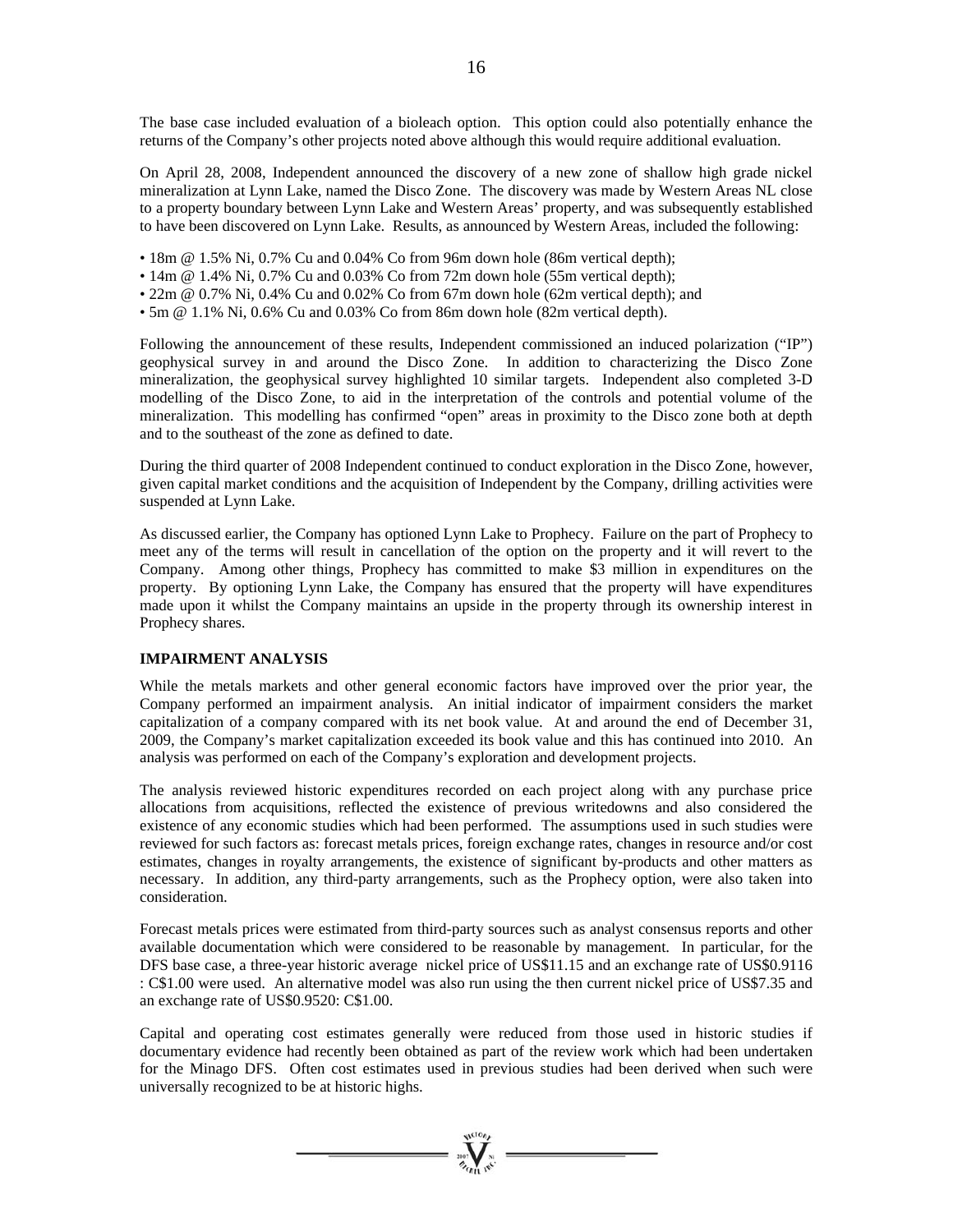Furthermore, management's intentions with respect to future expenditures and plans for the projects were considered. With the exception of some small projects acquired as part of the Independent acquisition and which were valued at \$nil as part of the purchase accounting, all projects have had recent expenditures and are considered to be active. In 2005, management recorded a writedown of approximately \$4 million on the Mel project as an agreement had not been received before the time that financial statements for that year had to be issued. In accordance with GAAP, such writedown could not be reversed upon receipt of the agreement. Accordingly, the amount recorded for Mel of \$2,515,000 does not reflect the total expenditures made on that project.

Management concluded that no impairment existed in each of its projects effective December 31, 2009 and that costs incurred to date are recoverable. The Company will continue to monitor developments as they occur in the metals markets and the economy and will update its impairment analysis to take account of any such changes, as appropriate.

# **CRITICAL ACCOUNTING ESTIMATES**

Critical accounting estimates used in the preparation of the financial statements include determining the carrying value of investments and exploration and development projects, assessing the impairment of longlived assets, determining future income taxes and the valuation of stock option compensation. These estimates involve considerable judgment and are, or could be, affected by significant factors that are out of the Company's control.

For a complete list of the significant accounting policies as well as information concerning the use of estimates and measurement uncertainty, reference should be made to Notes 2 and 3 of the Company's 2009 Audited Consolidated Financial Statements. The Company's financial statements have been prepared using the going concern assumption; reference should be made to Note 1 to the Company's 2009 Audited Consolidated Financial Statements.

The Company's recorded value of its exploration and development projects is based on historic costs that are expected to be recovered in the future. The Company's recoverability evaluation is based on market conditions for minerals, underlying mineral resources associated with the properties and future costs that may be required for ultimate realization through mining operations or by sale. The Company is in an industry that is exposed to a number of risks and there is always the potential for a material adjustment to the value assigned to these assets. Such risks also extend to the evaluation of fair values of net assets upon acquisition.

The fair value of the stock options and warrants is calculated using an option-pricing model that takes into account the exercise price, expected life of the option/warrant, expected volatility of the underlying shares, expected dividend yield, and the risk free interest rate for the term of the option/warrant.

# **NEW ACCOUNTING POLICIES**

The volume of accounting pronouncements being introduced by The Canadian Institute of Chartered Accountants ("CICA") applicable to the Company has reduced significantly pending the transition to International Financial Reporting Standards ("IFRS") discussed in more detail below.

# **Credit Risk and the Fair Value of Financial Assets and Financial Liabilities**

In January 2009, the CICA approved EIC 173 - Credit Risk and the Fair Value of Financial Assets and Financial Liabilities. This guidance clarified that an entity's own credit risk and the credit risk of the counterparty should be taken into account in determining the fair value of financial assets and financial liabilities including derivative instruments. This guidance is applicable to fiscal periods ending on or after January 12, 2009. The implementation of this guidance has not had any material impact on the Company's financial statements.

#### **Amendment to Financial Instruments – Disclosures**

During 2009, the CICA amended Handbook Section 3862, Financial Instruments – Disclosures to require disclosures about the inputs to fair value measurements, including their classification within a hierarchy of three levels. The levels of the fair value hierarchy are:

 $\sum_{n=1}^{\infty} \sum_{n=1}^{\infty}$ 

Level One – Unadjusted quoted market prices in active markets for identical assets or liabilities;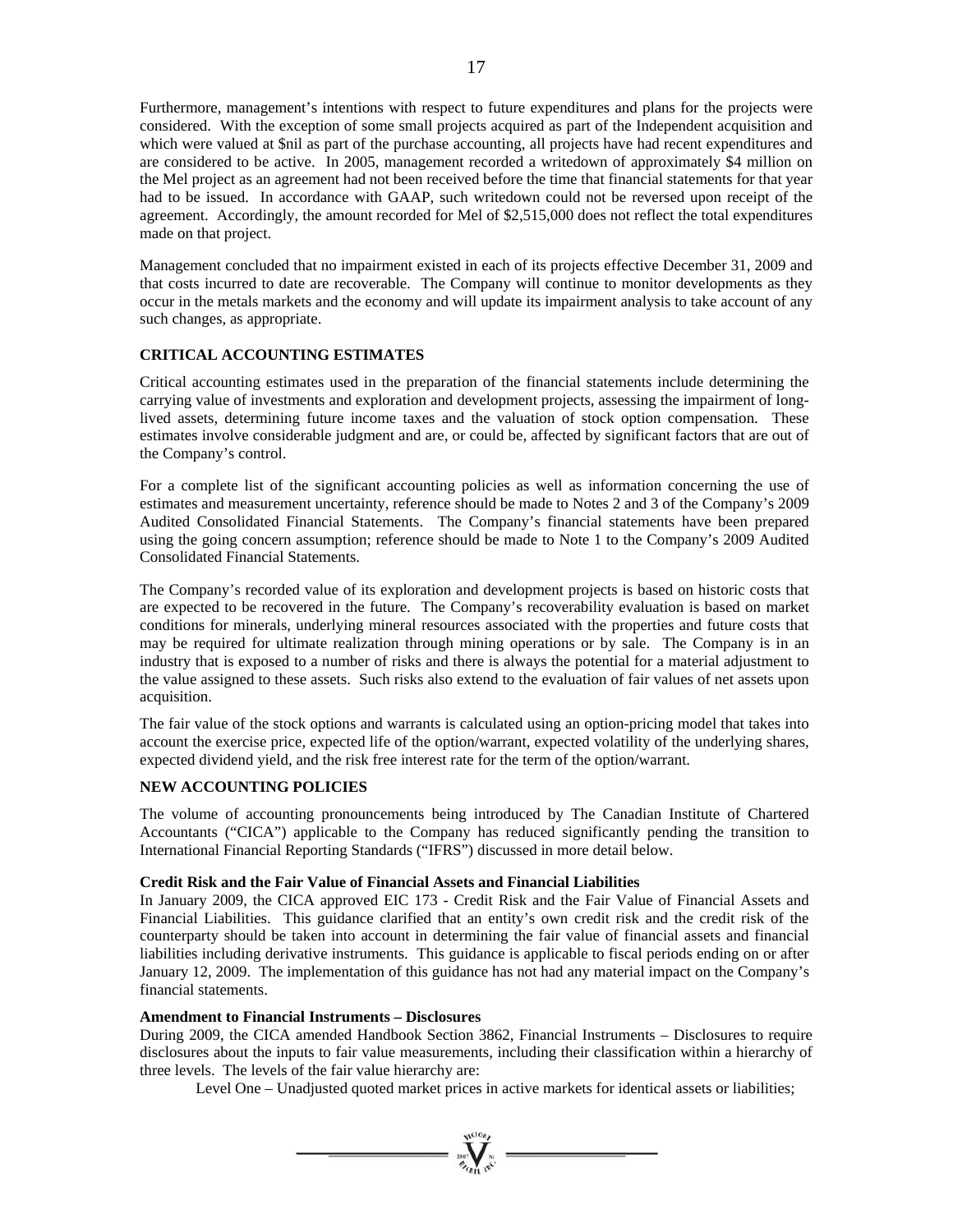Level Two – Inputs other than quoted market prices that are observable for the asset or liability either directly or indirectly; and

Level Three – Inputs that are not based on observable market data.

The Company has included such disclosures in Notes 3 and 6 to the 2009 Audited Consolidated Financial Statements.

#### **FUTURE ACCOUNTING CHANGES**

#### **International Financial Reporting Standards**  *Overview*

The Company is continuing to review the requirements of IFRS. Senior financial management has attended training courses on IFRS designed to be industry-specific. Victory Nickel will be required to produce IFRS-compliant financial statements for the quarter ended March 31, 2011 which will include the applicable disclosures and information for the comparative 2010 period.

#### *Project Plan*

A project management document has been prepared and approved by the Company's Audit Committee which includes the project governance, including escalation and issues management as well as the key steps required to meet conversion. The document includes a high-level project plan which will continue to be developed and refined as the project progresses past the diagnostic review. The project plan includes three main phases, which may overlap:

 Phase 1: Preliminary Impact Assessment – this includes the preparation of a diagnostic review, the identification of preliminary GAAP differences, will define additional information requirements, will define the preliminary approach for managing dual reporting, will include a project timeline and a training plan.

 Phase 2: Detailed Planning and Implementation – this includes determination of accounting policies and transition elections, development of statement and note disclosure templates, development of transition balance sheet, identification of new system requirements and their design.

 Phase 3: Post Implementation Review – this includes an analysis of ongoing roles, continuous improvement process and ongoing monitoring of future IFRS changes.

#### *Status of Project*

The Company has completed Phase 1 as outlined above and has commenced Phase 2 of its IFRS transition. The diagnostic review, in particular, has been prepared and the preliminary selection of transition election options has been made. All such work has been carried out primarily on a "business as usual" basis; should the Company make significant capital acquisitions, secure significant financing and move ahead towards production, it will need to upgrade accounting systems and make additional accounting policy selections. Such choices will be made with IFRS transition in mind in order to manage differences until full conversion is achieved. The Company believes that it is well-positioned to meet the transition to IFRS.

#### *Diagnostic Review*

In common with many junior mining companies, the main differences in accounting under IFRS relate to exploration and development properties. In particular, accounting for impairment has some major differences. Firstly, the test for impairment requires a "trigger" rather than being an annual test. It is performed on a cash-generating-unit basis (likely analogous to a defined project for the Company), the recoverable amount uses discount factors (unlike the two-tier test under extant Canadian GAAP) and writeups are required to original cost. The concept of a write-up is a major paradigm shift and is expected to lead to increased volatility of earnings. The Company will be required to perform impairment tests at the transition date of January 1, 2010 with any transition adjustments being made to retained earnings.

The Company may enter into joint venture arrangements with third parties. Presently, the accounting policy is to account for these using the proportionate consolidation method. IFRS may remove this alternative and require equity accounting. This is not expected to represent a major change for the Company.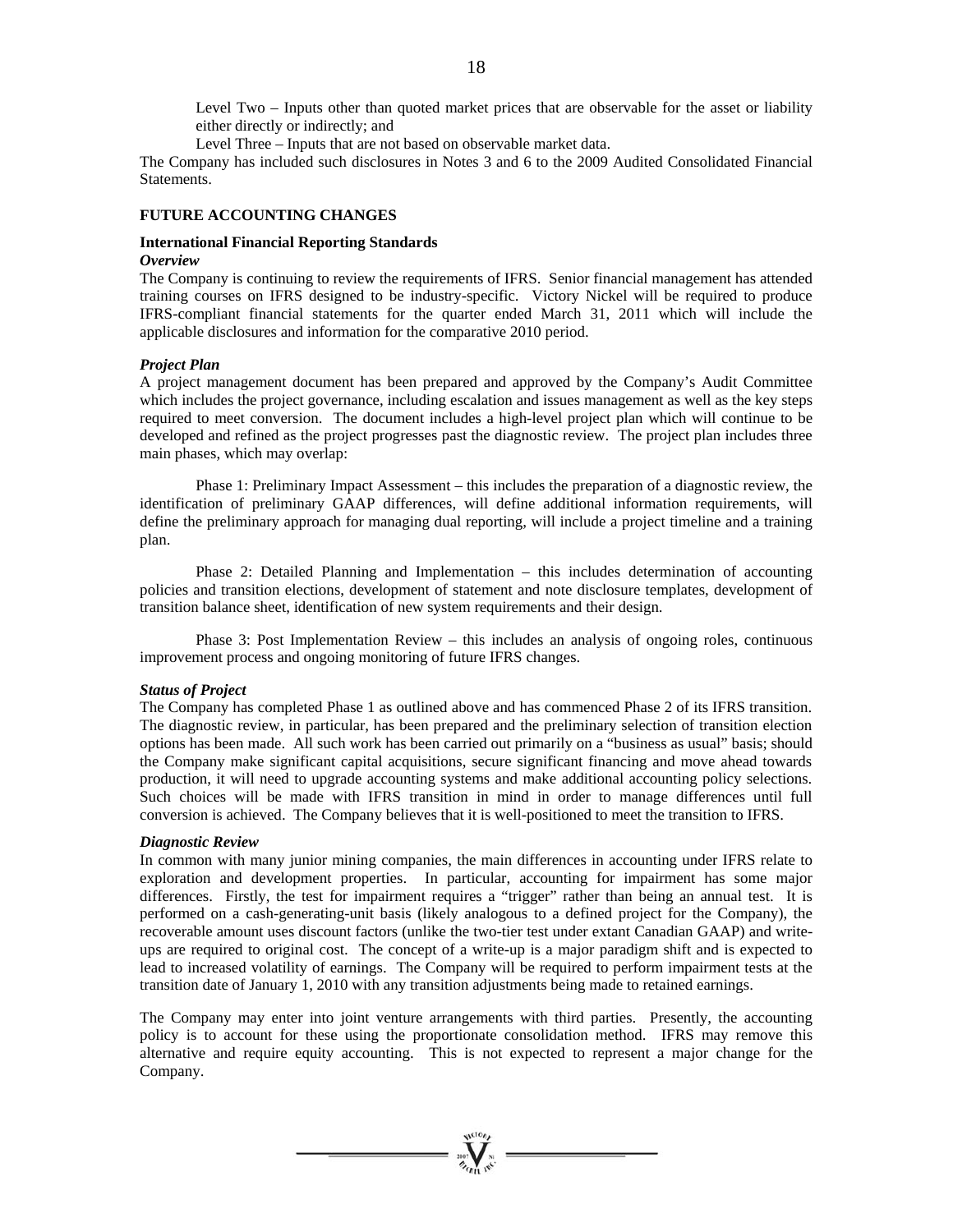The definition and test for functional currency is different under IFRS. The Company expects that the Canadian dollar will continue to be its functional currency but both primary and secondary tests are required which consider such factors as the denomination of major revenues, expenditures and financing.

Should the Company raise debt financing in the future for any of its specific projects, interest must be capitalized to that project. Under extant Canadian GAAP, there is a choice of capitalizing or expensing interest.

# *Expected Transition Elections*

The Company's guiding premise with respect to transition elections is to manage changes to a minimum unless there is a compelling reason for making a change. This also appears to have been the experience in other jurisdictions where IFRS conversion has already taken place. Accordingly the Company expects to make the following elections, where applicable:

- Continue to capitalize exploration costs;
- Retain prior accounting for historic business combinations no retroactive application of IFRS;
- Use cost for property and equipment rather than revaluation model; and
- Choose not to adopt retroactive application of fair value accounting on options (or predecessor options) granted prior to November 2002.

#### **Business Combinations**

In October, 2008, the CICA issued Handbook Section 1582, Business Combinations, which establishes new standards for accounting for business combinations. This is effective for business combinations for which the acquisition date is on or after the beginning of the first annual reporting period beginning on or after January 1, 2011.

#### **Non-controlling Interests**

Also in October, 2008, the CICA issued Handbook Section 1602, Non-controlling Interests, to provide guidance on accounting for non-controlling interests subsequent to a business combination. This is effective for fiscal years beginning on or after January, 2011.

#### **Consolidated Financial Statements**

In October, 2008, the CICA issued Handbook Section 1601, Consolidated Financial Statements, to establish new standards for consolidation of financial statements. This is effective for fiscal years beginning on or after January 2011.

Should the Company engage in a future business combination, it would consider early adoption of Sections 1582, 1601 and 1602, as appropriate to coincide with the adoption of IFRS.

# **CORPORATE GOVERNANCE**

#### **Evaluation of Disclosure Controls and Procedures**

The Company's Chief Executive Officer and Chief Financial Officer, (collectively, the "Certifying Officers"), are responsible for designing a system of disclosure controls and procedures, or causing them to be designed under their supervision, to provide reasonable assurance that information required to be disclosed in reports filed with or submitted to, securities regulatory authorities is recorded, processed, summarized and reported within the time periods specified under Canadian securities laws and that material information relating to the Company is made known to them with respect to financial and operational conditions to allow timely decisions regarding required disclosure. For the fiscal year ended December 31, 2009, an evaluation was commissioned by the Company under the supervision of the Certifying Officers and with the participation of management of the effectiveness of the Company's disclosure controls and procedures as defined under the rules adopted by the Canadian securities regulatory authorities. Based on this evaluation, the Certifying Officers have concluded that the design and operation of the Company's disclosure controls and procedures were effective as at December 31, 2009. Such controls are facilitated by the small size of the Company's senior management team and their access to material information.

# **Evaluation of Internal Control over Financial Reporting**

The Company's Certifying Officers are responsible for designing a system of internal controls over financial reporting, or causing them to be designed under their supervision, to provide reasonable assurance regarding the reliability of financial reporting and preparation of financial statements for external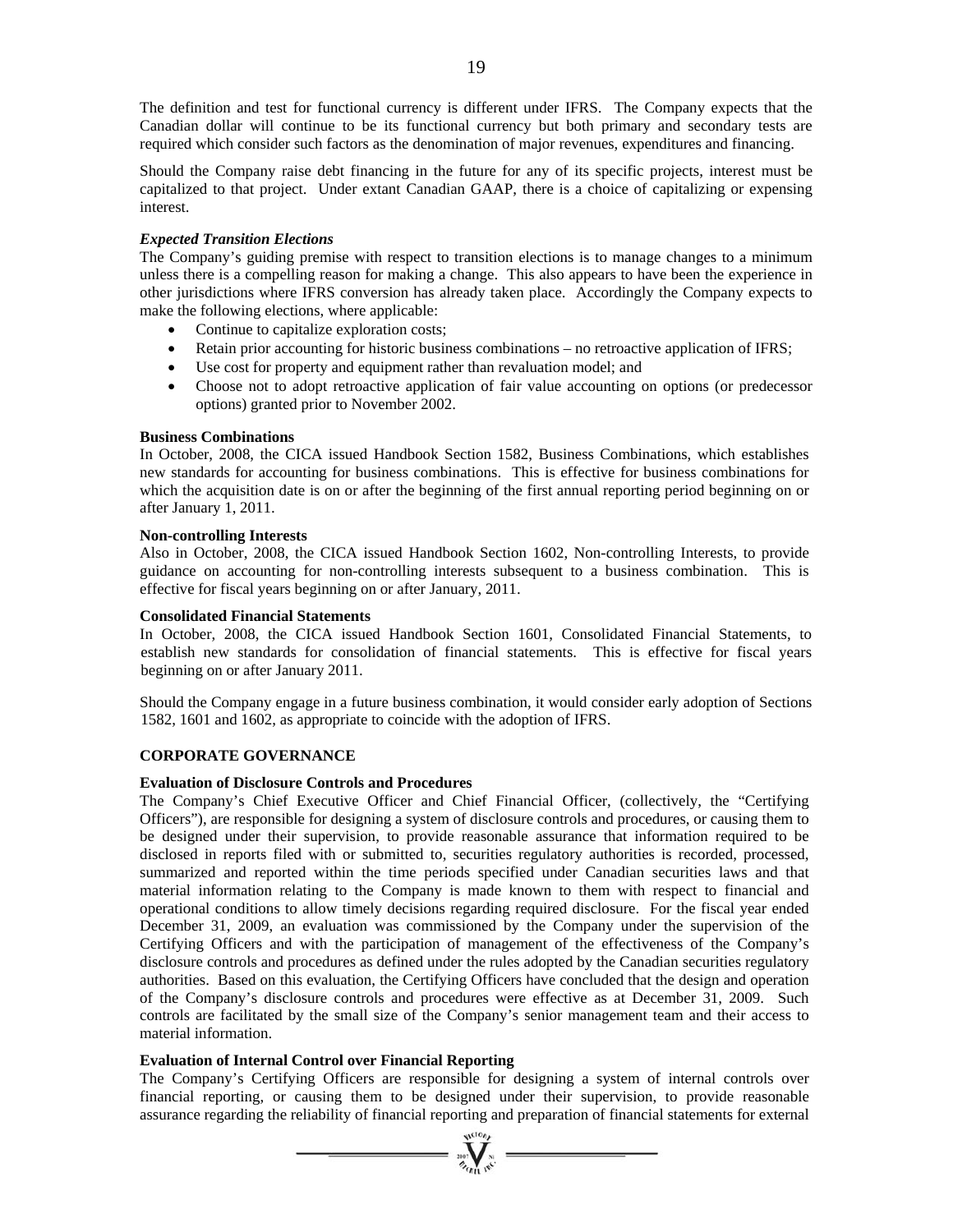purposes in accordance with Canadian GAAP. The Company used the COSO control framework. For the fiscal year ended December 31, 2009, an evaluation was commissioned by the Company under the supervision of the Certifying Officers and with the participation of management of the effectiveness of the Company's internal control over financial reporting. Based on this evaluation, the Certifying Officers have concluded that the design and operation of the Company's internal controls over financial reporting and procedures were effective as at December 31, 2009. During the evaluation process, the Company made improvements to the internal controls over financial reporting.

The management of the Company was required to apply its judgment in evaluating the cost-benefit relationship of possible controls and procedures. The result of the inherent limitations in all control systems means no evaluation of controls can provide absolute assurance that all control issues and instances of fraud, if any, have been detected.

There were no changes to the Company's internal controls over financial reporting that occurred during the year ended December 31, 2009 that materially affected, or are reasonably likely to affect, the Company's internal controls over financial reporting.

#### **RELATED PARTY TRANSACTIONS AND MANAGEMENT AGREEMENT**

Included in accounts payable and accrued liabilities at December 31, 2009 are amounts due to officers and directors of the Company in the amount of \$265,000 (December 31, 2008 - \$114,000). These amounts relate primarily to directors' fees payable which were settled in January 2010.

The Company's Lac Rocher property is subject to a discovery incentive plan (the "DIP") to reward certain individuals involved with the discovery of Lac Rocher with a 2% NSR for mines that were discovered on certain properties prior to the expiry of the DIP. The NSR is payable only on revenues earned after recovery of all development costs for any mine on the property. The terms of the DIP provide the Company with a right of first refusal on any proposed disposition of the NSR. In addition, the DIP contains put/call provisions under which the Company may be required to purchase, or may exercise an option to purchase, the NSR at the value of its discounted cash flows, as defined therein. The Lac Rocher property is the only property subject to the DIP. As the Lac Rocher property is not yet in production, no royalties are currently payable.

The Company obtains management, administrative assistance and facilities from Nuinsco pursuant to a management agreement. The fees payable by the Company under the arrangement are recorded at the exchange amount which is equal to the cost to Nuinsco of providing such services plus 10 percent. General and administrative costs charged to the Company during the year ended December 31, 2009 totalled \$612,000 (2008 - \$650,000). In addition project-related costs aggregating \$59,000 (2008 - \$66,000) have been charged to the Company by Nuinsco during the year and are included in exploration and development costs on the balance sheet. Victory Nickel charged Nuinsco \$19,000 for the year ended December 31, 2009 (2008 - \$53,000) for project-related costs incurred by it on behalf of Nuinsco. The management agreement commenced February 1, 2007 and is terminable by Nuinsco upon 90 days notice and by the Company upon 180 days notice. No such notice has been received or made.

Amounts due to Nuinsco are unsecured, non-interest bearing and due on demand. Nuinsco ceased to be a shareholder with significant interest on July 31, 2009.

#### **OUTSTANDING SHARE DATA**

At March 11, 2010, the Company had 331,578,900 common shares issued and outstanding, including the flow-through financing completed in February 2010. In addition, there were 29,711,498 stock options and 34,665,293 warrants outstanding on March 11, 2010, which if exercised and issued would bring the fully diluted issued common shares to a total of 395,955,691, and would generate cash of approximately \$12,085,000 in addition to the \$686,000 received in February. The majority of the warrants cannot be exercised until August 18, 2010.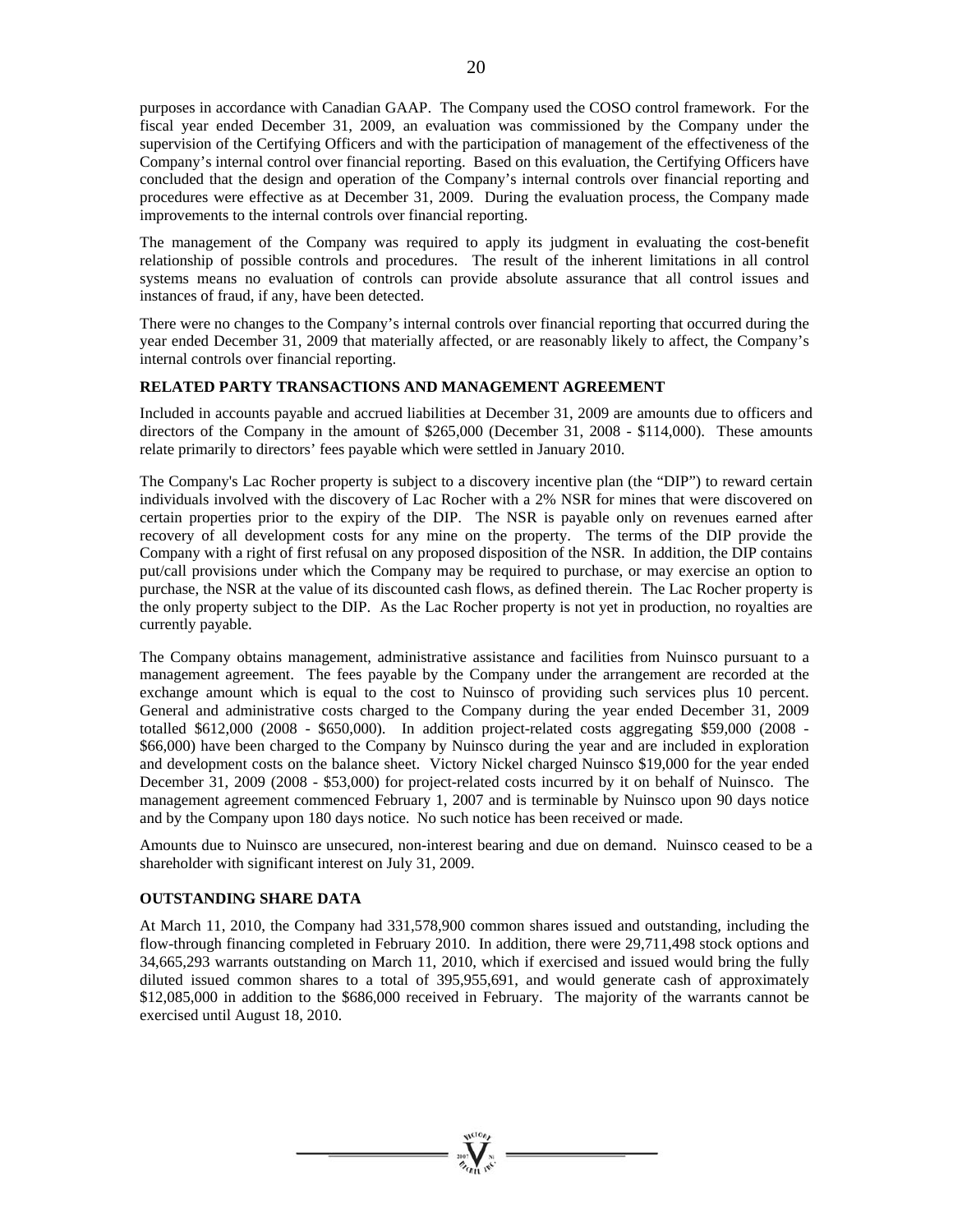# **RECENT DEVELOPMENTS**

Developments not already discussed elsewhere in this MD&A are as follows:

#### **Stock Options Issuance**

On January 4, 2010, the Board of Directors granted 5,490,000 stock options at \$0.16 per share to directors, officers, employees and consultants. Of the options granted, 4,245,000 vest immediately and 1,245,000 vest over one year.

#### **Flow-through financing**

On February 26, 2010, the Company completed a flow-through financing of 3,429,139 units of securities at a price of \$0.20 per Unit generating gross proceeds of \$685,828. Each Unit comprises one common share and one-half of one common share purchase warrant. Each whole warrant entitles the holder to purchase one common share at an exercise price of \$0.26 for a period of 12 months from closing. The Company also issued 205,748 finder warrants which entitle the holder to purchase one common share at an exercise price of \$0.175 for a period of 12 months from issuance.

#### **RISKS AND UNCERTAINTIES**

The exploration and development of natural resources are speculative activities that involve a high degree of financial risk. The risk factors which should be taken into account in assessing Victory Nickel's activities and an investment in its securities include, but are not necessarily limited to, those set out below.

The relative significance of each risk described below will vary as a function of several factors including, but not limited to, the state of the economy, the stage of Victory Nickel's projects, the availability of financing on acceptable terms and other matters.

Any one or more of these risks could have a material adverse effect on the value of any investment in Victory Nickel and the business, financial condition, operating results or prospects of Victory Nickel and should be taken into account in assessing Victory Nickel's activities.

## **Industry Risks**

#### *Speculative Nature of Mineral Exploration*

Mineral exploration is highly speculative in nature, involves many risks and frequently is non-productive. There is no assurance that Victory Nickel's exploration efforts will be successful. Few properties that are explored are ultimately developed into economically viable operating mines. Success in establishing reserves is a result of a number of factors, including the quality of Victory Nickel's management, level of geological and technical expertise, the quality of land available for exploration and other factors. Once mineralization is discovered, it may take several years in the initial phases of drilling until production is possible, during which time the economic feasibility of production may change. Substantial expenditures are required to establish proven and probable reserves through drilling to determine the optimal extraction method for the ore and the metallurgical process to extract the metals from the ore and, in the case of new properties, to construct mining and processing facilities. It is possible that even preliminary due diligence will show adverse results, leading to the abandonment of projects. It is impossible to ensure that preliminary feasibility studies or full feasibility studies, such as has been released with respect to Minago, on Victory Nickel's projects or the current or proposed exploration programs on any of the properties in which Victory Nickel has exploration rights will result in a profitable commercial mining operation. As a result of these uncertainties, no assurance can be given that Victory Nickel's exploration programs will result in the establishment or expansion of resources or reserves.

#### *Development Projects*

In general, development projects have no operating history upon which to base estimates of future cash operating costs. For development projects such as the mineral resource properties owned by Victory Nickel, estimates of proven and probable reserves are, to a large extent, based upon the interpretation of geological data obtained from drill holes and other sampling techniques and feasibility studies. This information is used to calculate estimates of the capital cost, cash operating costs based upon anticipated tonnage and grades of ore to be mined and processed, the configuration of the ore body, expected recovery rates, comparable facility and equipment operating costs, anticipated climatic conditions and other factors. In addition, there remains to be undertaken certain feasibility and/or development preparation work on the

 $\sum_{i=1}^{n}$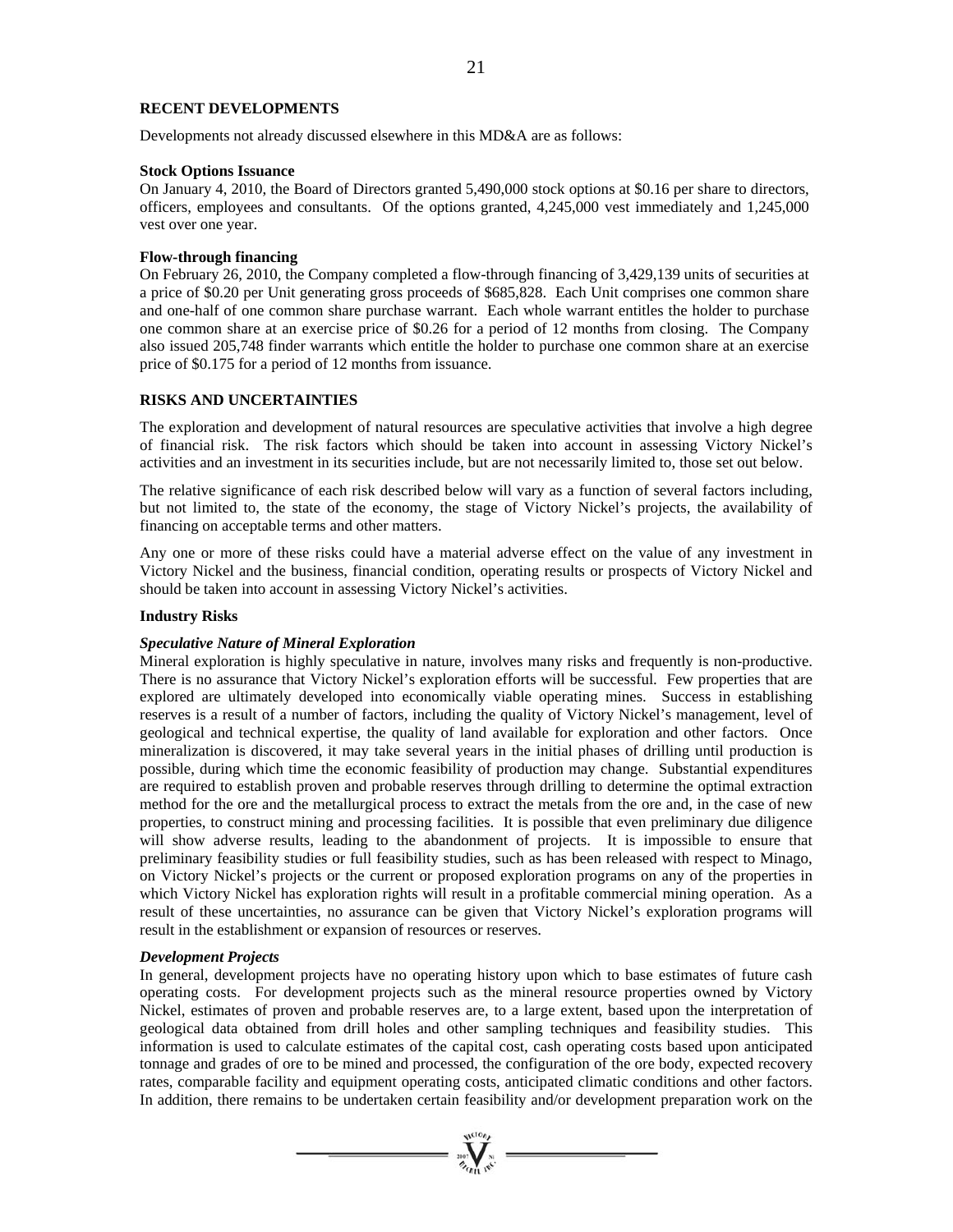projects that could adversely impact estimates of capital and operating costs required for the development of the projects. Costs necessary to develop the projects could be significant and will have a direct impact on the economic evaluation of the projects. As a result, it is possible that the actual capital cost, cash operating costs and economic returns of the projects may differ from those currently estimated. The costs estimated under the DFS for Minago differed from the PEA and may differ again upon actual development.

# *Competition*

The mineral exploration business is highly competitive in all of its phases. Victory Nickel competes with numerous other companies and individuals, including competitors with greater financial, technical and other resources than Victory Nickel, in the search for and acquisition of exploration and development rights on attractive mineral properties. Victory Nickel's ability to acquire exploration and development rights in the future will depend not only on its ability to develop the properties on which it currently has exploration and development rights, but also on its ability to select and acquire exploration and development rights on other suitable properties. There is no assurance that Victory Nickel will compete successfully in acquiring exploration and development rights on such other properties.

#### **Operational Risks**

# *Limited History of Operations*

Victory Nickel has no history of earnings and limited financial resources. Victory Nickel currently has no operating mines and its ultimate success will depend on the ability of active mining operations to generate cash flow in the future, as well as its ability to access capital markets for its development requirements. There is no assurance that Victory Nickel will earn profits in the future. Significant capital investment will be required to achieve commercial production from Victory Nickel's existing projects from successful exploration efforts. There is no assurance that Victory Nickel will be able to raise the required funds to continue these activities.

# *Development Targets, Permitting and Operational Delays*

There can be no assurance that Victory Nickel will be able to complete the planned development of its projects on time or on budget due to, among other things, delays in receiving required consents, permits and registrations, the delivery and installation of plant and equipment and cost overruns, or that the current personnel, systems, procedures and controls will be adequate to support Victory Nickel's operations. Any failure to meet development targets or other operational delays or inadequacies could have a material adverse effect.

### *Resources, Reserves and Production*

The figures for mineral resources and mineral reserves are estimates and no assurance can be given that the anticipated level of recovery and/or grades of mineral reserves or mineral resources will be realized. Moreover, short-term operating factors relating to ore reserves and resources, such as the need for orderly development of an ore body or the processing of new or different ore grades, may cause a mining operation to be unprofitable in any particular accounting period.

#### *Title Risks*

Victory Nickel's ability to hold various mineral rights require licences, permits and authorizations and, in some cases, renewals of existing licences, permits and authorizations from various governmental and quasigovernmental authorities. Management believes that Victory Nickel currently holds or has applied for all necessary licences, permits and authorizations to carry on the activities which Victory Nickel is currently conducting and to hold the mineral rights Victory Nickel currently holds under applicable laws and regulations in effect at the present time. Management also believes that Victory Nickel is complying in all material respects with the terms of such licences, permits and authorizations. However, Victory Nickel's ability to obtain, sustain or renew such licences, permits and authorizations on acceptable terms is subject to changes in regulations and policies and to the discretion of the applicable governmental and quasigovernmental bodies.

No assurance can be given that Victory Nickel's properties are not subject to prior unregistered agreements or interests or undetected claims or interests which could be material and adverse to Victory Nickel. Additionally, mineral properties may carry with them significant development costs and abandonment and site restoration obligations for which Victory Nickel may, or will, become responsible for in the future.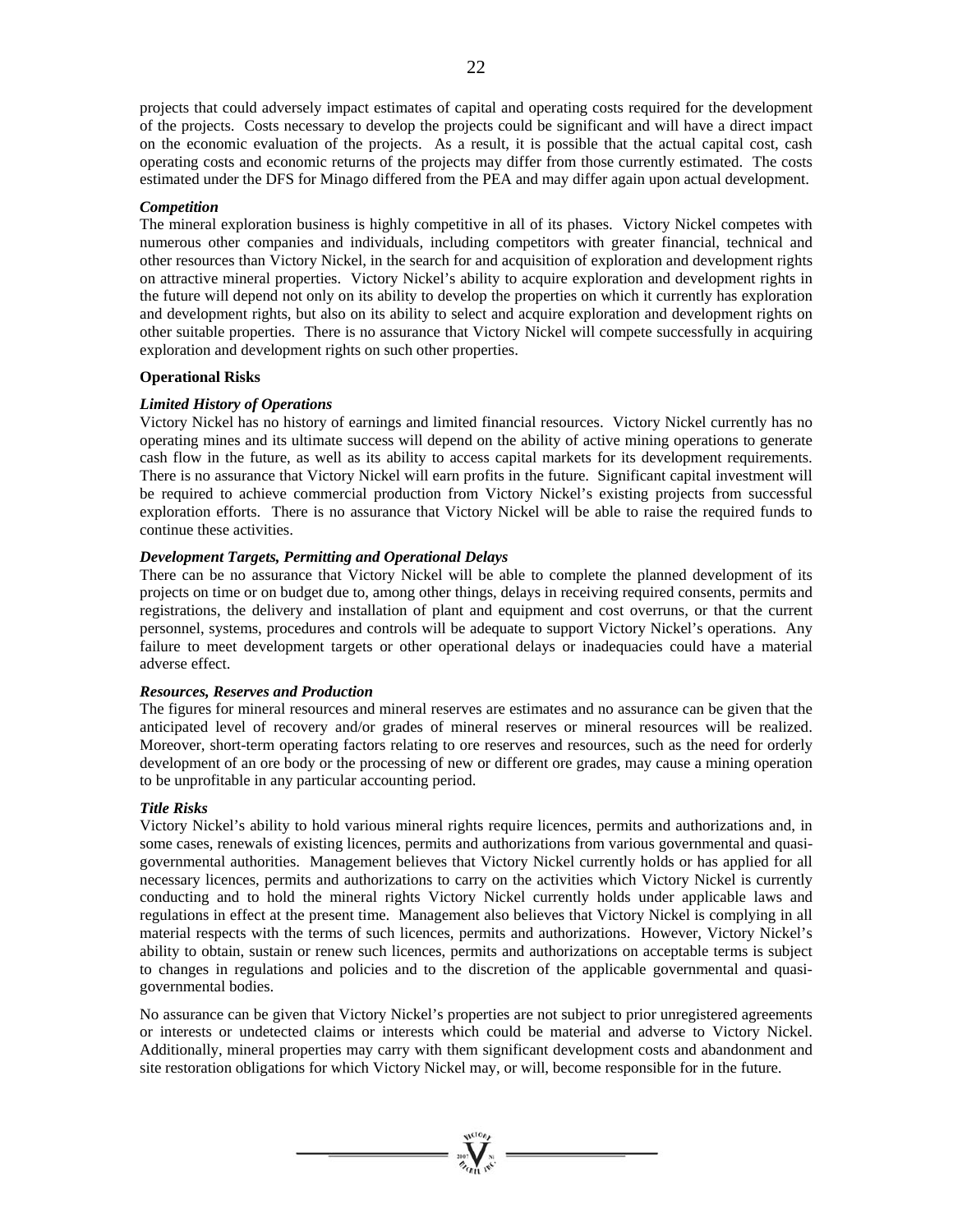#### *Insurance Risk*

Victory Nickel faces all of the hazards and risks normally incidental to the exploration and development of base metals, any of which could result in damage to life or property, environmental damage and possible legal liability for any or all such damage caused. Victory Nickel's activities may be subject to prolonged disruptions due to weather conditions depending on the location of operations in which Victory Nickel has interests; not all such risks are insurable.

#### **Financial and Investment Risks**

#### *Substantial Capital Requirements*

Victory Nickel will have to make substantial capital expenditures for the development of and to achieve production from its projects. There can be no assurance that any debt or equity financing or cash generated by operations will be available or sufficient to meet these requirements or for other corporate purposes or, if debt or equity financing is available, that it will be on terms acceptable to Victory Nickel. Moreover, future activities may require Victory Nickel to alter its capitalization significantly. The inability of Victory Nickel to access sufficient capital for its operations could have a material adverse effect on its financial condition, results of operations or prospects. Flow-through financing cannot be used to fund the Company's corporate costs.

# *Market Perception*

Market perception of junior exploration, development and mining companies may shift such that these companies are viewed less favourably. This factor could impact the value of investors' holdings and Victory Nickel's ability to raise further funds by issue of additional securities or debt.

# *Metal Prices*

There is no assurance that, even if commercial quantities of mineral resources are developed, a profitable market will exist for the sale of such product. Nickel and by-product prices fluctuate on a daily basis and are affected by numerous factors beyond Victory Nickel's control – including factors which are influenced by worldwide circumstances. The level of interest rates, the rate of inflation, world supply of nickel and by-products and stability of exchange rates can all cause significant fluctuations in nickel and by-product prices. Such external economic factors are in turn influenced by changes in international investment patterns and monetary systems and political developments. The price of nickel and by-products has historically fluctuated widely and future price declines could cause commercial production to be uneconomical and such fluctuations could have a material adverse effect on Victory Nickel's business, financial condition and prospects. As Victory Nickel is in the exploration stage, the above factors have had no material impact on present operations but are considered in evaluating the impairment of long-lived assets. However, these factors are of significant importance for the DFS and decisions related thereto.

#### *Areas of Investment Risk*

The common shares of Victory Nickel are listed on the TSX. The share prices of publicly traded companies can be volatile as the price of shares is dependent upon a number of factors, some of which are general or market or sector specific and others that are specific to Victory Nickel.

The market for shares in small public companies is less liquid than for large public companies. Investors should be aware that the value of the Company's common shares may be volatile and may go down as well as up and investors may therefore not recover their original investment.

The market price of the Company's common shares may not reflect the underlying value of Victory Nickel's net assets. The price at which investors may dispose of their securities may be influenced by a number of factors, some of which may pertain to Victory Nickel and others of which are extraneous. On any disposal of their common shares, investors may realize less than the original amount invested.

#### **Regulatory Risks**

#### *Government Regulation*

Existing and possible future environmental and social impact legislation, regulations and actions, including the regulation of air and water quality, mining reclamation, solid and hazardous waste handling and disposal, the promotion of occupational health and safety, the protection of wildlife and ecological systems and the protection of the societies and communities of indigenous peoples, could cause significant expense, capital expenditures, restrictions and delays in activities, the extent of which cannot be predicted and which may well be beyond Victory Nickel's capacity to fund. Environmental laws are becoming more actively

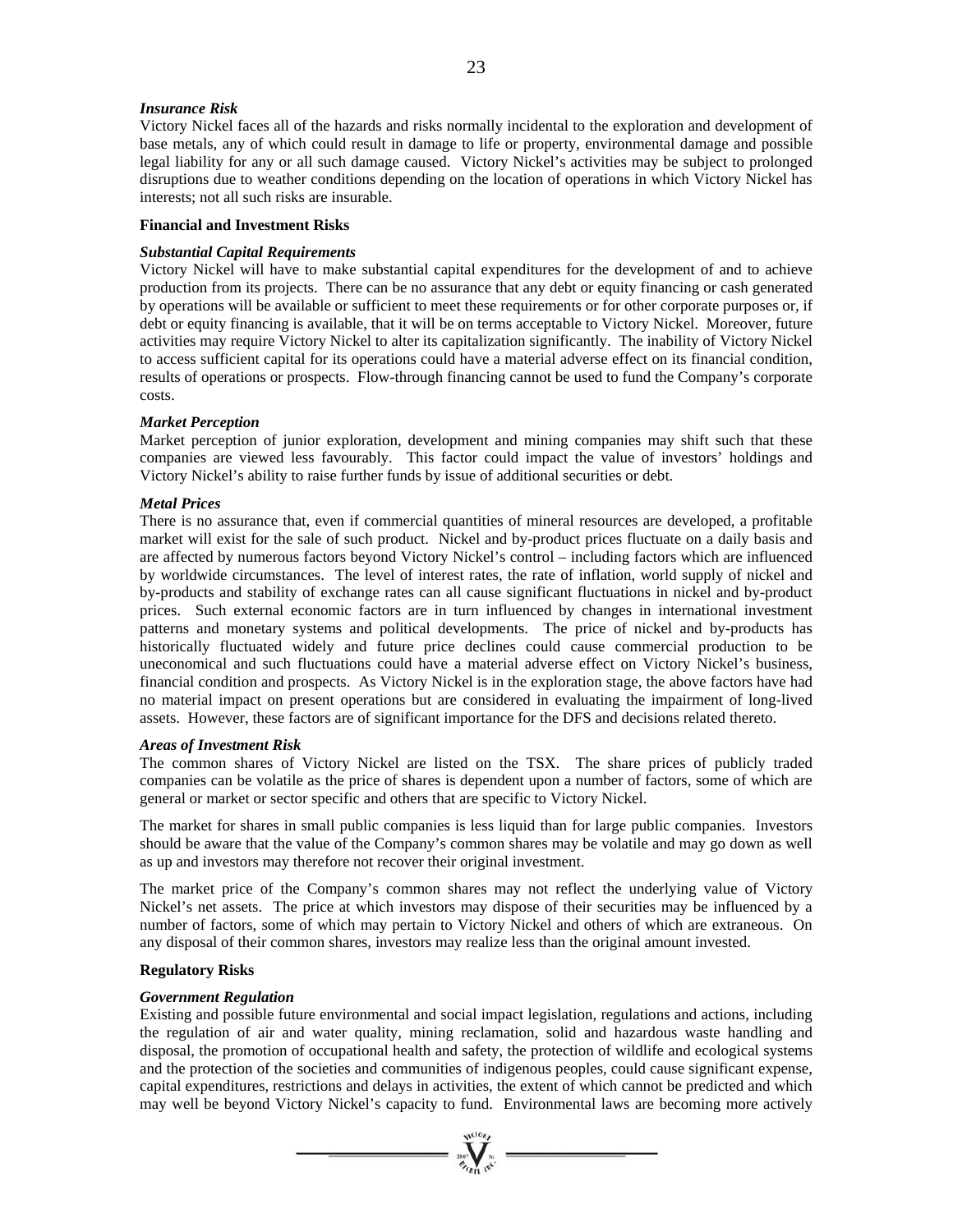enforced. Environmental and social impact studies may be required for some operations and significant fines and clean up responsibilities may be assessed for companies causing damage to the environment in the course of their activities.

## *Economic, Political, Judicial, Administrative, Taxation or Other Regulatory Factors*

Victory Nickel may be adversely affected by changes in economic, political, judicial, administrative, taxation or other regulatory factors in the areas in which Victory Nickel does or will operate and holds its interests, as well as unforeseen matters.

# **Other Risks**

## *Environmental and Health Risks*

The Company has no significant exposure to environmental or health risks, although this will change as the Company's projects approach production (a normal characteristic of mineral industry projects). Lynn Lake, acquired pursuant to the takeover bid for Independent and subject to option by Prophecy, is a former operating mine, however indemnifications exist from the Manitoba Government with respect to any preexisting environmental concerns at that property.

# *Key Personnel*

Victory Nickel relies on a limited number of key consultants and there is no assurance that Victory Nickel will be able to retain such key consultants or other senior management. The loss of one or more of such key consultants or members of senior management, if not replaced, could have a material adverse effect on Victory Nickel's business, financial condition and prospects. Directors and management have previously accepted deferrals of remuneration in order to assist the Company through the economic turmoil; however, this potentially adds to the risk of losing experienced personnel.

# *Conflicts of Interest*

Certain of the Company's directors and officers are also directors and officers of other natural resource companies. Consequently, there exists the possibility for such directors and officers to be in a position of conflict. Any decision made by any of such directors and officers relating to Victory Nickel will be made in accordance with their duties and obligations to deal fairly and in good faith with Victory Nickel and such other companies.

#### *Investments and Other Agreements with Resource Companies*

In addition, Victory Nickel makes, from time to time, investments in the common shares of publicly traded companies in the junior natural resources sector or may enter into option or other agreements therewith. These companies are subject to similar risks and uncertainties as is Victory Nickel, and Victory Nickel's investments in and agreements with these companies are subject to similar areas of risk as noted above. Victory Nickel seeks to manage its exposure by ensuring that appropriate recourse is included in such agreements upon the counterparty's failure to meet contractual obligations.

### **Summary**

The future success of the Company is subject to a number of risk factors that are common to the junior natural resources sector. These include the extent to which it can outline natural resources on its properties and establish the economic viability of developing those properties and the political, economic and legislative stability of the territories in which the Company's interests are located. Another significant factor is the ability of the Company to obtain necessary financing or to find strategic partners to fund expenditure commitments as they fall due, as the Company currently has limited funds. Furthermore, the development of any natural resource interest may take years to complete and the resulting income, if any, from the sale of any natural resources produced by the Company is largely dependent upon factors that are beyond its control, such as costs of development, operating costs and the market value of the end product.

# **FORWARD-LOOKING STATEMENTS**

**Forward-Looking Information:** This MD&A contains forward-looking information. All statements, other than statements of historical fact, that address activities, events or developments that the Company believes, expects or anticipates will or may occur in the future (including, without limitation, statements regarding estimates and/or assumptions in respect of production, revenue, cash flow, costs, economic return, net present value, mine life and financial models, mineral resource estimates, potential mineralization, potential mineral resources, timing of possible production and the Company's development